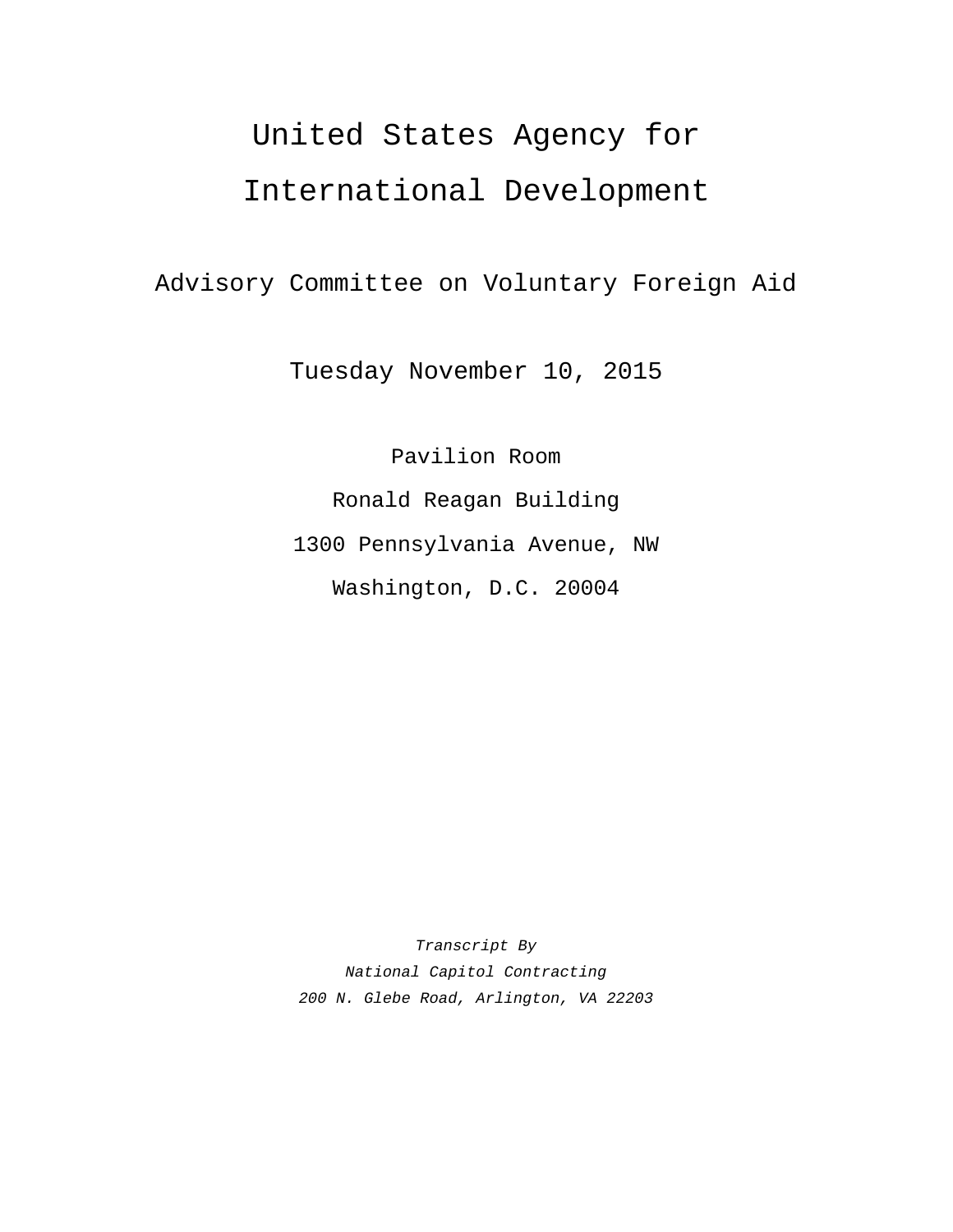*A* Alfirm, David 26 *B* Bever, James 43, 50, 51, 56, 57 *C* Chang, Ann Mei 22, 29, 31, 34, 35, 36, 56, 57 *D* Dahl, Carol 17, 31, 33 *G* Geelhoed, Glenn 49 *L* Leslie, Jack 3, 17, 59 *M* Maritz, Paul 13, 27, 35, 36 *O* O'Donnell, Chris 32 *P* Postel, Eric 6, 17 *T* Teferra, Asratie 30 Thier, Alex 12, 21, 25, 27, 29, 30, 32, 33, 35, 36, 38, 39, 41, 42, 45, 46, 47, 48, 49, 51, 53, 55, 56, 57, 59

## *W*

Watson, Jim 40, 41, 48 Woo, Carolyn 36, 38, 39, 47, 51, 53, 55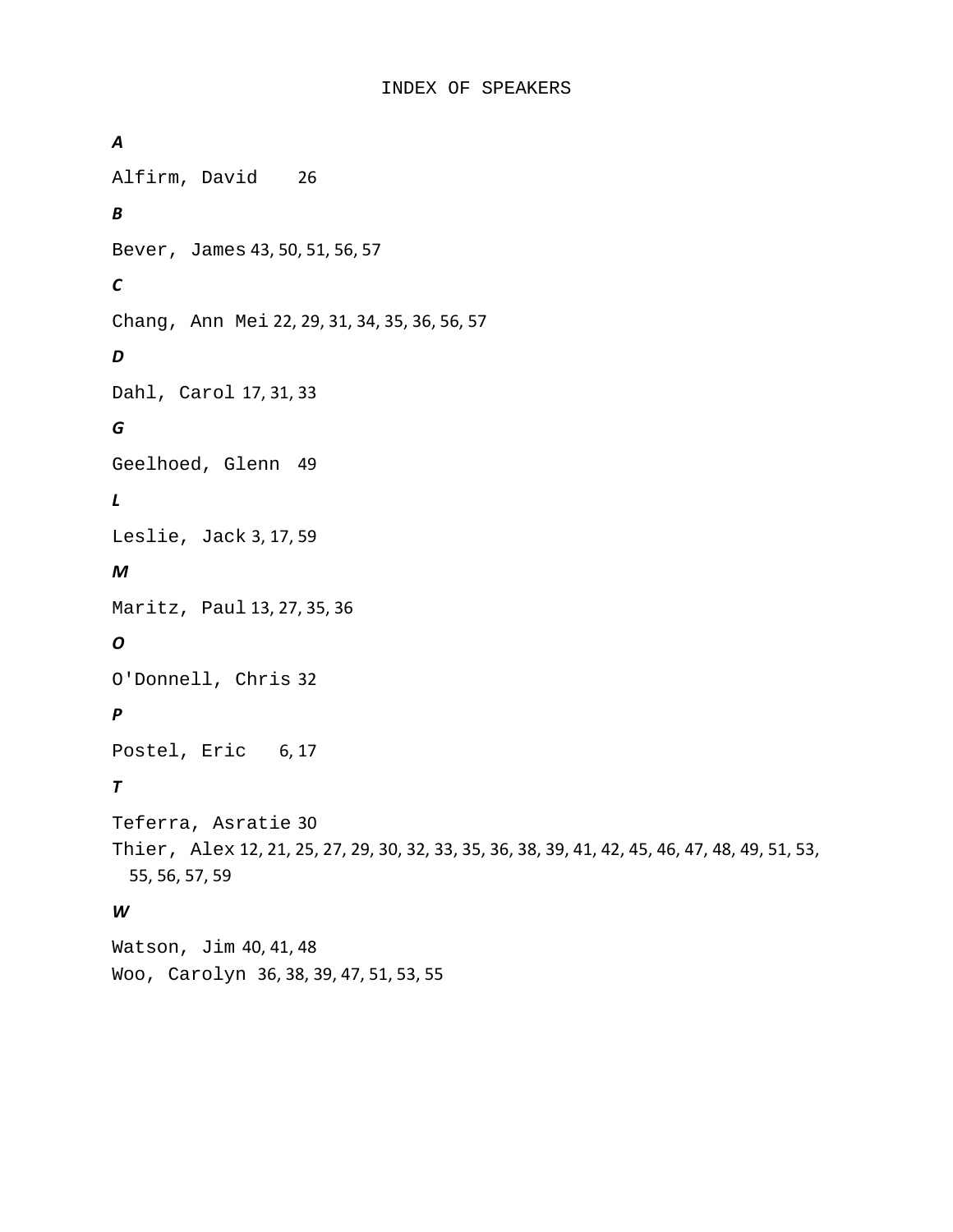MALE SPEAKER: Good afternoon ladies and gentlemen and welcome to the ACVFA public meeting. At this time, please join me in welcoming the chair of ACVFA, Jack Leslie.

JACK LESLIE: Good afternoon everyone and welcome. Thanks for all joining us today. We have two very important panels which I think illustrate how USAID has really raised a new model for aid. And before we begin though, I do want to do a few things. First of all, I want to commend the incredible work of aid workers around the world who, at this moment, are on the front lines working tirelessly against extreme poverty and human rights abuses and devastating hardship. I also want to recognize USAID and its outstanding leadership and partners.

We were just in a meeting of ACVFA upstairs and all of us came out of that commenting on the fact that, even at a time of transition, like we're in now, it's just extraordinary to see the level of passion and enthusiasm and commitment from all of those whom you'll hear from today -- many of them you'll hear from today, but who are carrying out such important programs. I mean, over the course of the last year, we have helped connect 7 million small farmers with a wide range of tools through Feed the Future, have provided hundreds of millions of dollars to help West African countries, as you know, contain Ebola. Those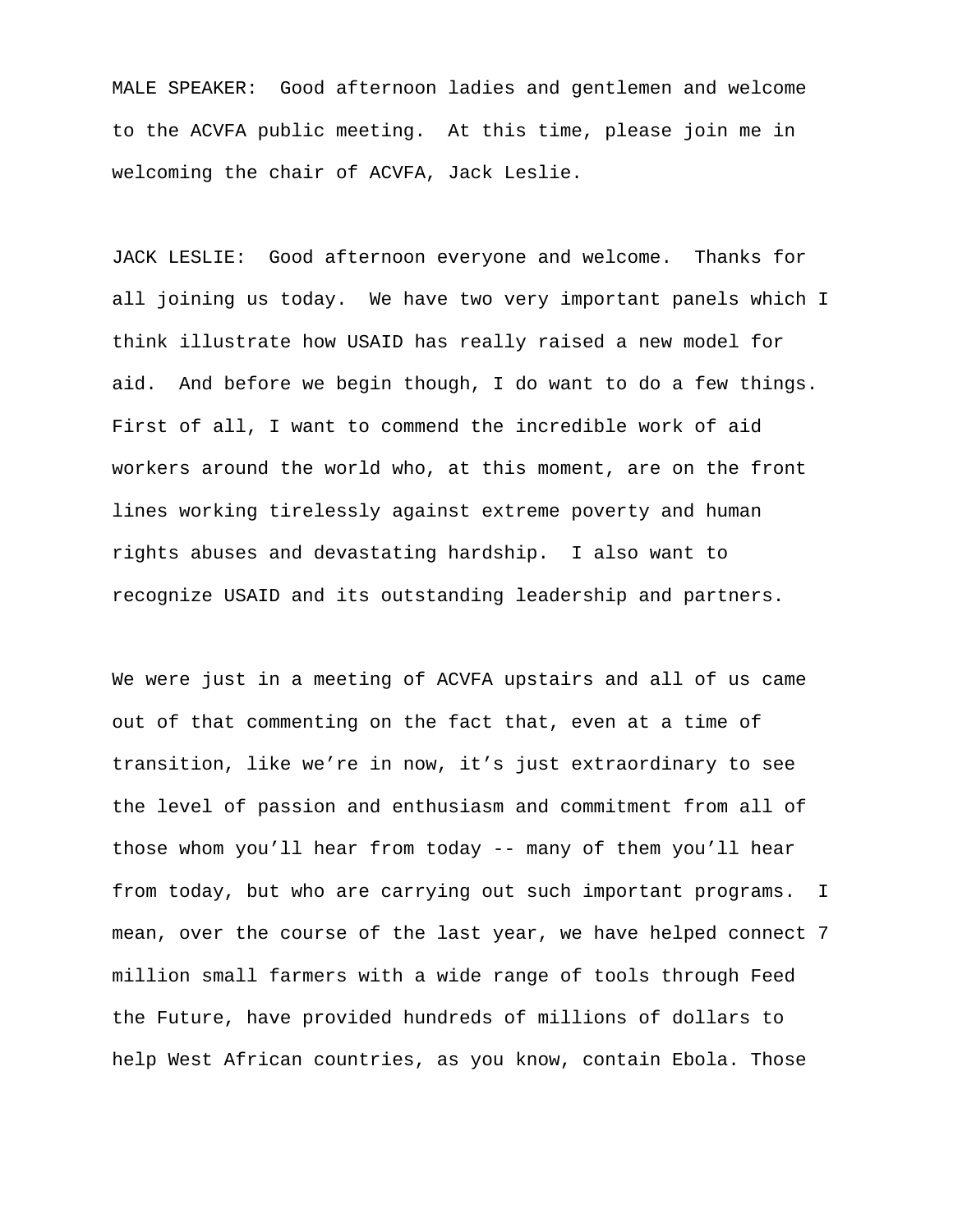efforts were rewarded by the WHO announcing just last week that Sierra Leone has now joined Liberia as an Ebola free nation.

There was also the announcement of an additional \$100 million to build 25 new schools in Jordan as part of Let Girls Learn Initiative to address the crisis that, of course, as all of you know, has been created by the influx of Syrian refugees. And of course, the emergency assistance that's provided day in and day out to tens of millions of people this year in 45 million countries. It's just amazing the amount of work that's going on in this building and around the world all the time.

It's appropriate, I think, that we're focusing on the Global Development Lab today, given what's happened since we last met in July. Of course, since then, we've adopted the post-2015 development agenda and we're moving, all of you know, to a much more innovative and inclusive model of development. A model where all of the countries, including the United States, will take ownership of the global goals.

We talked about how here in the United States, we are just now beginning to track how we're actually adhering to the goals. And all of that is going to require much more innovative partnerships and financing mechanisms and that, of course, is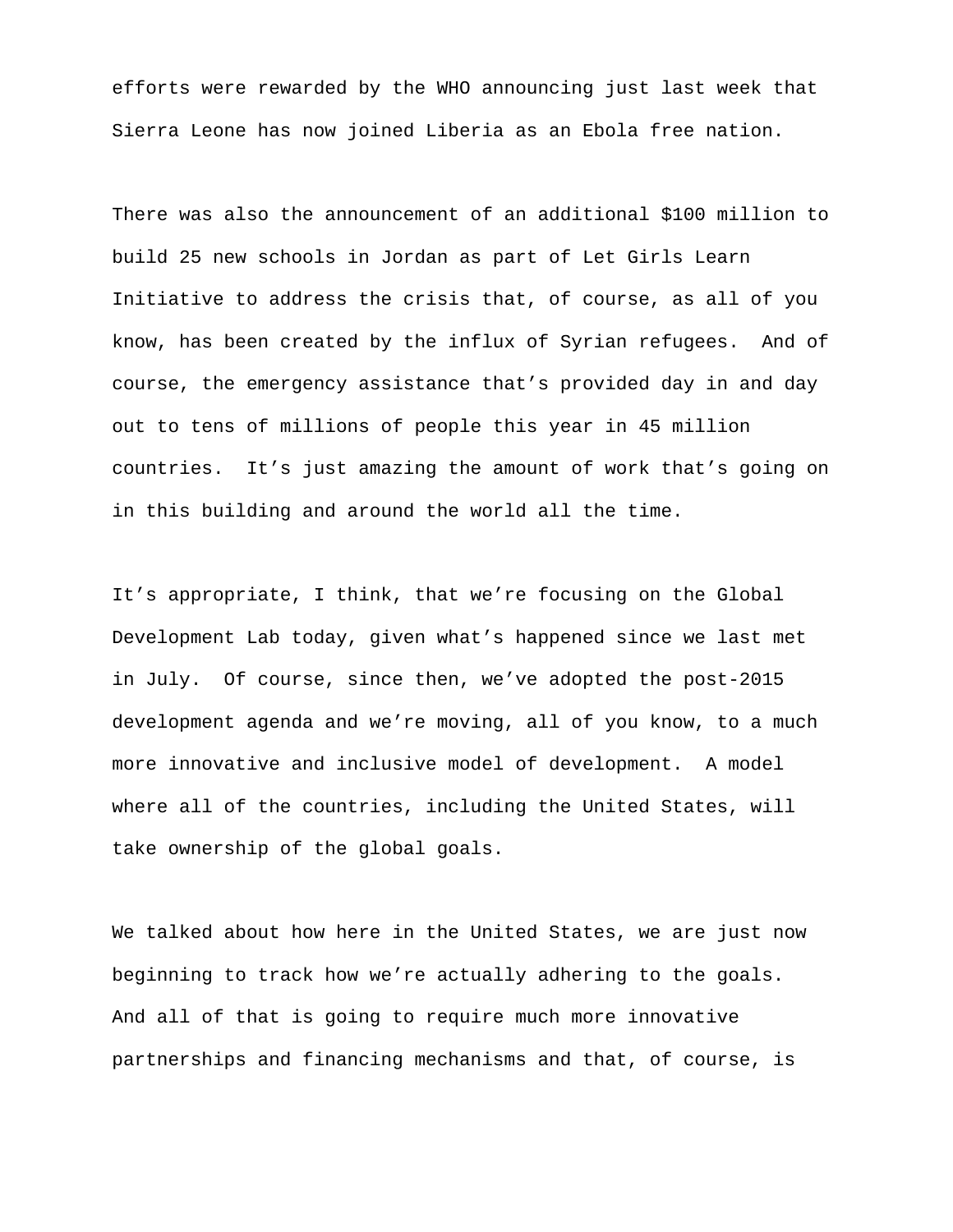very much the mission of what the U.S. Global Development Lab has been all about.

So we've got two panels that are going to explore, about how we move beyond aid to develop more cost effective and sustainable solutions. Alex Thier will be moderating both of those. In the first, we will have panelists Paul Maritz, Carol Dahl, and Ann Mei Chang, who will look at the shifting development landscape and what it means for USAID's development model. They'll dive in, I think, to the work of the Agency's Development Lab. And then we'll hear from Jim Bever, Carolyn Woo, and Jim Watson who are going to be discussing strategies for really fostering innovation and leveraging the resources of the Lab and its partners and all of its stakeholders, in order to develop and deliver much more transformative solutions.

So, thank you all for joining us today. This should be an informative and stimulating conversation. I'm certainly looking forward to it. Before we begin the discussion, we'd like to hear from the Associate Administrator. Al Lenhardt unfortunately can't be with us today. Eric, I'm not kidding, has more jobs than I can even begin to count. But Associate Administrator is one where he stepped in and we appreciate your service Eric and we look forward to hearing from you. Thank you very much.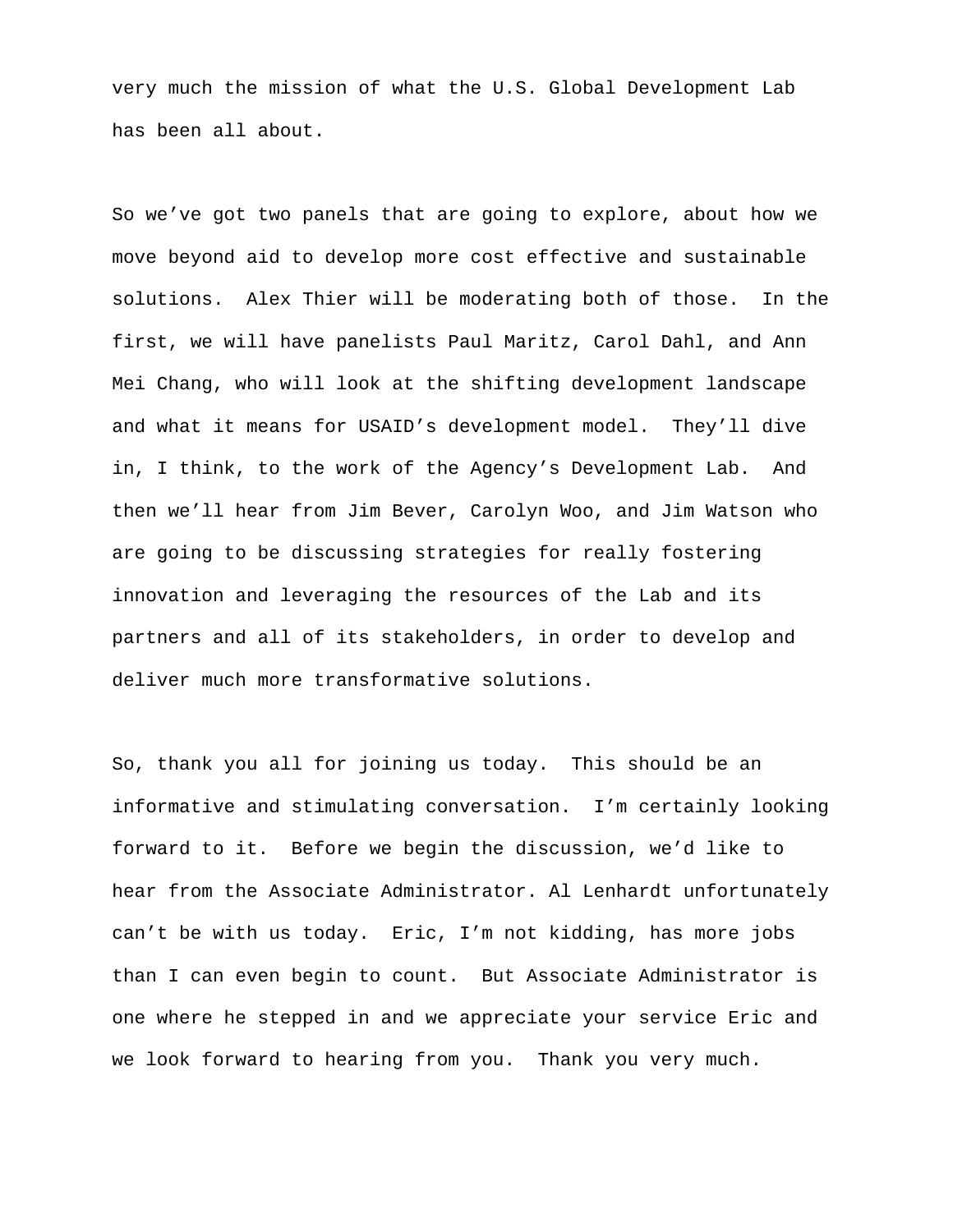[applause]

ERIC POSTEL: Good afternoon everyone. It's great to see all of you here and thanks so much for your interest in all of this. And Jack, thanks for your introduction and your partnership and your continued leadership with ACVFA. It's really helping us a lot so thank you very much. And on behalf of Ambassador Lenhardt, I'd like to thank all the members of the ACVFA panel, for their guidance and their support year round, which is really critical to our success. And we know how busy you all are and we benefit all the time from your engagement as well as the overall engagement of the development community. And that's why I want to thank everyone also for being here as we all collectively work on the various development agendas on behalf of the American people.

And, this is, as always, a very important time to be involved. Jack mentioned some of the things that have been going on. And it's a big year in terms of the SDG's being announced, and a whole series of other meetings that have happened or will soon happen. And that's also true in terms of the challenges. As some of you know, when we have a humanitarian crisis, we create what's called a Disaster Response Team, or DART.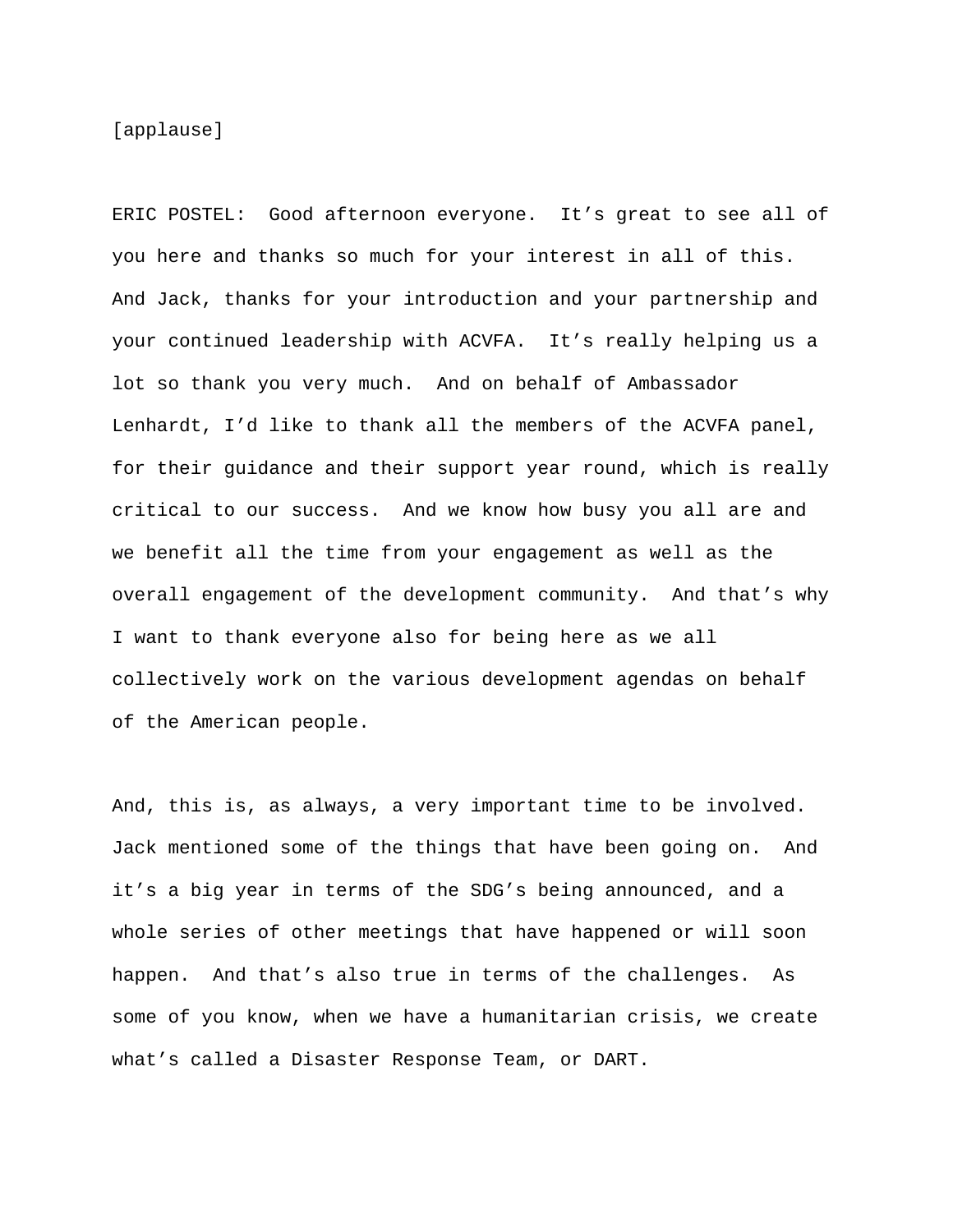And we have four of those running at the same time right now, which we've never had that many before. And we have challenges, you mentioned Ebola. We have Syria. We have Yemen, which isn't as much on the radar screen but by the numbers, that's actually the biggest humanitarian crisis right now. And the next thing on the horizon is the effects of El Nino, where we're seeing increased food insecurity in a number of places around the world. In Central America, in East Africa, possibly in Indonesia and some other places. So, it's never a dull moment. We have the agenda, then we have the unexpected results, but that also means there's a lot of opportunities.

The coming together of everybody at the UN General Assembly to adopt the new global goals will obviously guide development work by many of us for the next 15 years, whether it's saving lives at birth, promoting gender equality, or ending extreme poverty. It will also guide how we do that. There were 131 speeches made at the Financing for Development conference in Addis and out of them, 113 of the speakers talked about the importance of domestic resources to development, which is completely different than the conversation from10 years ago.

The goals are ambitious and necessarily so. Because after all,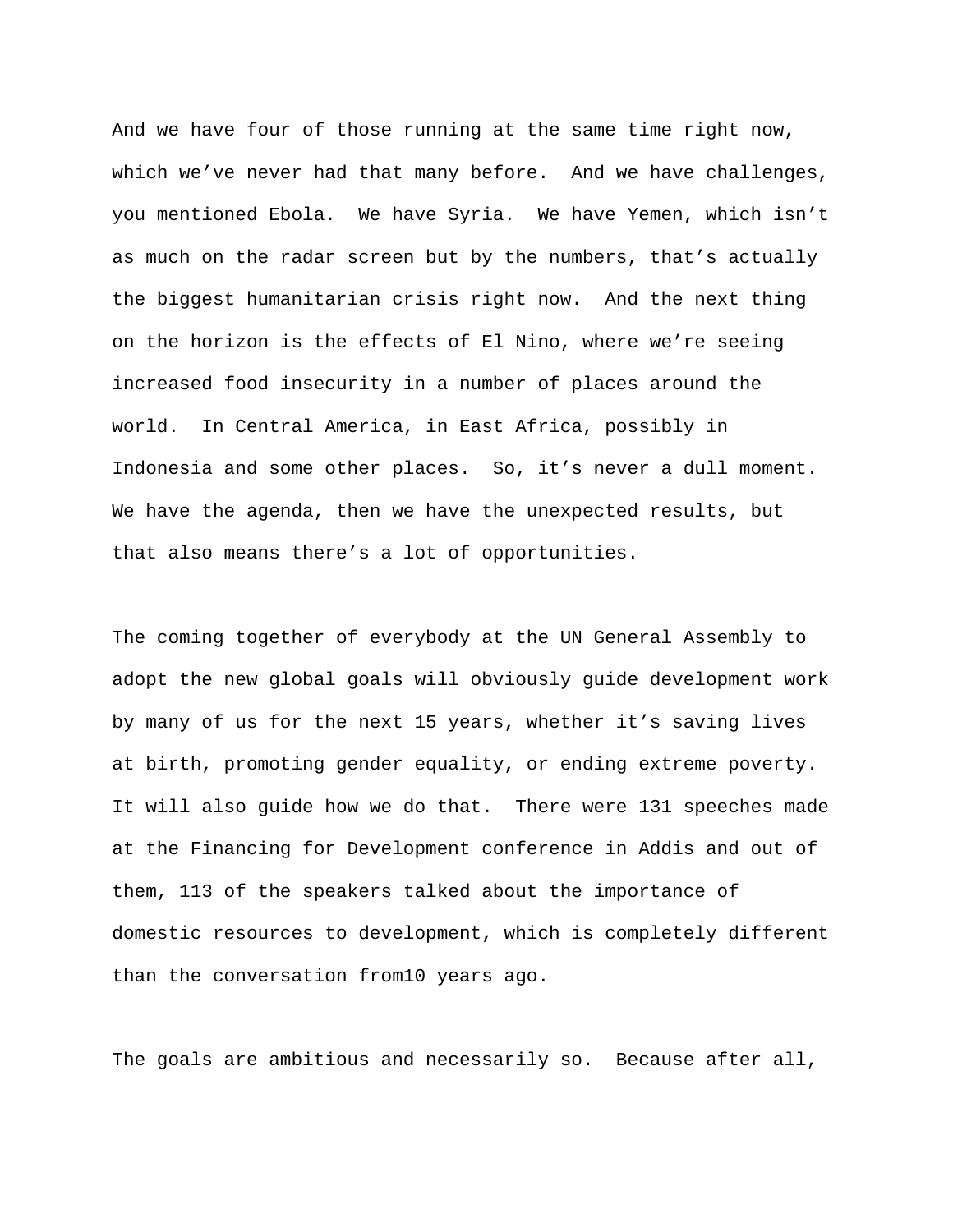these goals have to be as ambitious as the challenges we are facing are daunting. And that means that we have to go beyond business as usual. And that's where today's topic involving science, technology, innovation and partnership comes in. And partnership is a big part of that. Partnership with all of you, with businesses, with NGOs, with universities. We need to share risks and to work together to solve these big problems, because even for an agency or even a government as large as the United States is, we can't do it alone.

And in doing this, we have to let the evidence guide us about what's working, what's not, and changing course when we know something isn't working. And we need innovations so we can help countries to leapfrog major development challenges. We don't have to do it in series, just running down the same railroad track. There are opportunities to leap frog.

And so, as part of that, we've got to build a culture at USAID and our ecosystem that not only embraces innovation but promotes and encourages it. And the Lab is part of that, not the only part, but it's an important part. To think differently and to show the international community how effective these approaches can be. And that's why I and our whole leadership at USAID are very excited about the work that the Lab has been doing since it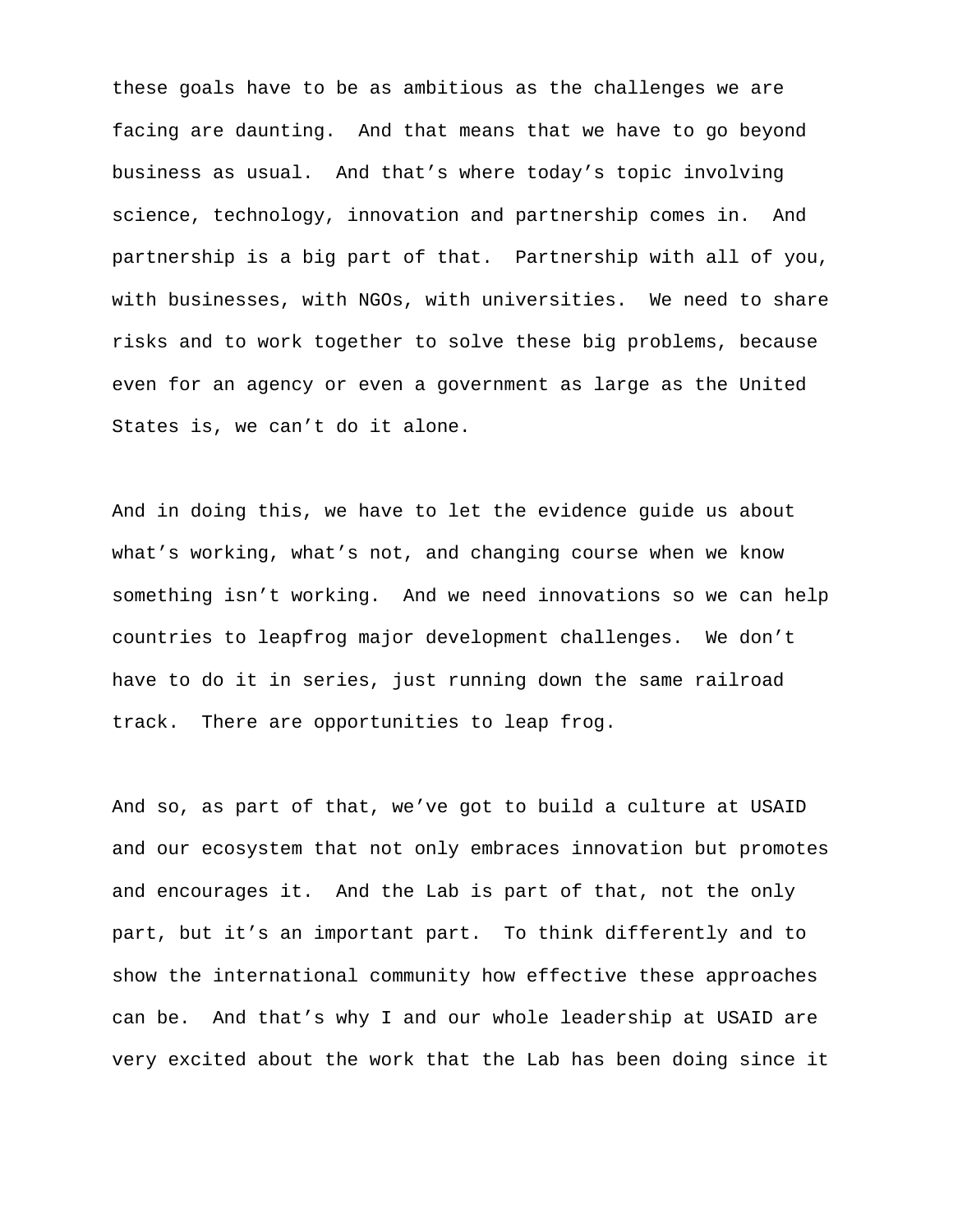was established, since last year.

They've been working on competitions and challenges like the Development Innovation Ventures. They've been working on Grand Challenges. They've been working now, increasingly thinking about scaling to open doors to development and source new groundbreaking ideas from new people and new places. For instance, just last month the DIV, the Development Innovations program, announced \$14 million in new grants that went to a wide range of people and organizations around the world.

And many of them have never worked with USAID before. And they're doing this to test new solutions in developing countries, whether it's an earthquake early warning system in Mexico or a new method to identify fake medicines in Kenya. And then as we get evidence about what works, what can scale, then we can work with them to attract additional sources of funding and to really double down on the things that show the ability to affect large numbers of people. In total, through the DIV, the Lab has invested in more than 360 solutions to food security, health, climate change, and economic growth challenges around the world.

And they're using a tiered model such as I described, which is,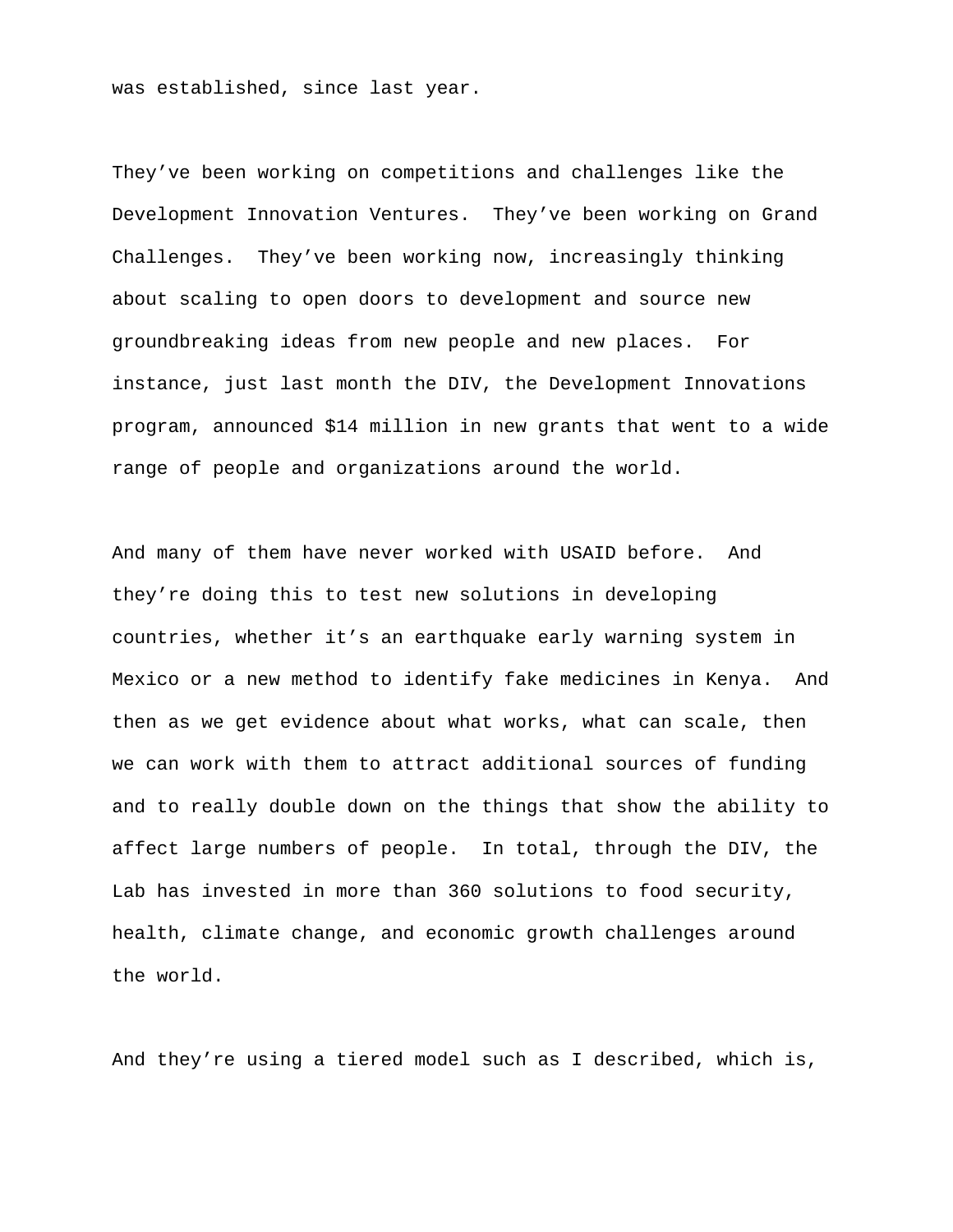you provide a little in partnership with some other folks, test it, see how it works. If it's got some potential, we'll provide some additional assistance, but in combination with others. And then in a third round, do even less with others providing the vast majority of assistance. And some of those will never make it to the third tier or even the second tier. And that's consistent with what we've seen with innovation in our own country and that's the way it should go, which is to let the evidence guide the investments.

So that's just one of the ways that you're going to hear today about how the Lab is moving forward, and what we also need to do within the Agency is to institutionalize this culture of innovation. And you'll get a chance to hear more about that in terms of the opportunities and the challenges from these two panels of really experienced and wise folks.

And I hope that we can get your backing for taking innovation and taking risks and encouraging innovation.

There's a -- if you didn't get it on the way in, please do on the way out -- you'll see the Lab Advisory Group's report that they finished and made recommendations about how to carry this work forward. And I do want to thank the advisory group to the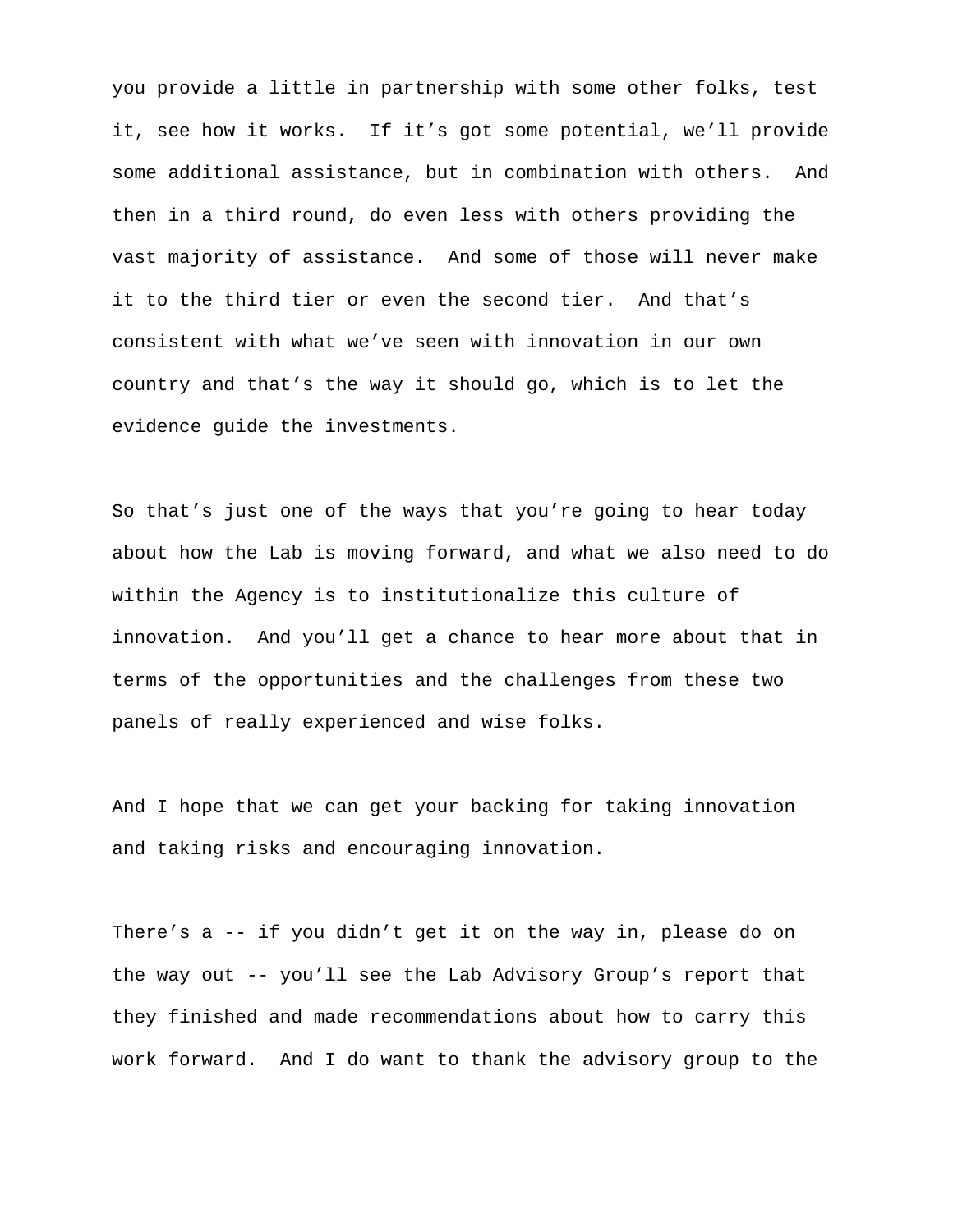Lab for their effort. For their expertise and their advice on how to move this forward. They've put a lot of hard work in and I know I speak for everybody at USAID that we're really appreciative of everything you're doing. So thank you all.

So I know you're eager to get to the panel so one last thing I'll just say is that it's also -- it's as important to talk about failure as success and that's something that's very hard to do in a political environment, but we have to be able to do that and we have to have people say that the failure is actually part of the success. Not everything that we try will work but to me, if we learn from the failure, that can be as important as learning from the success.

What I'm always saying to the teams is, we're going to take the risks and I'll back you for the risks, as long as it's been thoughtful and it made sense to try that. And if it didn't work out, that's okay. But if we don't learn from that in the Agency and we repeat it, that's a no go and that's what we have to avoid. So I hope that all of you will encourage people to talk about both sides of the coin so that we can move forward towards these big goals partly using science, technology, innovation, and partnership so we can try to end extreme poverty and promote resilient democratic societies everywhere.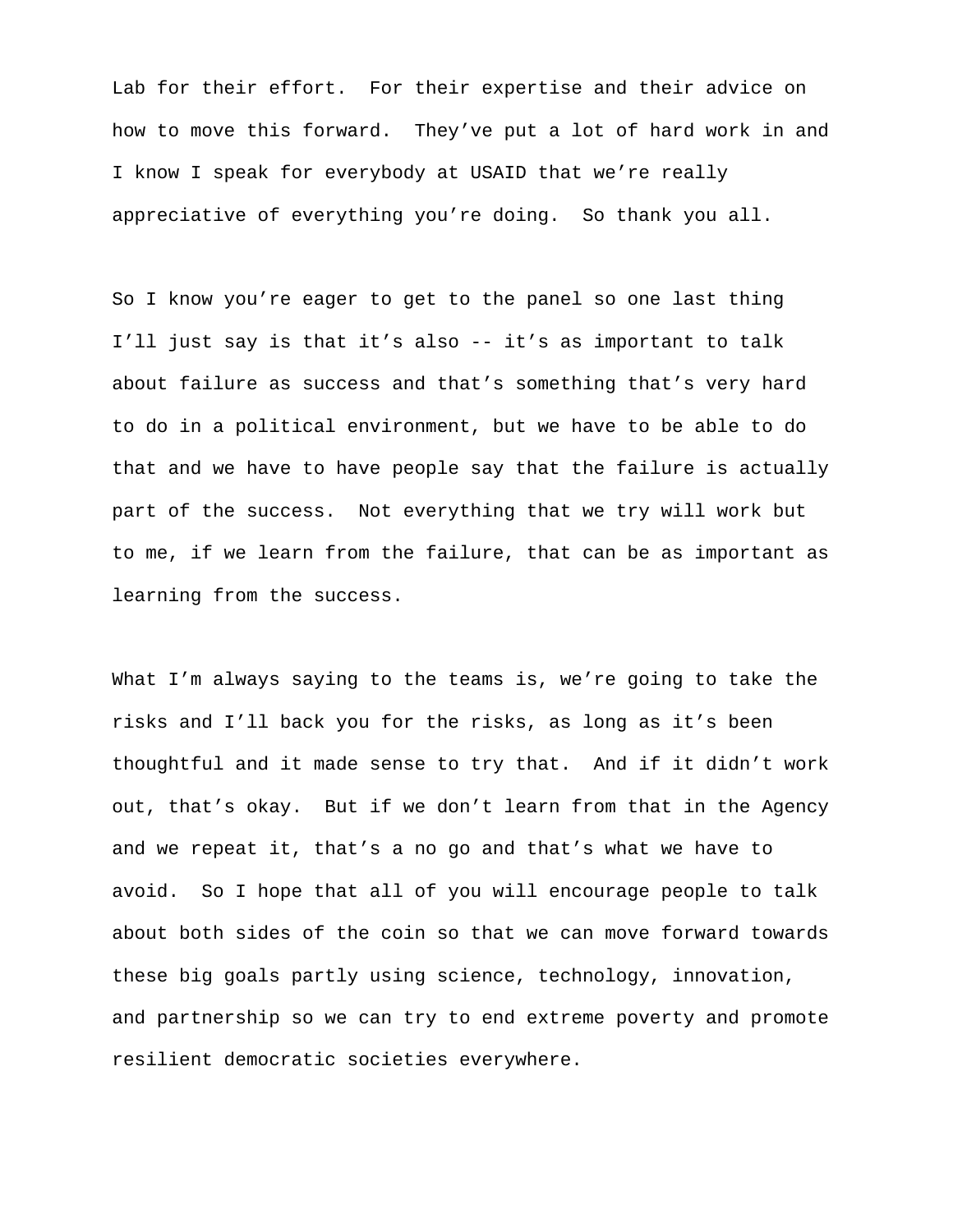So thank you again very much for being here and for your continued engagement with USAID and on that note, I'll turn it over to the folks doing the panels. So thank you all.

#### [applause]

ALEX THIER: Thanks everybody, I'm Alex Thier, I'm the head of Policy Planning and Learning and I'm going to ask Paul and Carol and Ann Mei to come and pick the most inviting looking chair on the stage. We have about 65 minutes, by my watch, and we've got a lot of fantastic people to hear from. And at the same time, we want to hear from you. So we're going to try to do all of that together. Each of these people could draw a crowd in and of themselves, and I'm not going to spend a long time introducing them. I'll go one by one as I ask them a question. But we've got them all here densely populating an hour of fantastic-ness, talking about development.

I want to thank all of you for coming today through the rain, finding this room, which is a magnificent room but not easy to find. But I know you're going to enjoy the show. So we're going to start with you Paul. Paul has worked for a succession of some pretty great companies: Microsoft, EMC, he founded a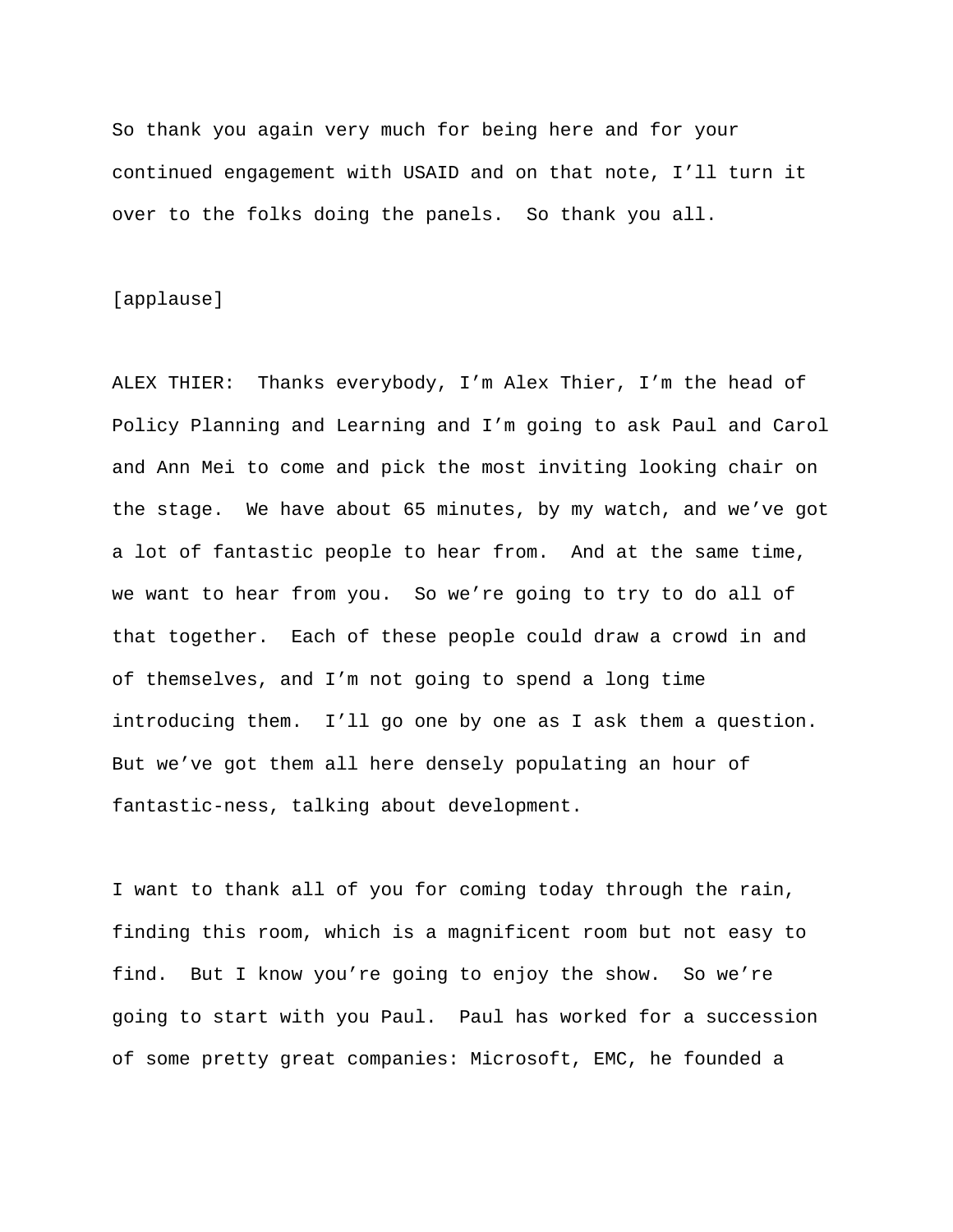company named Pivotal I believe. And he is someone who is probably known for seeing what's coming and figuring out how to measure it to succeed. So that's the business that we're all in too. We're trying to figure out what's coming and how to get better. How to marshal the evidence to know that what we're doing is actually making a difference and that's a lot of the reason why we wanted to take some of these capabilities and create a Global Development Lab.

But I want you to challenge us a little bit by telling us what it really takes to be an evidence based decision making organization. How does that work and what are the things from what you've seen here at USAID that you still need to put in place in order to make that a reality?

PAUL MARITZ: Well, the -- I think the one thing that I've found in my 35 years in business is that neither people nor organizations really like learning. [laughs] It's an uncomfortable process and we'd all much prefer to prepare, you know, listen to and believe the tales that we tell ourselves. And it actually is a discipline that one needs to adopt. Some people are lucky and they get theirs automatically, but most people require an actual plan to learn [laughs], to structure your endeavors in such a way that you get feedback early on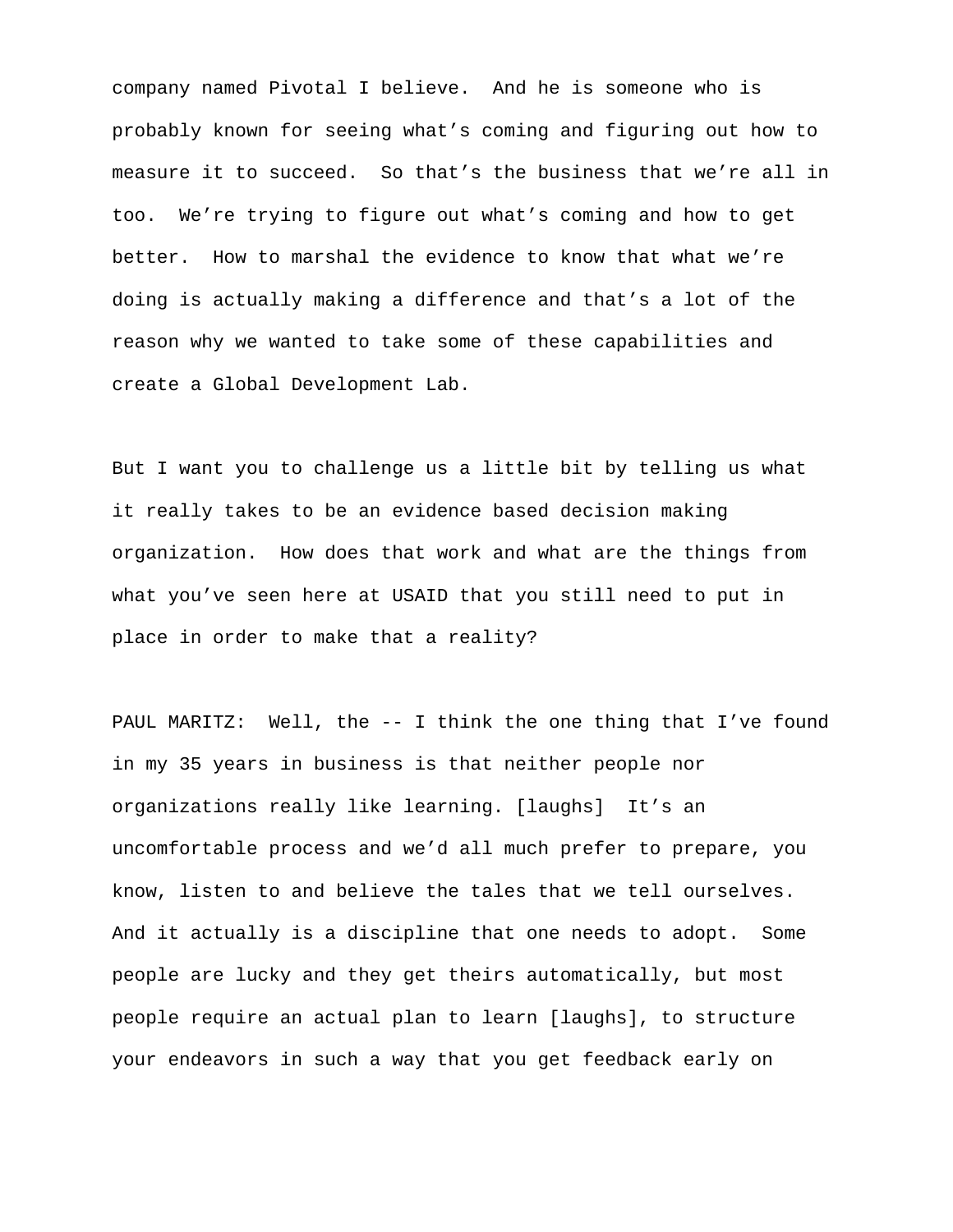because, you know, there are a lot of people who like to claim that they are visionaries and can see around the corner.

And in reality, very few people, if anybody, can really foresee that. And as Jim, who's been in investing and tech companies for many, many years will tell you, there are very few startup companies that ended up in the position that they first thought they were going to end up. Along the way, people find out what works and what doesn't. And really successful organizations are those who can get meaningful input early enough so they can make the course corrections and that can make you look incredibly wise in seeing when you're able to adapt to the realities and opportunities that you find yourself in.

And, you know, you've probably heard talk in certain companies in the technology industry over the last 10 years, there's been this tremendous move to what's called being agile. And it comes in different forms but everybody talks about agile organizations, agile methodology, et cetera.

At the basis of it is basically having the humility to admit to yourself that you're not going to know where you're going to end up, so you need to be getting input as early as possible into the process and then adopting techniques that force you to be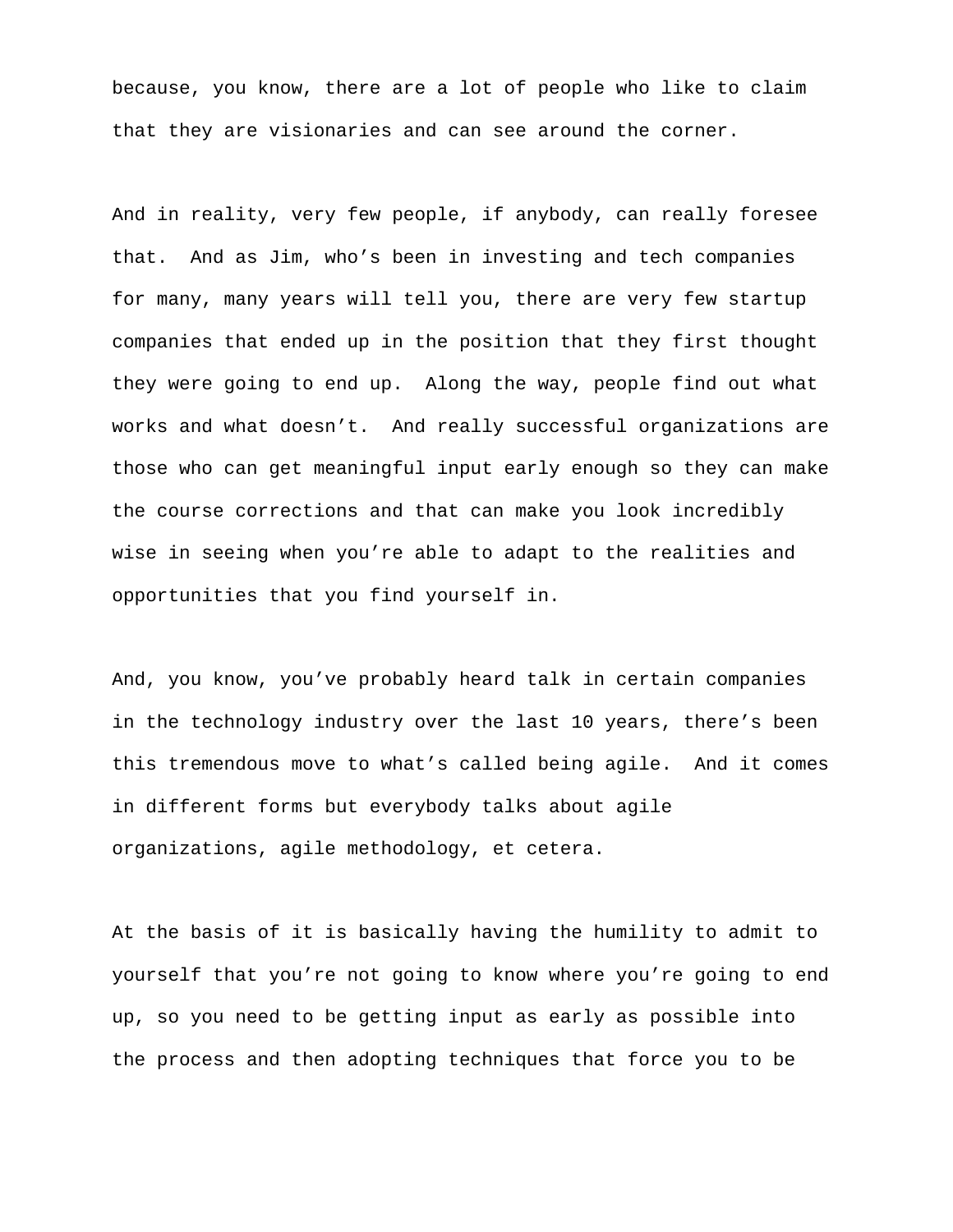objective about responding to that input.

So rather than trying to build the complete system, you know, I started working the technology industry 35 years ago and at that time, we used to go on long, huge journeys. You know, we'd go write a new operating system that took us five to seven years to do and, you know, we had to marshal huge teams of people to do that and you'd didn't know if they were going to be successful for five or seven years.

The world doesn't work that way anymore. We've got tremendous sources of information. Every person walking around today is a beacon beaming information out to you in many different ways. And there's the opportunity to instead build a succession of systems. Start off with the simplest system that will meaningfully give you feedback. So you talk about, you know, you hear in the agile world people work now in sprints. And the idea is that at the end of every sprint -- sprints are not measured in years, they're measured in weeks or months. You stop, you get the feedback, you take stock, you readjust, you re-plan, and you move forward.

In fact, that's a necessity because a lot of the services in the technology world that are delivered today, cloud services like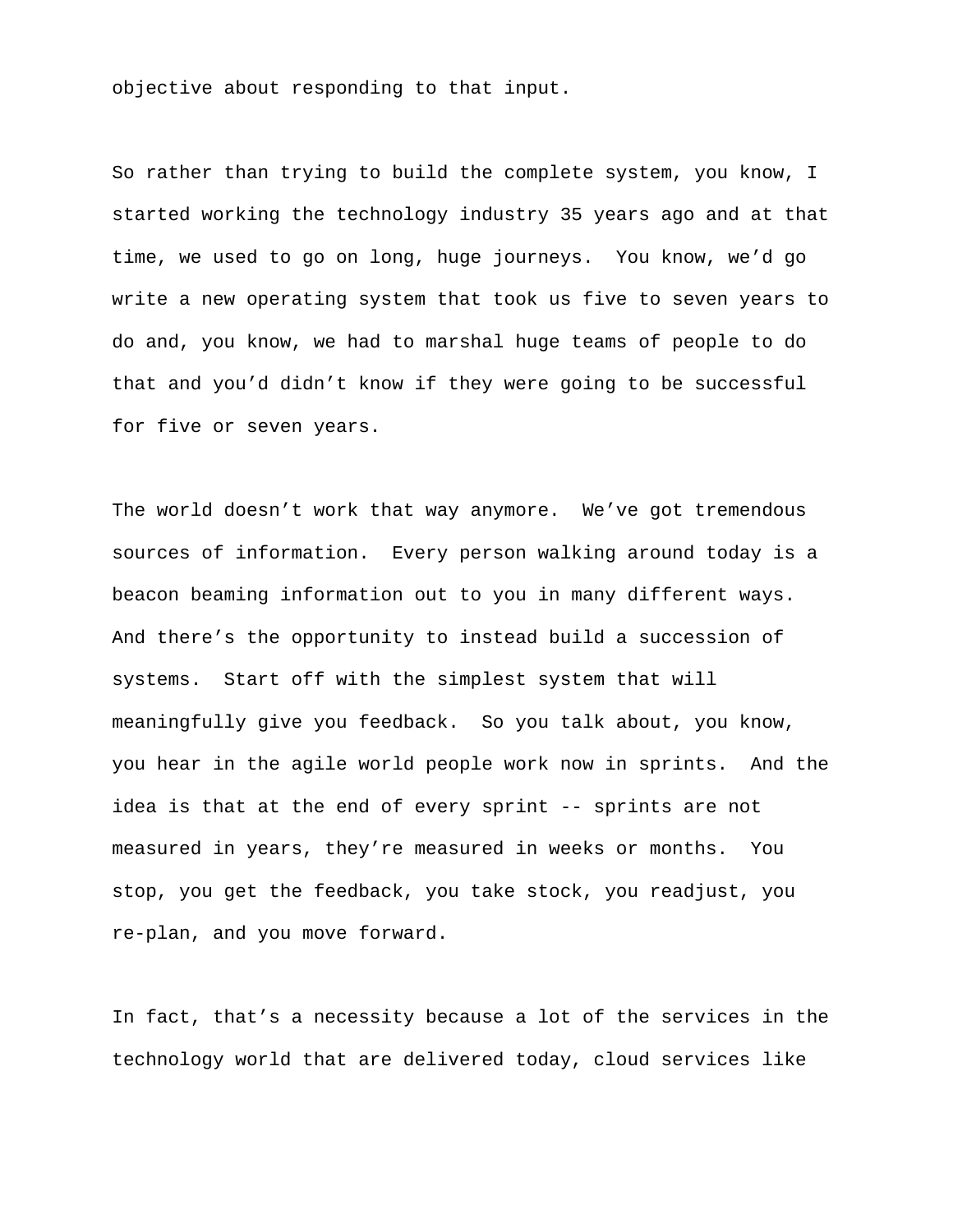Google's search service, are not products that are delivered in versions. They are living services that continue forever. You don't hear Google announce that we're now delivering version 11 of search. In reality, they're delivering a new search service to you every day. Because they're continuously taking the feedback and improving the experience and changing the underlying software.

And that actually is a people problem. It's enabled by technology but unless you have an organization that is comfortable working that way, you aren't going to get the benefit and the results of doing that. So, with that, one of the interesting challenges I think we have is, how do we bring that kind of thinking into the development space? How instead of going on five to seven year, you know, grand campaigns that require us to put at risk \$3- to \$5 million and we won't know for 10 years whether it's successful or not, how do we instead take a different view of things and say, what can we learn from it and how can we structure our journey to take much more incremental steps but at each incremental step, there has to be objective learning.

So, how do we do this? Not just in the Lab, but how we do this incremental step in the real world and how do we implement in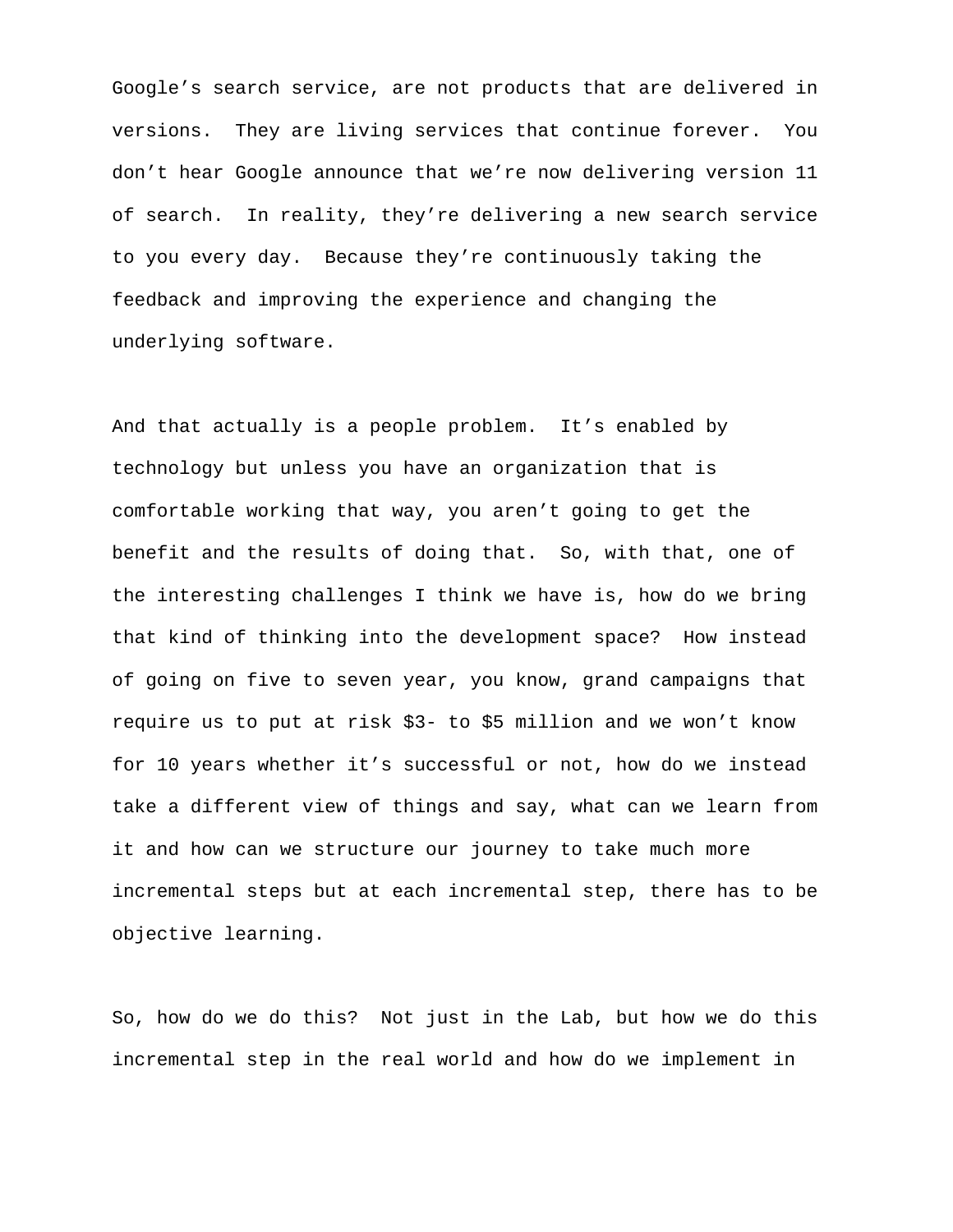the real world to get feedback in time that we can change? And I don't want to steal Jim's thunder, but when he comes up here, he'll introduce you to a much more palatable way of talking about changing directions. But I think that's one of the interesting things that we're trying to achieve with the Lab, which is this new entity within USAID which is being created in part to help incubate and provide a space for that type of approach. And that thinking can grow inside USAID.

On the one hand, bring in people like Ann Mei who have experience of working in technology in the commercial world. On the other hand, connect to the incredible people who work in the missions of USAID and have the scale and reach that could make these solutions very, very powerful.

ALEX THIER: Thanks

PAUL MARITZ: Sorry

ALEX THIER: No, it's good. Carol. You are the EDirector of the Lemelson Foundation. You've been at Gates before and the National Institutes of Health. You have been very focused on innovation in your career and in places that speak to the sorts of things that we do. One of the things that our friends in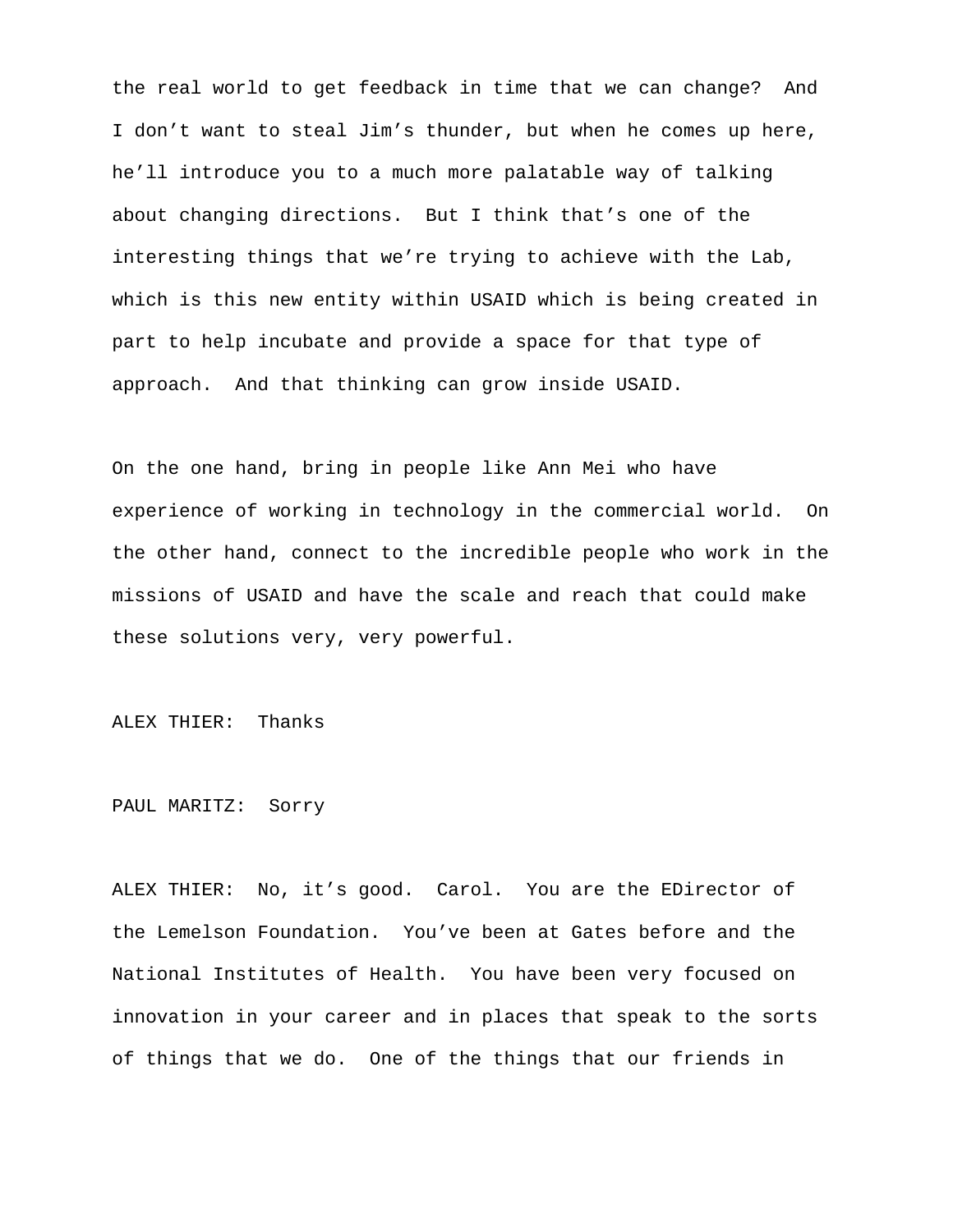Silicon Valley like to talk about is failure and publicizing your failure and learning from your failure, admitting your failure.

Just between us in this group, it's not the strong suit of this Agency or the US government to talk openly about failure but it seems so critical for innovation to be able to do that. So how do you welcome risk taking into organizations that typically are not risk takers so that you can make the cycle of innovation succeed?

CAROL DAHL: Yes, so first of all, I want to start by congratulating the Agency and also the Lab in making some - what I consider to be smart choices and one is recognizing that power for science, technology and engineering and the impact that is going to have in terms of development and I'll come back to that in a minute.

The second is to actually focus on the innovation pathway and the critical sort of entrepreneurial spirit that's needed to solve problems that we previously haven't solved. And so that's where risk comes into it. Those two things I just said.

The first thing is, why science, technology and engineering when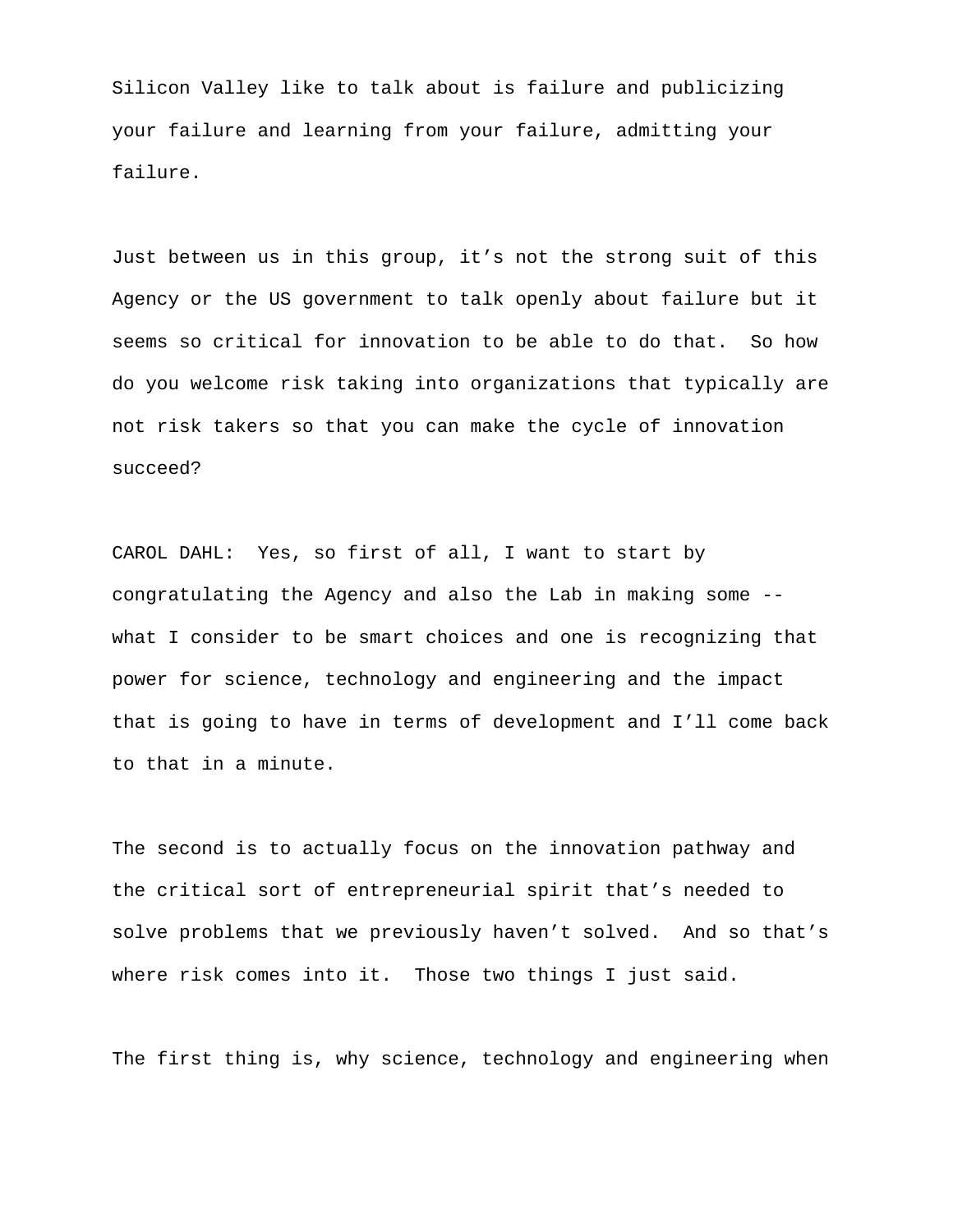in fact, if you look at the sustainable development goals, or even perhaps more exclusively look at a report that was cofunded with USAID around the 50 breakthroughs for science and technology impacting development. You'll see that most of the major things we're worried about actually require science and technology and engineering to achieve the ultimate goals.

So that's critical. Why is that relevant for talking about risk? Well, it's critical because if you look at science, science is not an exact -- it's an exact art in a sense [laughs]. We know how to discover things but we don't know how to take them effectively and efficiently and turn them into outputs that have impact for people. It's why we continue to do biomedical research. It's why we continue to study engineering and make progress in that domain.

So in fact, there's inherent risk there. So how do you manage that in an organization? I think some smart choices have been made here and I think they're the right choices for doing it. First of all, you have to cast a wide net. Look at the idea space that's out there and embrace the opportunities that may be there.

But then, you have to be smart about making your decisions,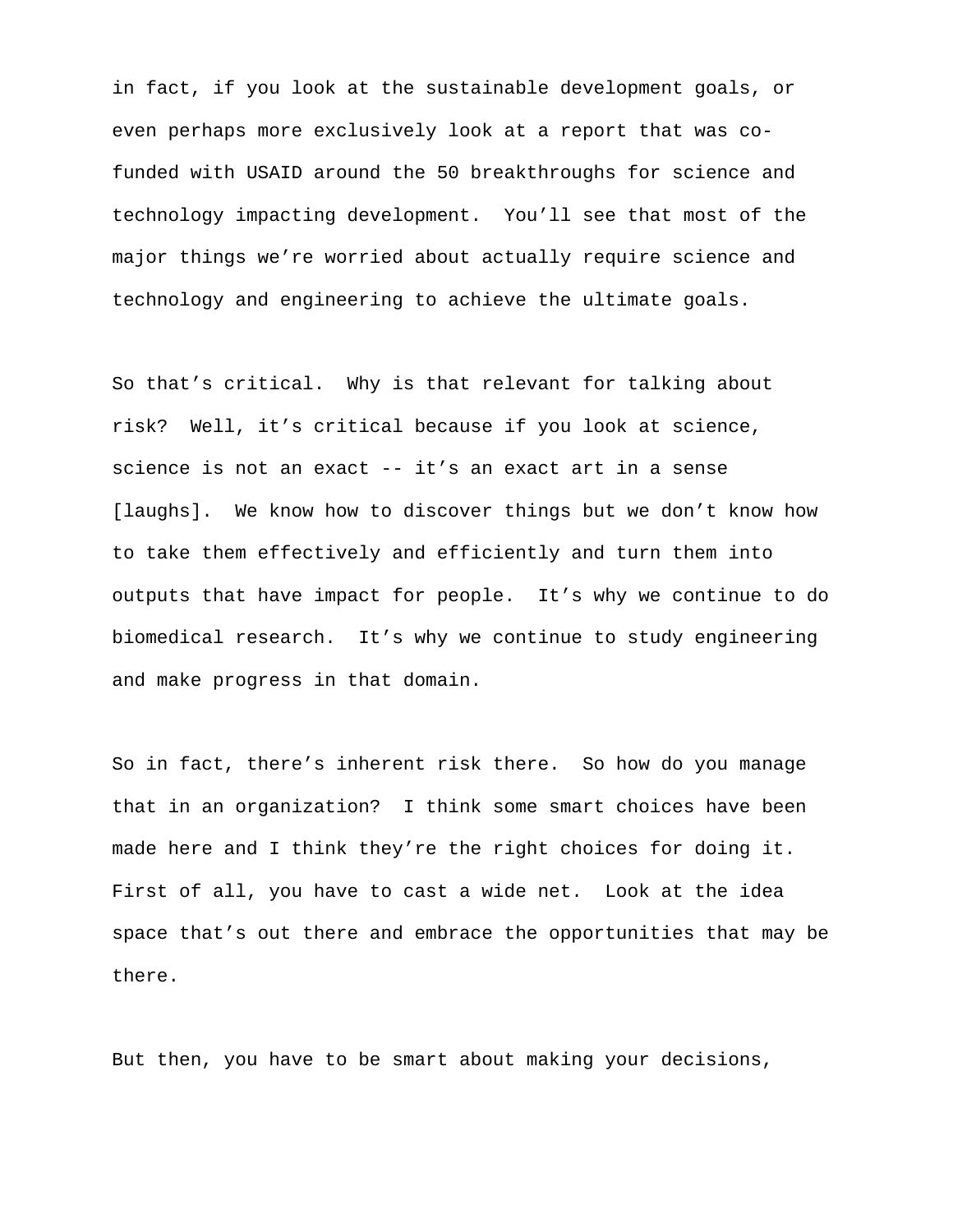gathering evidence, making tough choices, shutting things down, but also, there are sometimes projects where you have to be in it for a long time. You have to have patience, recognizing good opportunities and being patient and filling in the gaps along the pathway.

I think it's critical to gather evidence along the way so you can make informed decisions. Science, technology and engineering and math as enablers are inherently risky so in order to achieve outcomes with those, you have to take that risk.

The second piece is around innovation and entrepreneurship which is, if we're going to take great ideas, turn them into products, solutions and services that reach people, we've pretty much proven we don't exactly know how to do that, right? So if we're not taking risks, it's business as usual. And I think Eric just said, business as usual is not sufficient. And I agree with that statement.

So risk needs to be taken. And that's about approaches so it's not just the "what you're working on," but how you're doing it that's going to have influence. So I think in the case of the Lab, what's been put forward is, how do we fill in the gaps in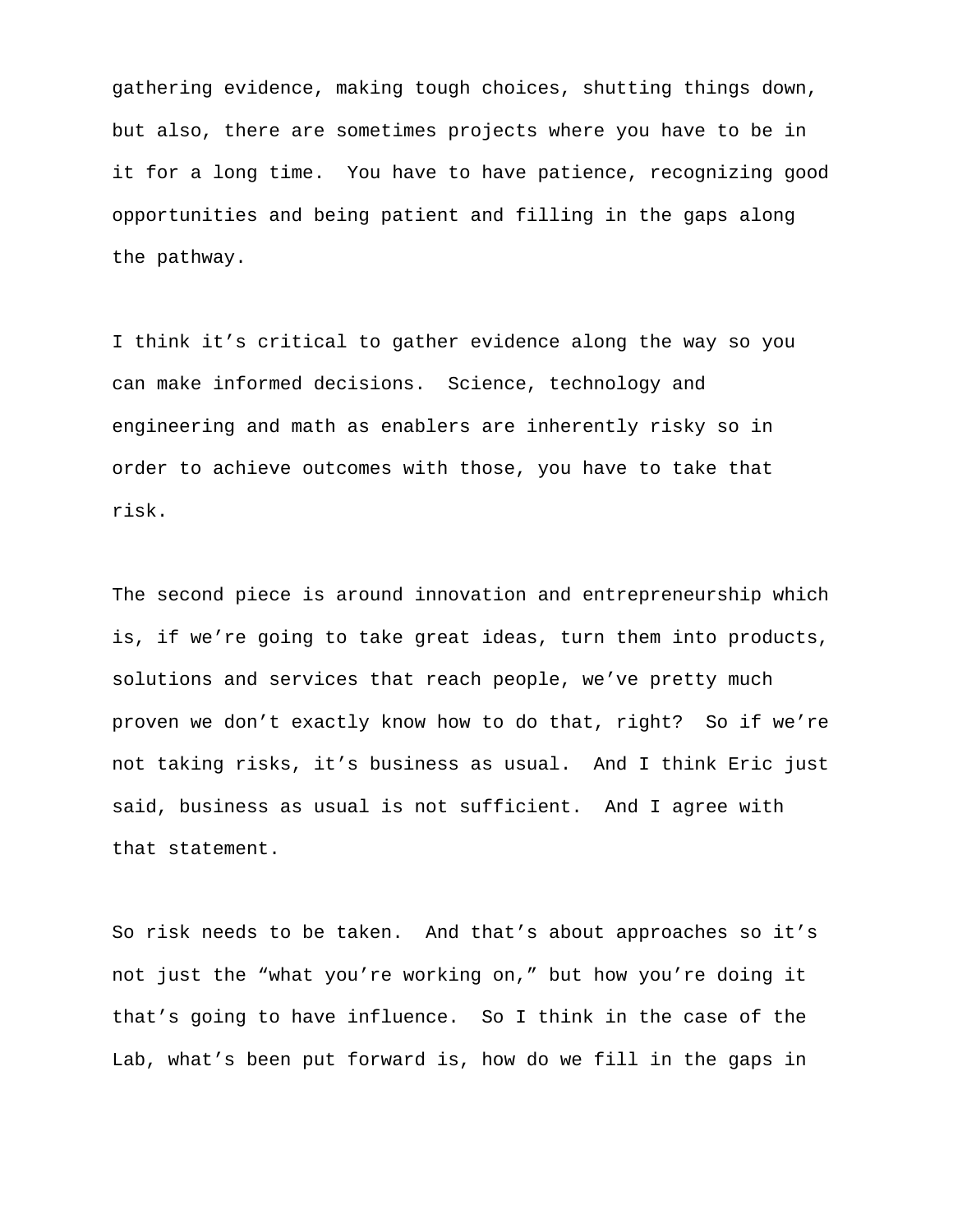the innovation process? How do we bet on the fact that people have to be more entrepreneurial in the way they approach things? That we might even embrace, you know, businesses as part of the solution.

So doing that means, once again, that you need to cast your net widely but you also need to evaluate steps in the process, look to fill in those gaps, and recognize that certainly even in the best of businesses, we know that failure happens. So accept that learning, information, and evidence is going to help you make smart decisions along the way.

The second place where I think the Lab is experimenting is in how we do business in partnership and I think this is really important to the development community. We know that a single entity alone cannot solve the problems, even with the budget of the US government and so we need to work together. And what has been a bit outside of the norm of government is really embracing the potential for private public partnerships in this space.

That's risky. We don't always know incentives align. We have to work closely together. It's easier to just control things yourself but in fact, reaching out to partners means you have new expertise, new experience, drawing in sectors with great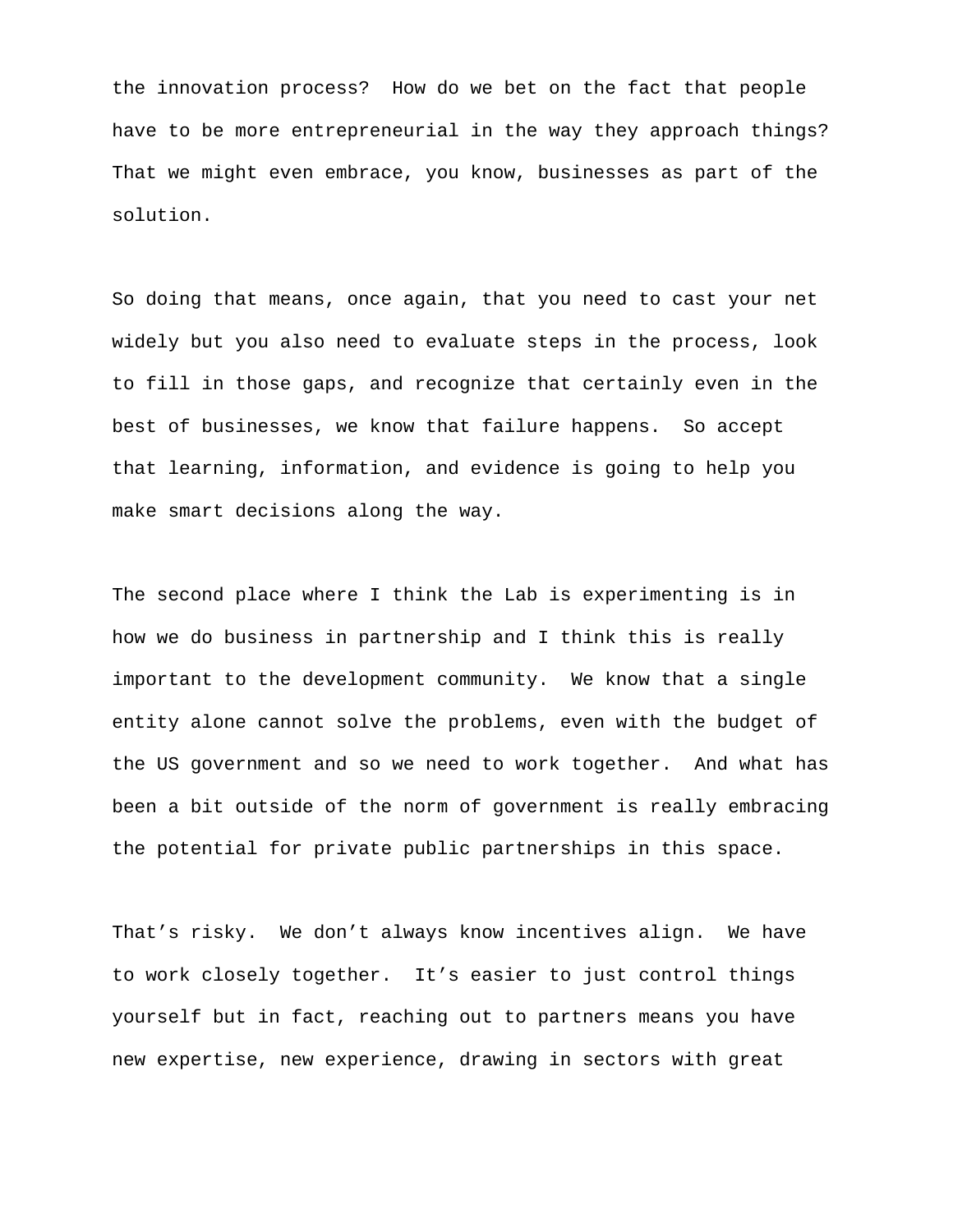experience in delivering products and delivering to people worldwide. But it also means that you need to think back on how you create win/win partnerships and ensure that they're going to be positive for the future.

So I think the Lab has a huge potential in terms of experimenting around what we do and capturing the value of science, technology, engineering to do that. But also how we do it, which is following that innovation pathway, not just to assuming a good idea is ready for scale but actually building the pathway to ensure that it will scale and then embracing the private sector as a way of being both a partner and maybe even a solution to how we're going to address some of these great challenges.

ALEX THIER: That's great. Thanks. Ann Mei, you have worked for an interesting and diverse array of organizations. Apple, Mercy Corp, Small Mountain View, California's Search Firm, I don't know, Google, before you came here. And one thing I'll note about working with Ann Mei which is terrific is you never leave a meeting without a challenging a question, even if you want to.

[laughter]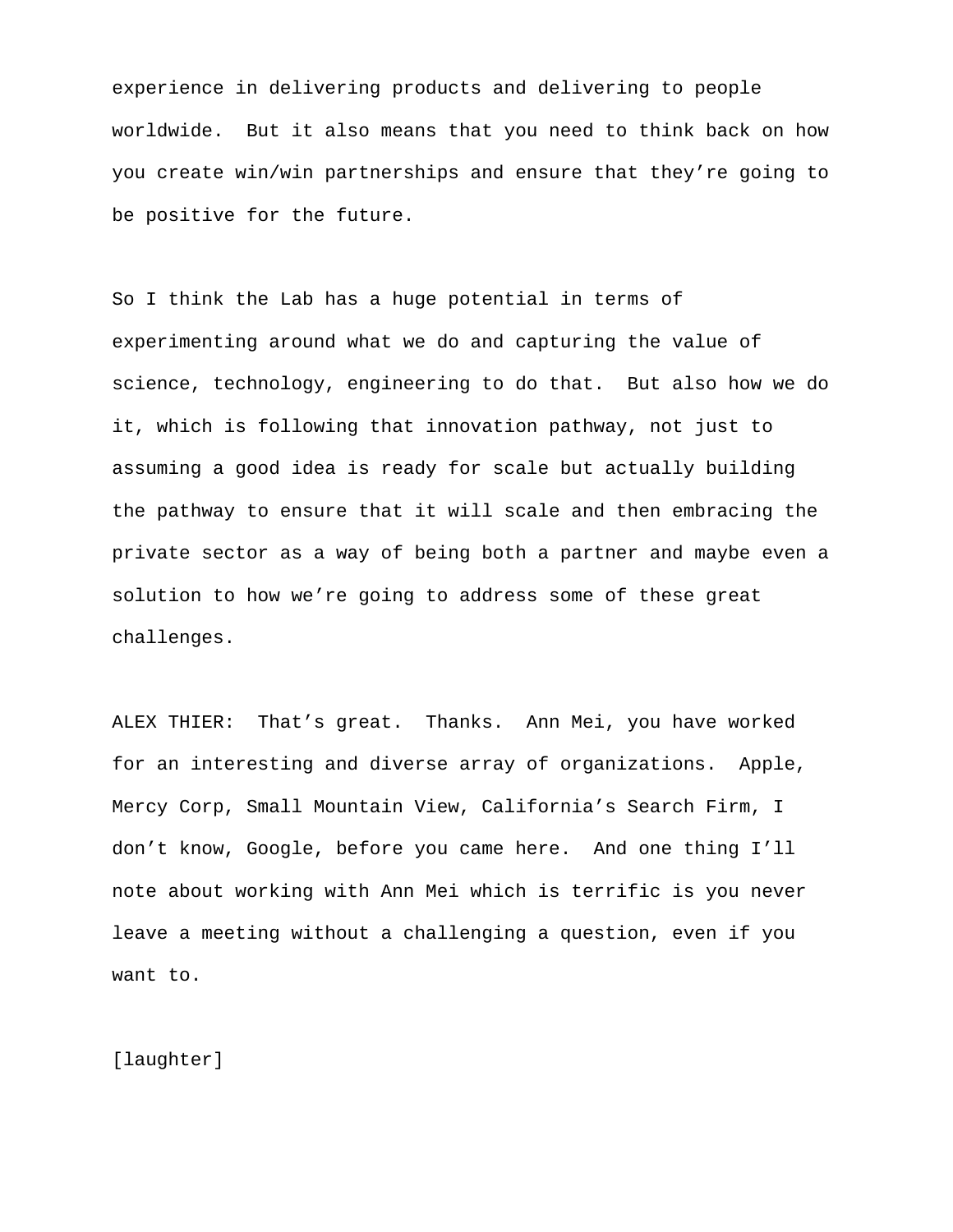And so, you're listening to the advisory board here talk about pretty fundamental things for a big organization like USAID. Changing the way we use evidence, being iterative in our decision-making, being able to incorporate taking risks. Can you tell us a little bit about what the experience has been and where you think we need to go with the Lab from here?

ANN MEI CHANG: Yes, thank you Alex. And I just want to start out first by thanking Paul and Carol and the rest of our advisory board. They've really taken two days out of their time to spend time with us and really given us incredible advice and perspective from the various diverse backgrounds that they come from. And so that's been incredibly useful. I would echo a lot of what Paul and Carol have said. It's been interesting for me, transitioning from a company like Google to working within the US government. And, you know, there's more similarities than differences. We're trying to both do things at a massive scale. And we have really passionate, talented people in our organizations.

You know, I think one of the things that is different, and one of the things I think the Lab is really trying to champion is, you know, trying to find out how we can take the best of the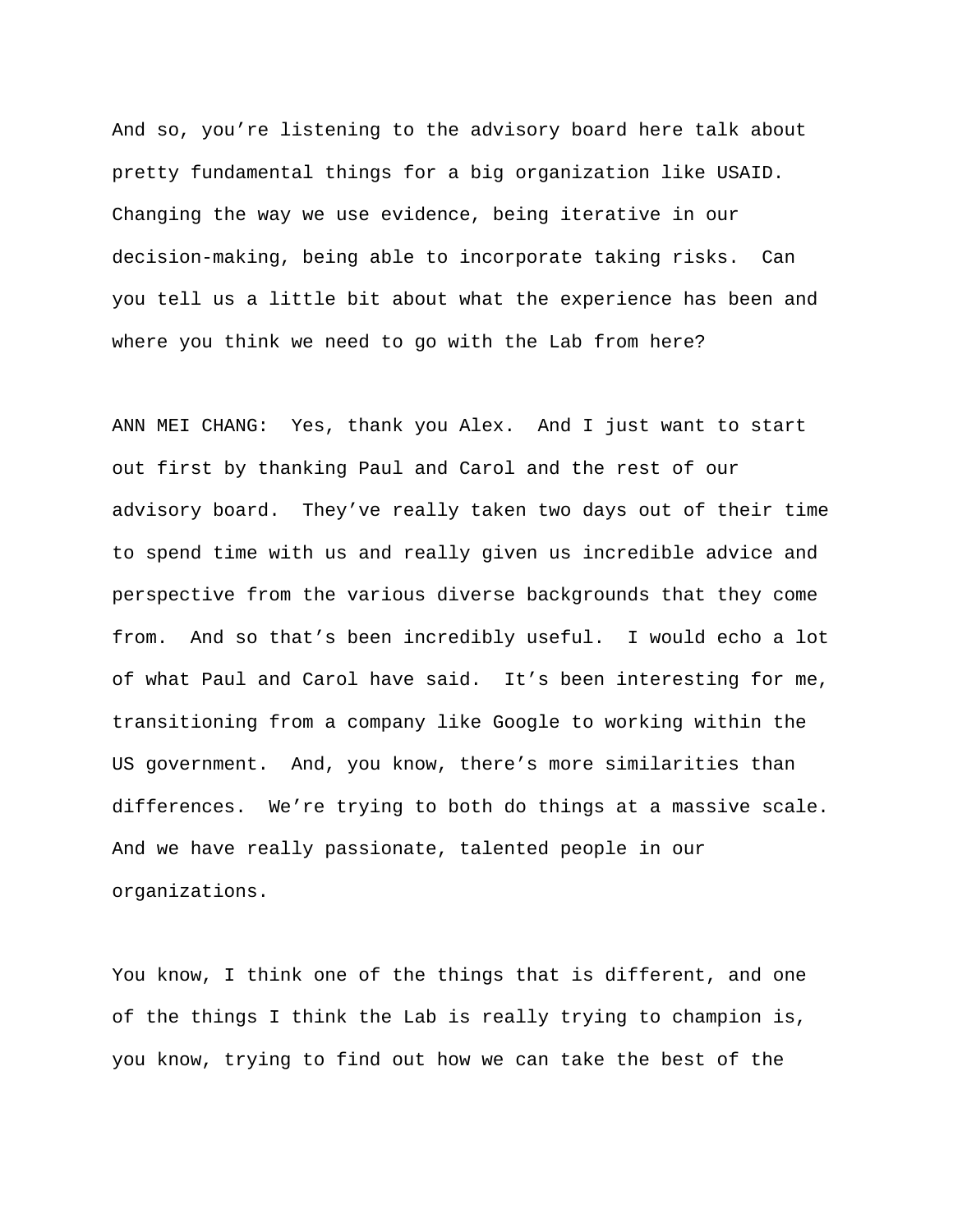modern tools and approaches that have helped Silicon Valley be so successful and apply them in the development context. And I think the biggest part of that is about, what does innovation really entail, and how do we build a much more agile culture and tools that enable us to get there.

And I would say that, while we can talk about all of the different innovations that, you know, make great stories, but fundamentally, the Lab is about changing that culture. It is about figuring about how to take risks -- and the way we embrace failure is we need to make smaller bets that are riskier before we tier up to bigger bets where we have a little bit more confidence.

USAID is set up in general to make big bets. You know, we make, big procurements through RFAs and RFPs and so it makes it very difficult for us to make those small bets. So the Lab has put tools in place like the Grand Challenges, like Development Innovation Ventures, that allow us to make those smaller bets up front so we can take greater risks.

It's easier to take a risk with a hundred thousand dollars than 500 million dollars, right? And it's more prudent to do this. We also need tools to help us innovate, right? And to me, I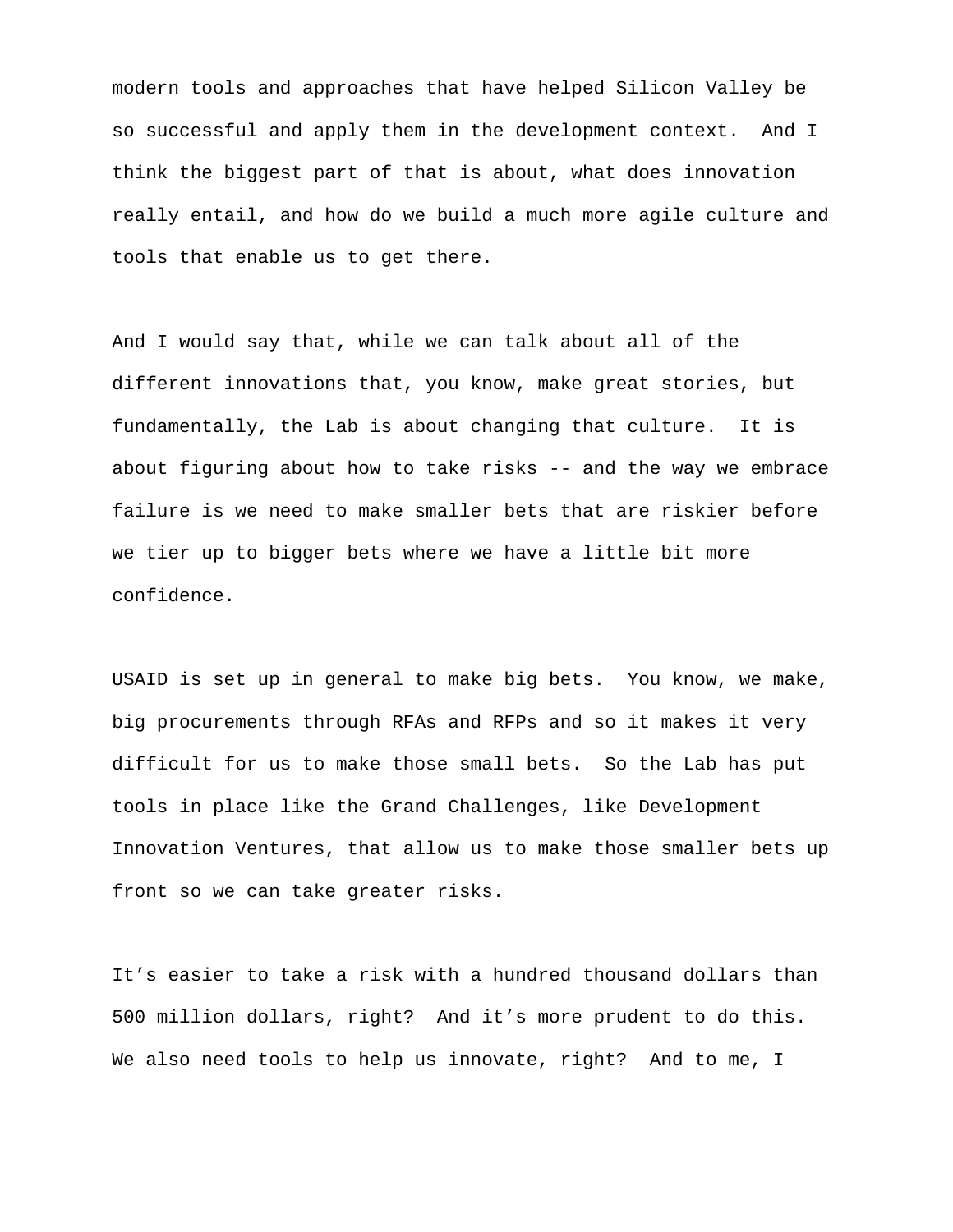think often times when I talk to people about innovation in D.C., there's this misperception that it is geniuses in Silicon Valley that innovate and I've worked with many of these supposed geniuses at Apple and Google and otherwise and none of them is as brilliant as we think they are. They are often wrong, most of the time.

But what they do know is how to test and iterate, you know, Google has become as effective as it is as a search engine because literally every day there's hundreds of experiments running on the home page that test different user innovations, different algorithms, and the ones that work best are adopted into the search engine and each day, the search engine gets better. And that incrementally gets dramatically better. And we need to figure out how to build that into our own programming at USAID rather than thinking we can plan everything in advance, five years in advance and execute.

We need to figure out how we build more adaptive mechanisms through things like real time data solutions, tools that we're working on in the lab. We're working with Alex's team and PPL to come up with ways to revise the program cycle and the tools that we have within the agency to be more adaptive to allow for those feedback loops. So I think that's absolutely essential.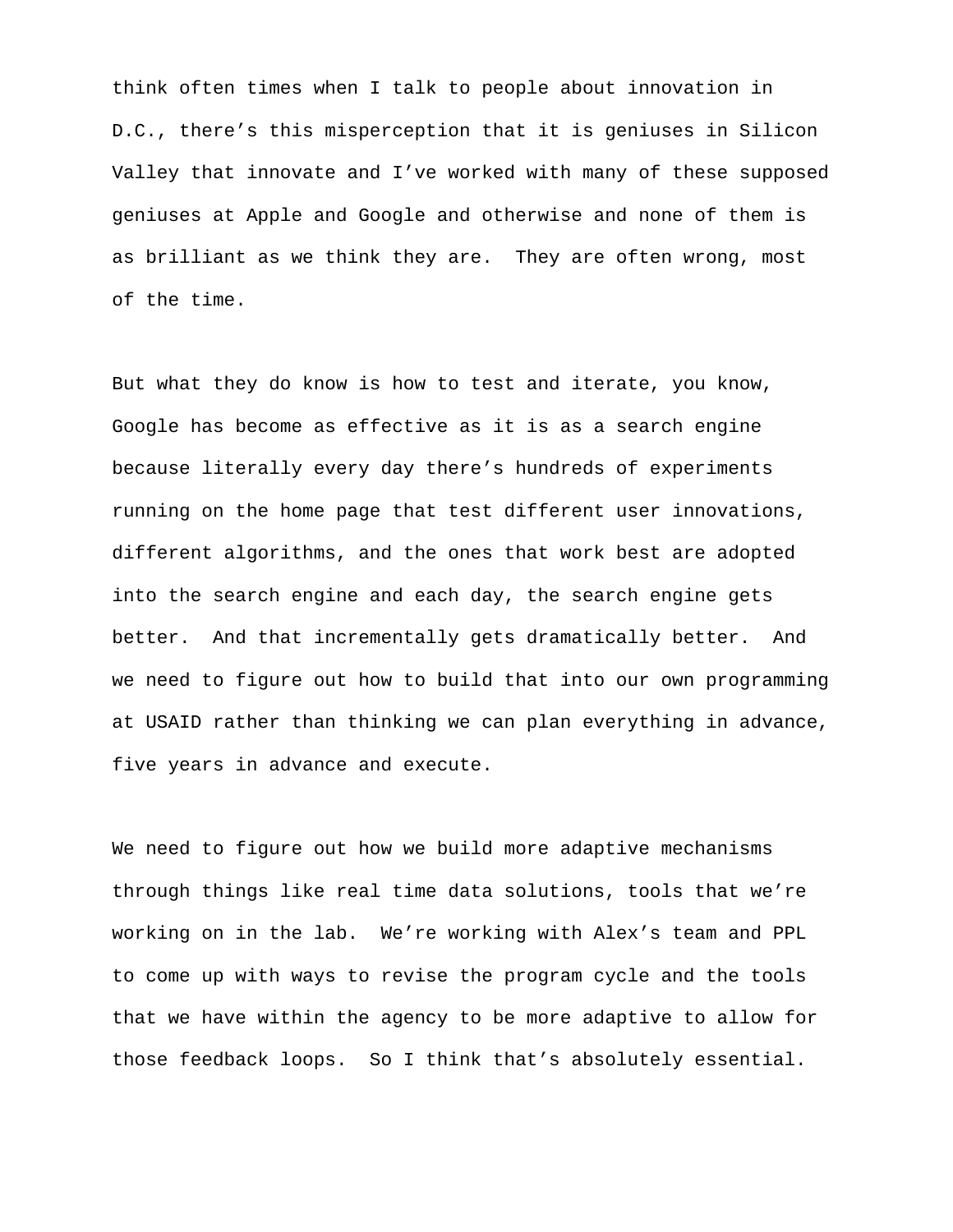And then the last piece is, we really need to think about how are we going to scale and be sustainable? Programs should not end at five years. We need to figure out how we scale the solutions we have to the size of the problem. And we often think here in D.C. that we've scaled if we reach a million people and, you know, I come from a culture where you don't even talk about, having a seat at a table unless you have at least ten million people. And if we think about the problems we're trying to solve, they're generally on the scale of a billion people.

So a million people is only .1% of the way there so we really need to think about how are we going to get to the scale of the need that's out there?

ALEX THIER: That's great. So we're going to take questions. I don't know if there's floating mics or if they have to line up? So, if you have a question, jump to the microphone there, there. Make it pithy, interesting, challenging: meaning brief. Please, go ahead. And if you wouldn't mind introducing yourself before you ask your question.

DAVID ALFIRM: It's on. Sorry, my name is David Alfirm from an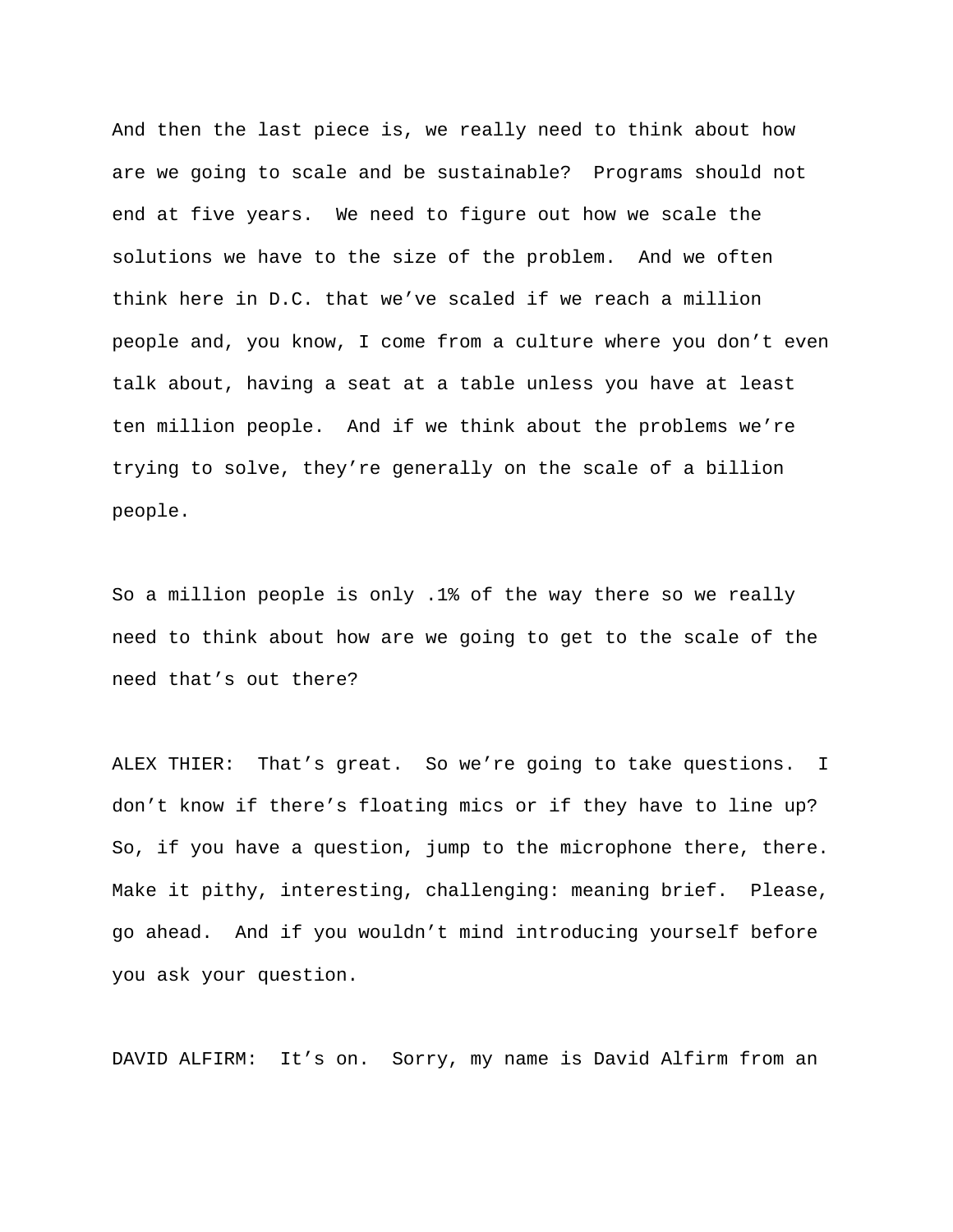organization called Safer World. So in the Lab and in what you're talking about, there's a lot of depth and a lot of richness in quantitative empiricism. How do we go about gathering this information and how do we go about producing information and pathways for information in a different way? What I'm interested in is, in areas where it is the relationship among people, the distributions of power among people that really make the difference. Especially in countries where what we may be looking at is a need for a fundamental re-conception of how the state and this population interact.

How does that technological imperialism work with the need for quantitative or qualitative, excuse me, relationship based, power based discussions in order to change that environment so that these pathways can do the work that they're supposed to be doing? Especially since, if we look at the -- this becomes especially critical in conflict affected fragile states -- if you look at the World Bank, OECD, the ODI, more and more of these research centers are stating categorically that over the next decade or so, that will be where the concentration of the world's poorest are.

ALEX THIER: Thanks. So, for any of you, some of the most important things for the long term success of development are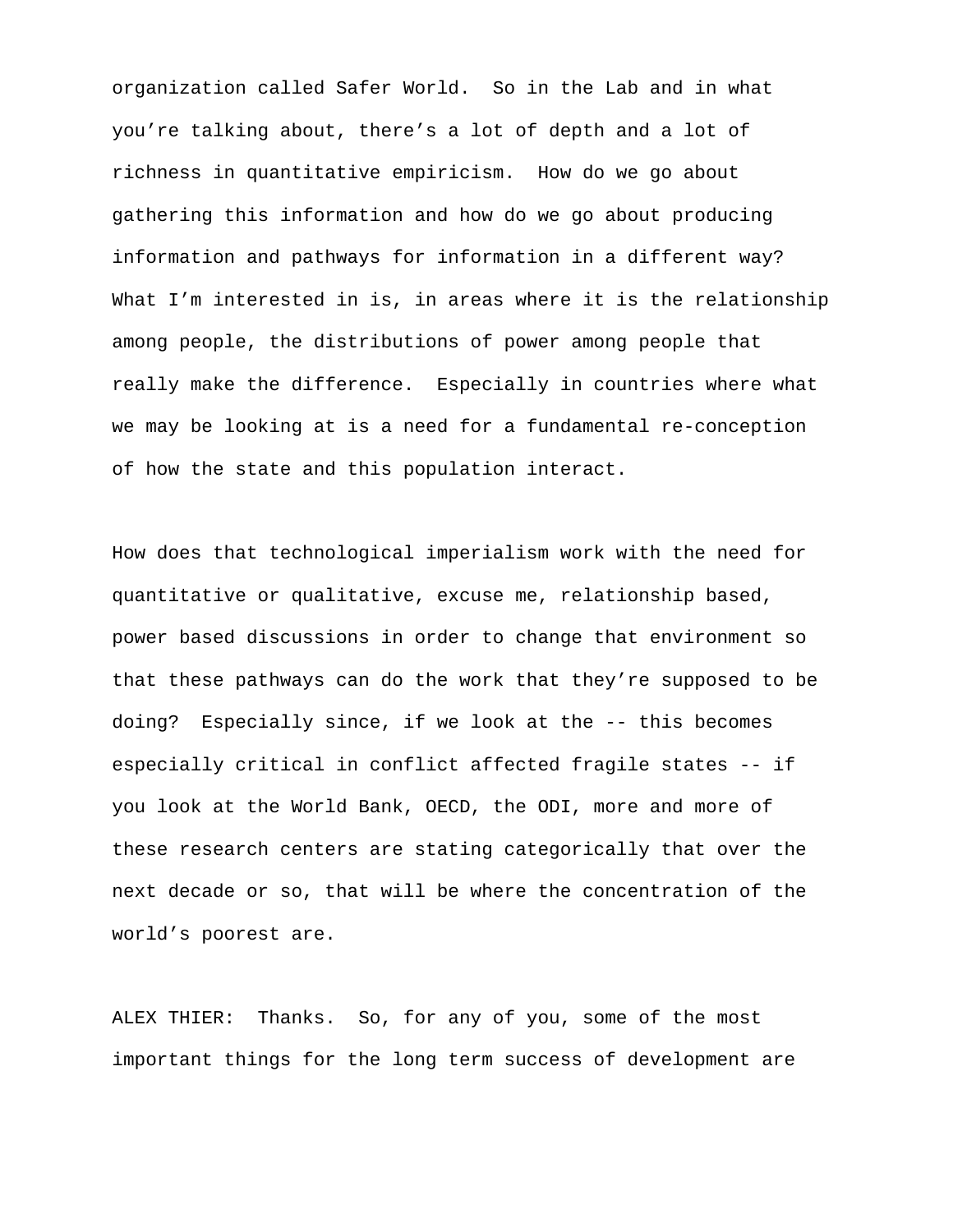also the hardest to measure.

PAUL MARITZ: I'm just going to deflect this question.

#### [laughter]

Because we have in our advisory panel, someone is not sitting up here but is sitting down there. Mark, do you want to take that one or do you want me to deal with it?

[laughter]

Okay, Mark, nice try. Mark works at the intersection of technology and communications. And how to use data techniques to answer interesting questions in the world. I mean, it's a fascinating question because not all interesting items of information come from emanations of your cell phone. Although there is a lot of very interesting information that does come as emanations from your cell phone.

And there will be a lot of other interesting sources of information in the future. You know, I think this is a challenge where there's an opportunity to work with the research community as to how does one measure and answer those questions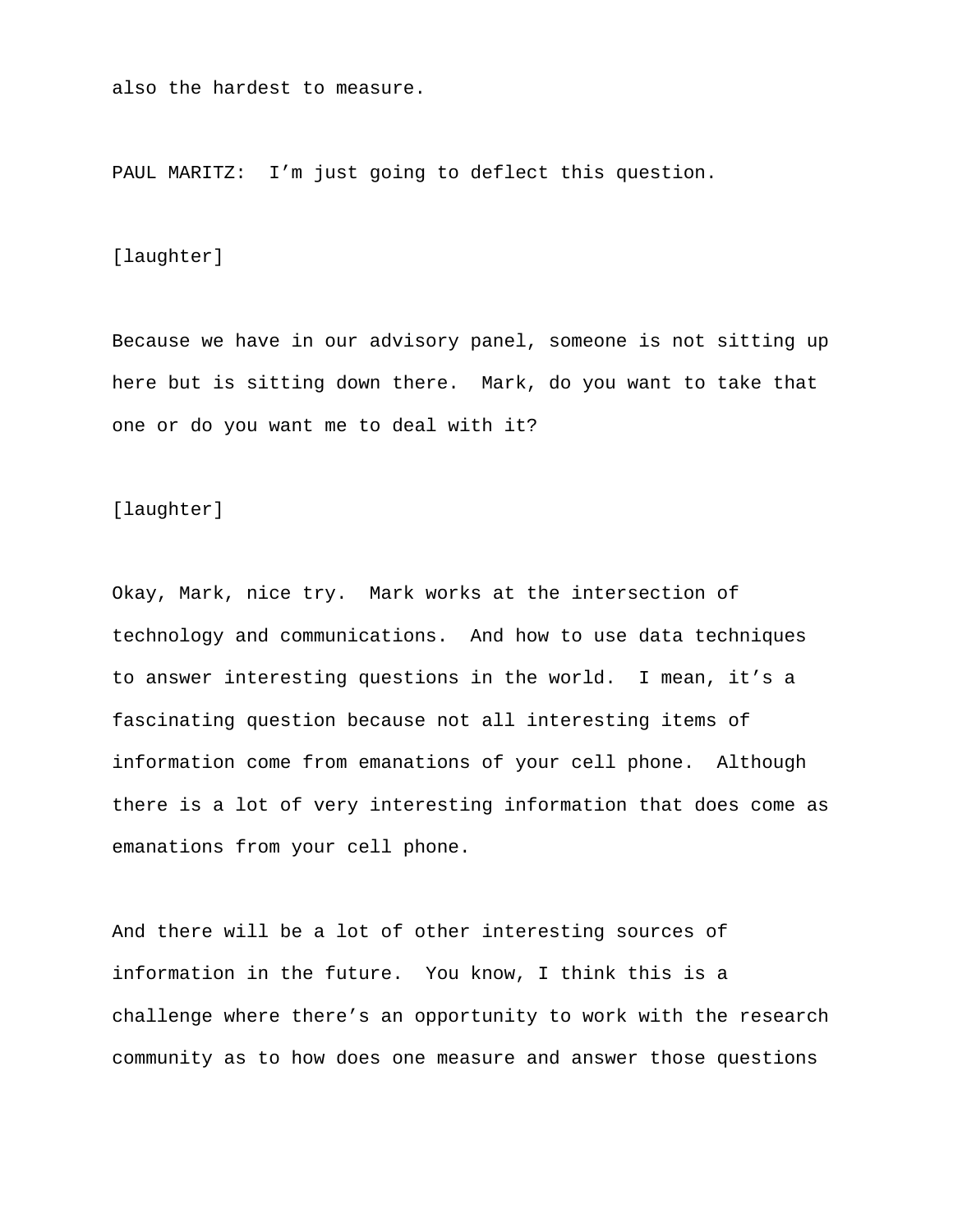because, just because they are qualitative, doesn't mean to say you can't talk objectively about them.

And you all live in Washington D.C., you have this tremendous insight into how do you translate voter sentiment and voter intentions and voter behavior into measurable data that can be acted upon. So, I think that there's a real opportunity for the innovation in the Lab to come together with the academic and social science communities as to how does one tackle such problems given the fact that we're on the way to providing every citizen, every person in the world to a highly connected device or devices. Does that help, and if so, how do we use that technology to make it easier to reach out and interact in meaningful ways with people.

So, very important questions and I think collectively, as a community, not just in the development space but across the board, we have some very interesting learnings to go and benefit from this. So if you have any thoughts about interesting ideas and experiments, please send them to Ann Mei.

[laughter]

ALEX THIER: Either of you want to add anything?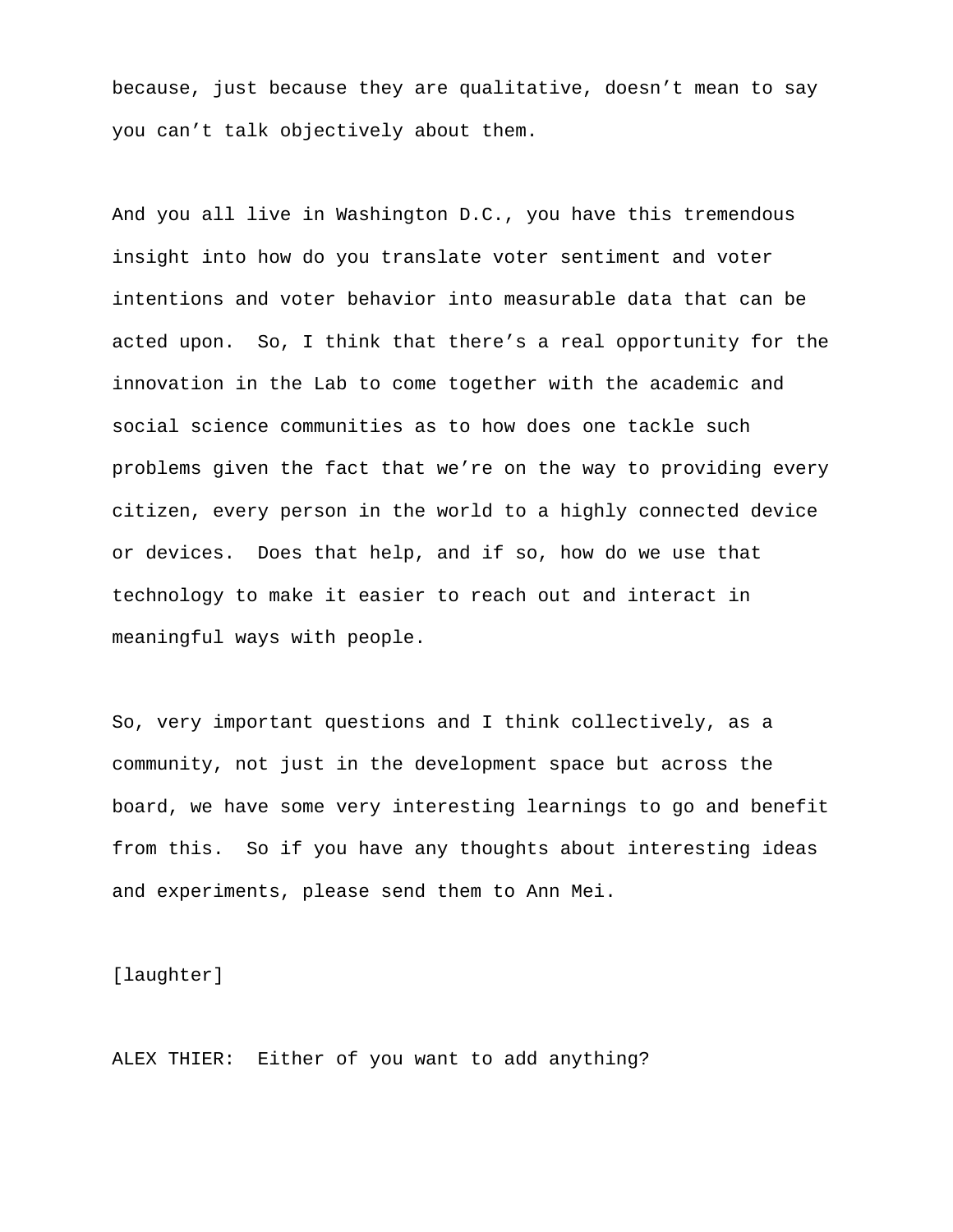ANN MEI CHANG: I was just going to add, you know, certainly that's a very important question and also very difficult to answer in the abstract, but what I would say is, the Lab doesn't have the answers. What we have are tools and approaches that we think can help us get the answers more effectively. And so, in this case, Paul mentioned research. Through our PEER programs we support researchers in developing countries who fully understand the local context and help build their capacity in working with US researchers to research problems like this.

We promote access to more data because we believe that people in all parts of the power structure who have equal access to the data that's out there will make better decisions and that we'll be better informed in making those decisions. And, you know, we also believe in this concept of co-creation and so one of the things we would probably do in a situation like this is bring all of those parties together and often times they haven't all sat together and talk together with the private sector and with technologists about the problems. We've seen amazing things emerge from just bringing those different perspectives together where everyone sees a different part of the elephant, but again I don't know the solution to that problem. But those are just some of the types of tools we have at the Lab that we would look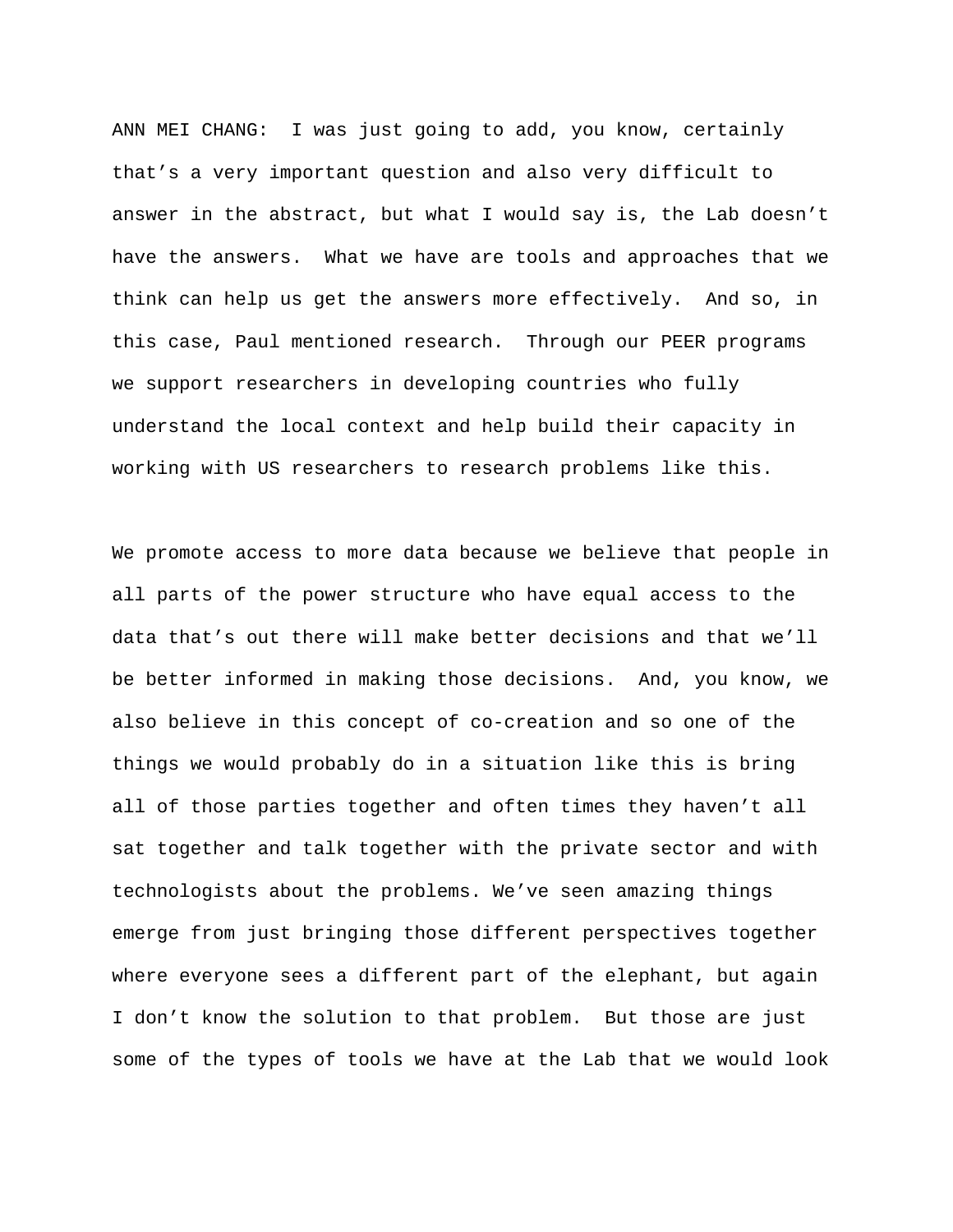to apply and hope to at least shed some light on the problem.

ALEX THIER: Great. Do we have another question? Please, if you wouldn't mind going to the microphone. Thanks.

ASRATIE TEFERRA: Is this on? Okay. My name is Asratie Teferra. I'm from Books for Africa, a [unintelligible] organization. My question is very simple and you partly answered it. As a former development professional back in Ethiopia -- I'm from Ethiopia originally. The issue always was international institutions that assume they know it for you. How are you really interacting with the actual people that we intend to benefit? Is there any mechanism that has been built in to really listen to the real people on the ground that development is about? Thank you.

ALEX THIER: So one of the most important things I think that we've done in the last couple of years is work on transparency, making it much more evident what we do and trying to make this available to people on the ground everywhere so that they can see that. It's a really interesting question. How does the work of the Lab speak to the experience of the folks that we're actually trying to reach on the ground?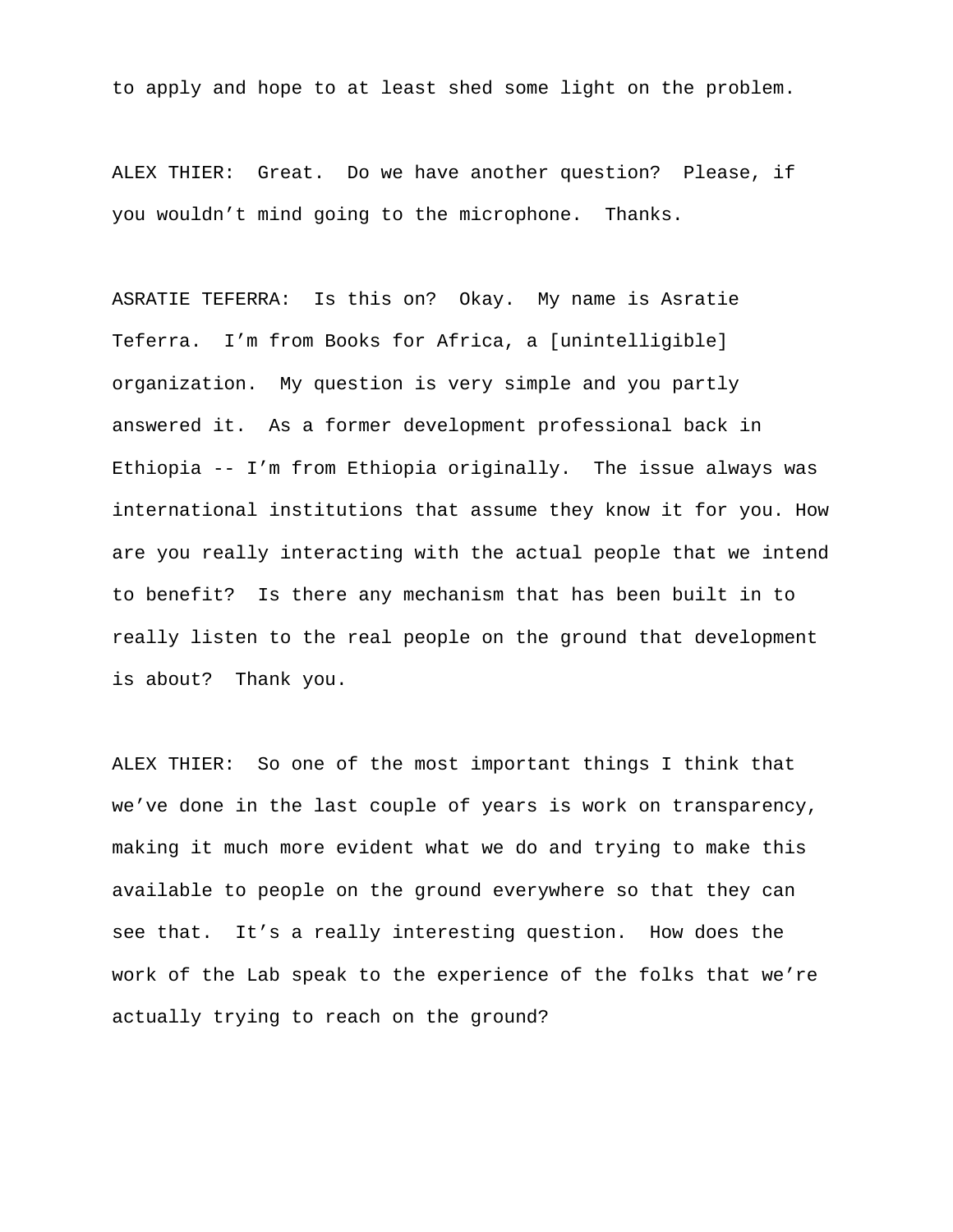ANN MEI CHANG: Yeah, it's a great question. We absolutely believe that it is people who are on the ground, who really understand the local context, who are going to be the people who provide the solutions ultimately. I mentioned the PEER program where we work with local researchers. We also through our various innovation programs have encouraged a much greater percentage of applications from developing countries. So I think about a third of our applications roughly are coming from developing countries because there is a lower barrier to entry. It's much harder for someone in a developing country to apply for a USAID RFA or RFP. That's like 50 million dollars and this is a \$100,000 grant, and so there's a lower barrier to entry. We're working with accelerators and incubators in developing countries to try to build that capacity. So we absolutely believe that that's path forward and are working towards that, and Carol may actually have some --

CAROL DAHL: Well I would just echo that in fact. You said most of the things I would say. I would say that there is also a focus on bringing in, when you're talking about creating new types of products or services, bringing in the new approach, newer approaches of human centered design as a way of actually engaging people on the ground, ensuring that's the case. And I would comment on the accelerators and incubators, that this is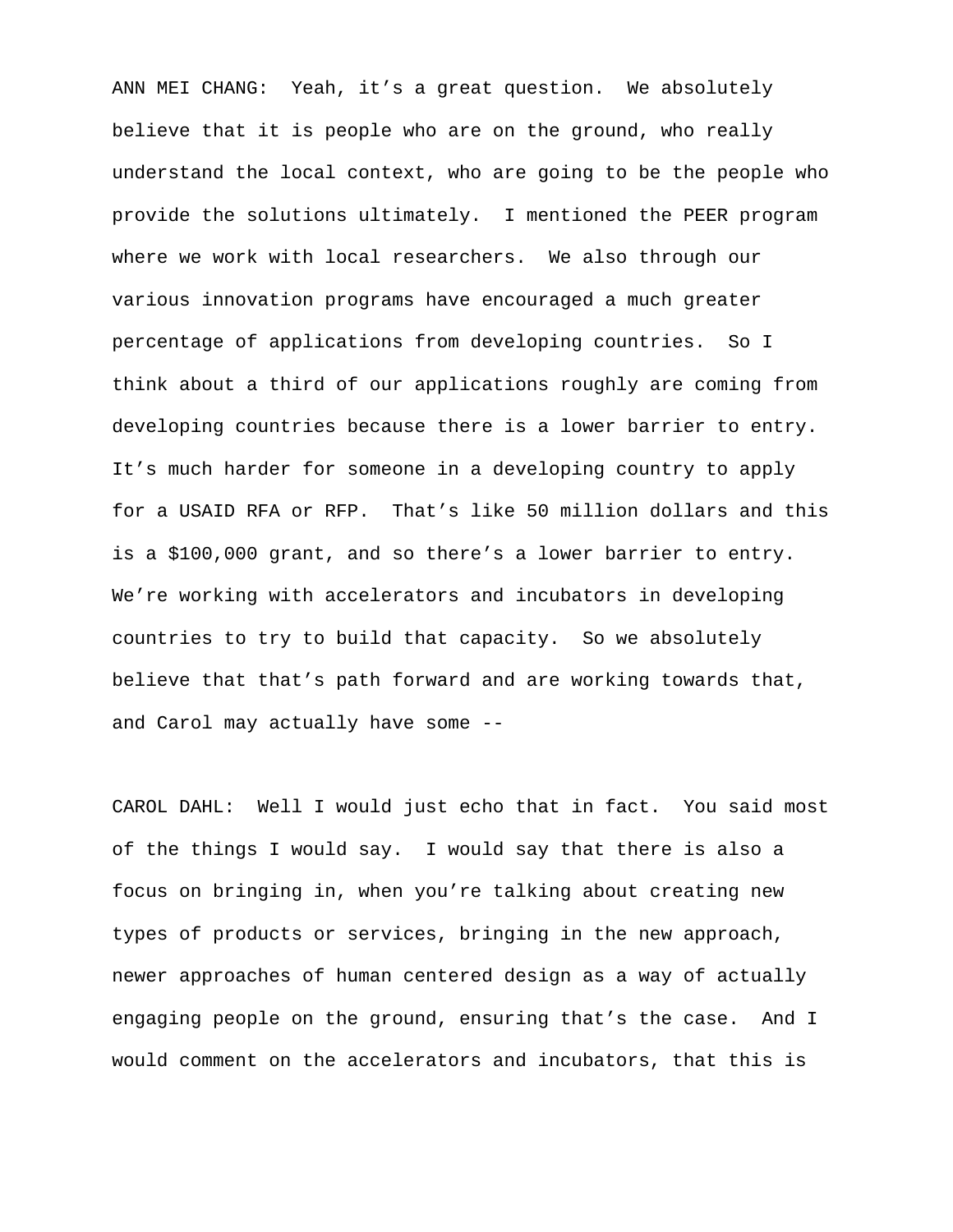very much a focus through things like the Pace program and so on, a focus on local businesses, businesses that are actually going to be within the countries and stay in the countries and actually be part of the local community. And those are probably in some ways the best resource for getting accurate information because businesses do actually hear what the customers want and need. And when the customer is the people, you also want to create a solution for it. It's very useful feedback.

ALEX THIER: Interesting. Any other questions? Jump to the microphone. Go ahead please.

CHRIS O'DONNELL: Yes, my name is Chris O'Donnell, and I'm a retired USAID contracting officer, and I have a company, Development Essentials, and I've been teaching courses, how to win USAID awards. I think that the Global Development Lab is great and it's so great that it's part of my course, how to put together proposals under this kind of innovative solicitation. But it seems like with so many innovations going on at USAID that USAID is kind of gravitating away from grants.gov. I tell my clients wait for the new solicitation, yet this kind of, you know, is not like soliciting grants off of the website and newsletters. I'm just wondering what, with all the innovation, what can USAID do to make sure that everything is kind of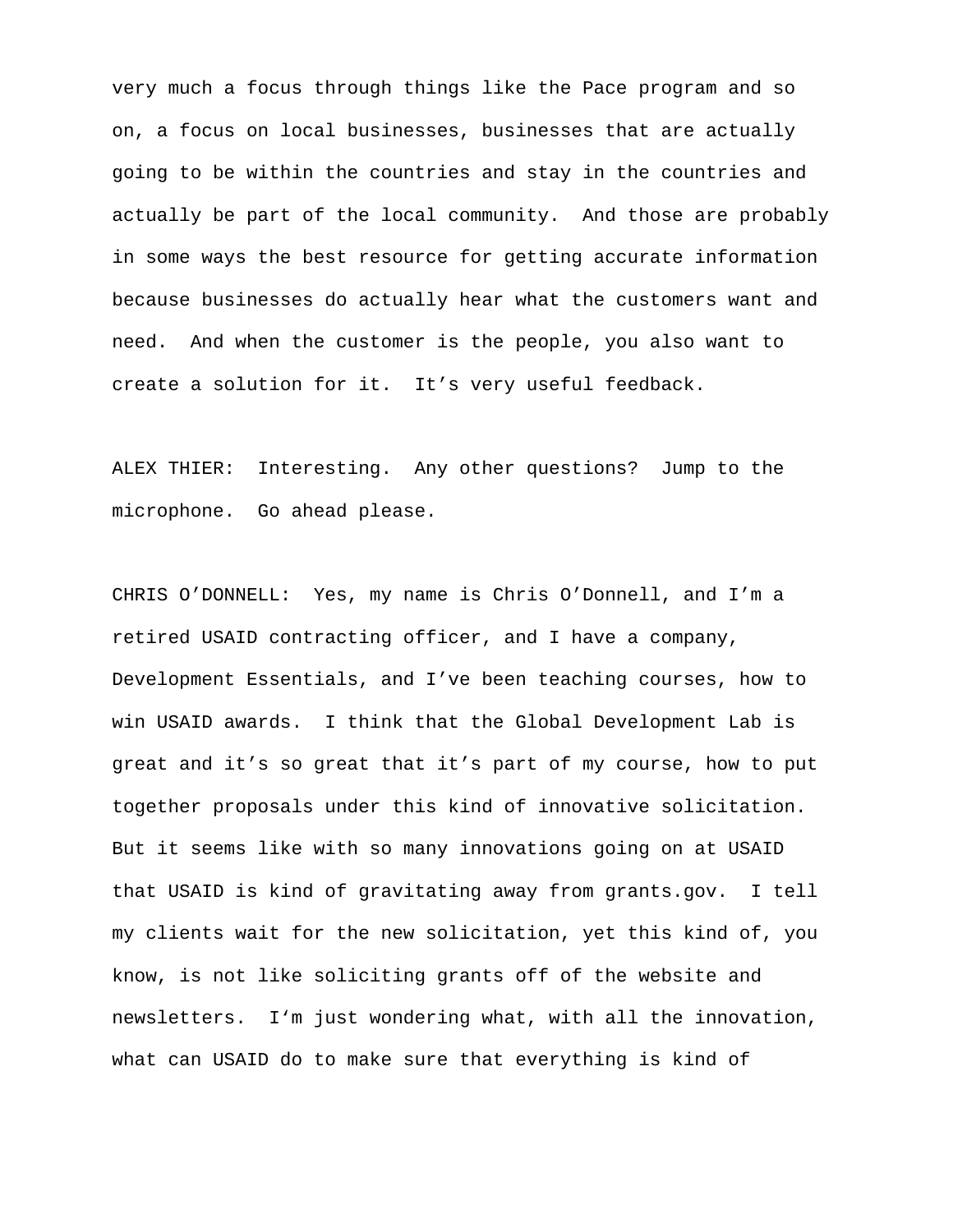gravitating towards grants.gov where we're so used to looking for solicitations?

ALEX THIER: Okay, good question. Let me say that we're about to run out of time so I'm going to give each of you a chance to say something fantastic that you forgot --

[laughter]

-- to say already, and a chance to answer this question. And just to broaden it slightly, you know, you've been a partner of USAID in different ways. You've gotten to know us now, Paul. I think one of the points of this question is not only how does the innovation platform and the work that we do work better for our partners. We're ultimately the implementers, but are we friendly? Are we friendly to business? Are we friendly to technology in the way that we need to be or are there additional steps that we have to take to be open enough to really make these sorts of partnerships work? So why don't we go back down this way. We'll start with you and with Paul. Go ahead.

CAROL DAHL: You know, I think one of the things that really the Lab has been critical in innovating with is the whole challenges approach. And I see that as an opportunity because what it does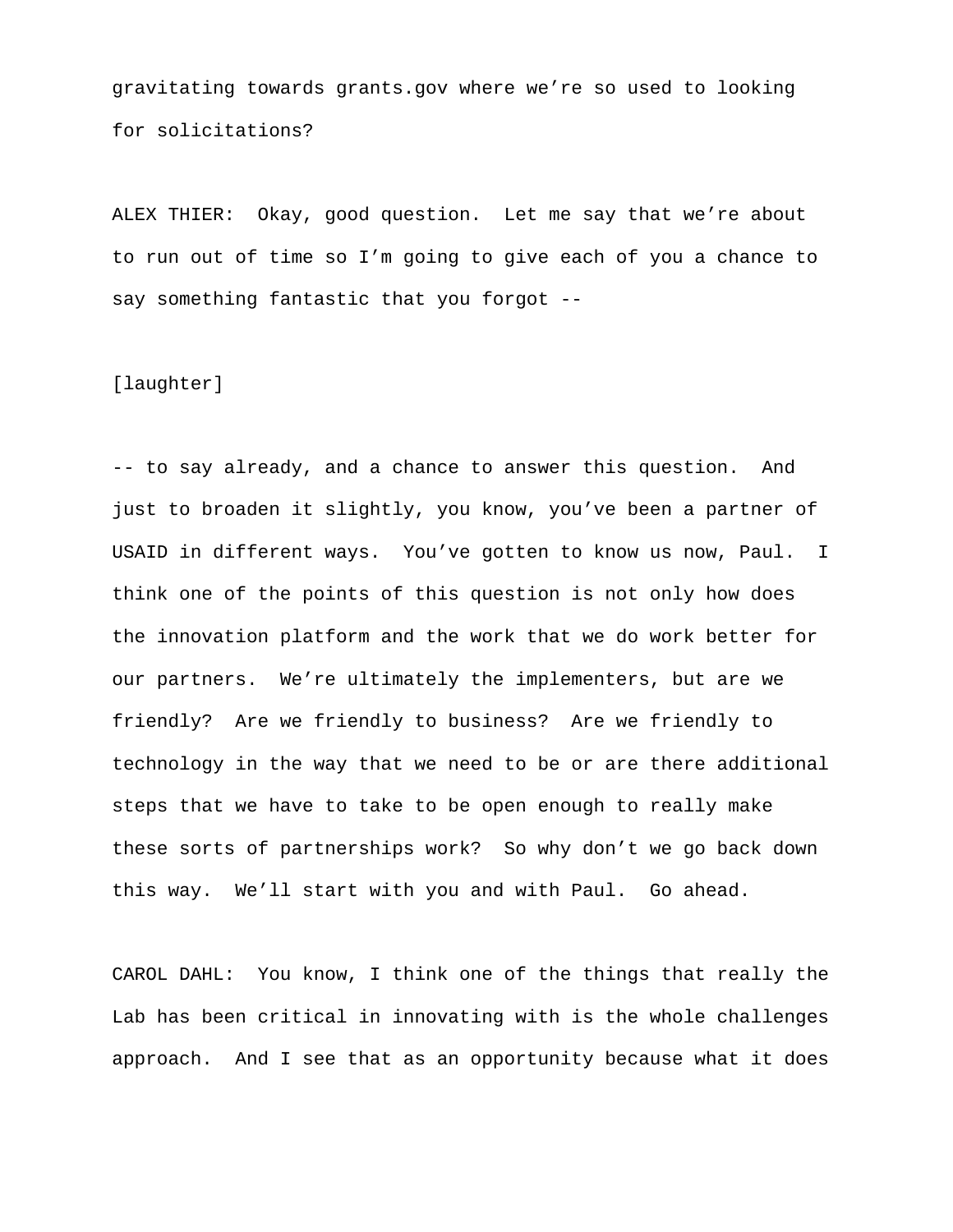is actually state what are you looking to solve, right, and opens the door for pretty much anyone to compete. And I think one of the interesting things in the programs that we've seen already coming out of the Lab and in the partnerships across the bureaus of the agency is that there are new ideas coming forward from people who maybe haven't been in this space before. So I think it is opening the door for people to engage in new ways. I can't speak to the gov.org and that, but I come in also just from the perspective of another, you know, group working in the development space that the openness that the Lab and USAID now are expanding in general to partnership is huge because it's opened the door for other organizations like ourselves, the Lemelson Foundation. We do a number of partnerships with the Agency, much more transparent and seamless in terms of our way of working together and opportunities to open the door, not only to their resources, but our resources through joint, you know, partnerships and programs together. So I think it is opening the door for more people to be engaged. I turn to you [laughs].

ANN MEI CHANG: Well I have to admit that I'm still learning about how all the different mechanisms work, and so I can't answer your question directly about grants.gov, but what I can say is that at the Lab we're trying to pioneer new tools. We see ourselves as this sort of incubation bed or test bed for new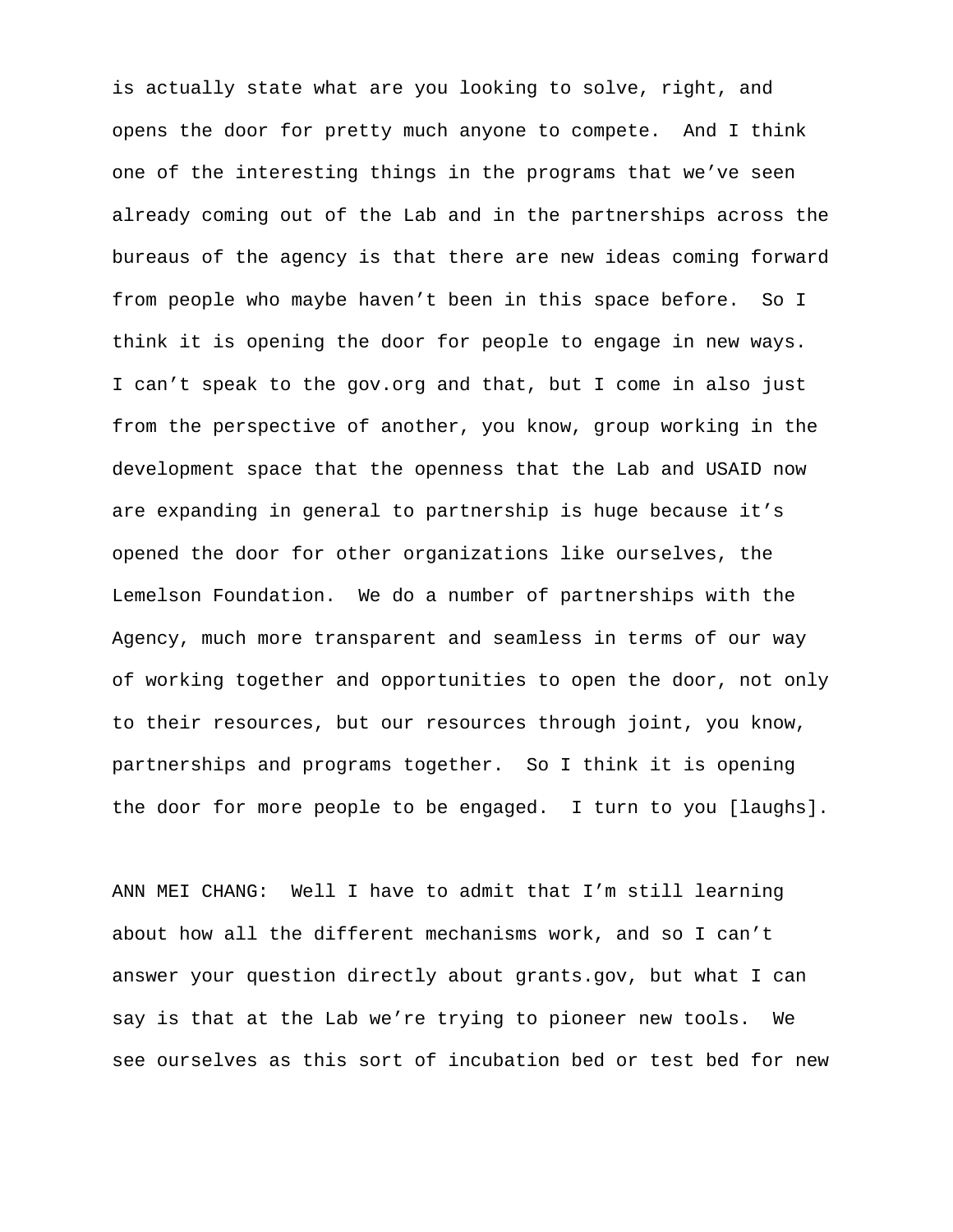tools including different ways that we do procurements, but what we're doing also, part of our strategy, is very much to mainstream those things. While we may be testing those things out in the Lab right now, our goal is to have those things, the ones that are successful, be adopted across the agency and become more of our standard way of doing business. And so what we're seeing is more of these challenges not just coming from the Lab, but also more missions doing co-creation workshops, doing -- there's, you know, not necessarily grand challenges, but local challenges. And that's something that we want to see more of. We can try and find out later and get --

ALEX THIER: Oh yeah, yeah.

ANN MEI CHANG: -- back to you about where -- how grants.gov works.

PAUL MARITZ: I think just to wrap up along the theme of being a learning organization. I think we just got an item of feedback that we'll go act upon which is that we're making things more confusing, and we'll try and get back to you and take -- and find out what the real issue is and see what the --

ALEX THIER: It's very exciting and I think that people just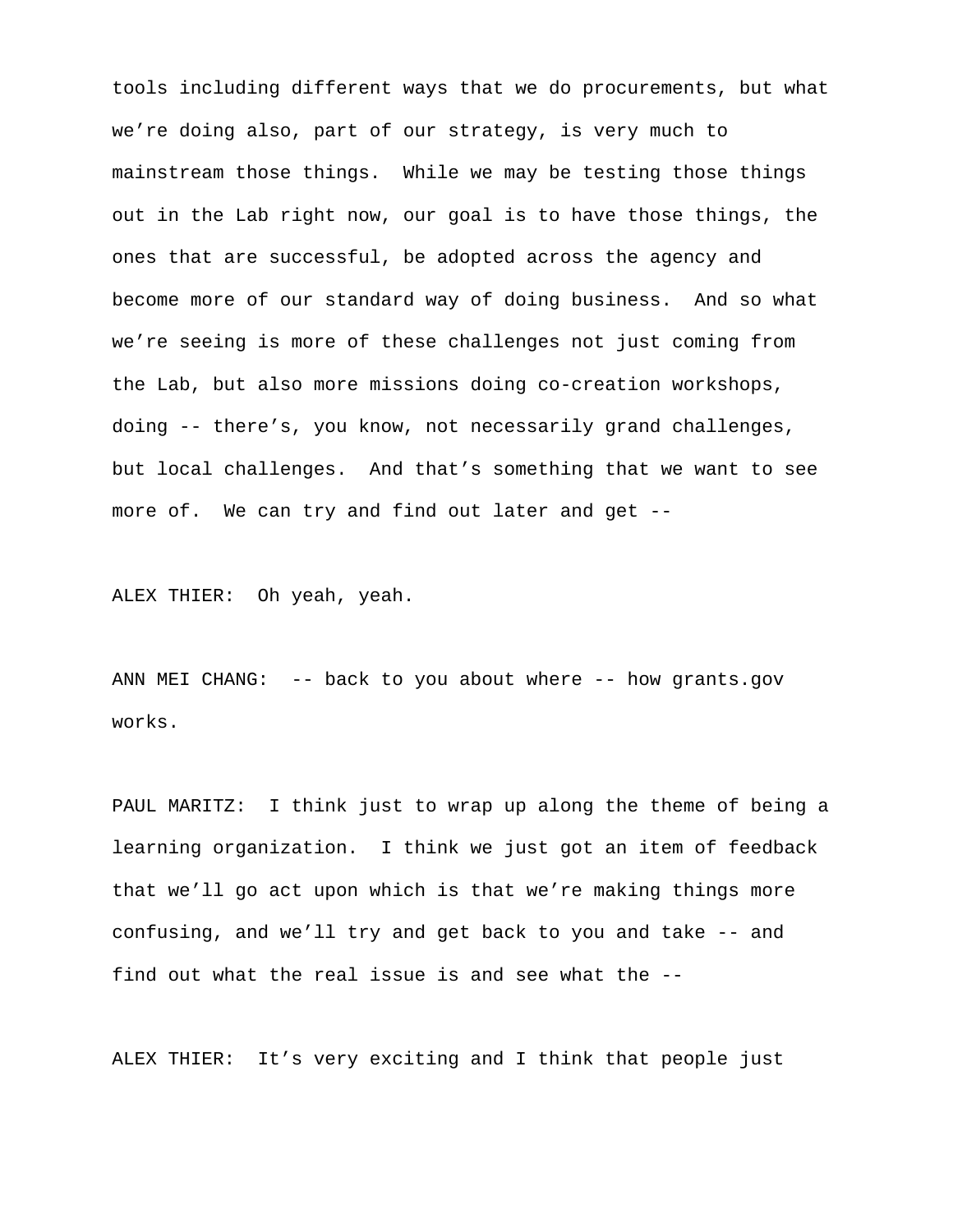want to make sure they're capturing all the guidance from USAID and the place that they normally look for that is grants.gov.

PAUL MARITZ: Good.

ANN MEI CHANG: That's great feedback. Thank you.

ALEX THIER: Okay, thanks a lot.

[applause]

Great panel. And now join me, Carolyn, Jim and Jim. We had - there was a sale on Jims today so we got two.

[laughter]

And we're doing pretty good on time so relax. I know you have to leave sometime in the middle. Carolyn, I'm going to start with you. You have one of the most influential charitable organizations in the world, and have been a critical partner for us. So you've seen this evolve over time. I'm really interested to hear about how you think we're doing with this new evolution of the Lab and how it has made us more or less effective as a partner for organizations like Catholic Relief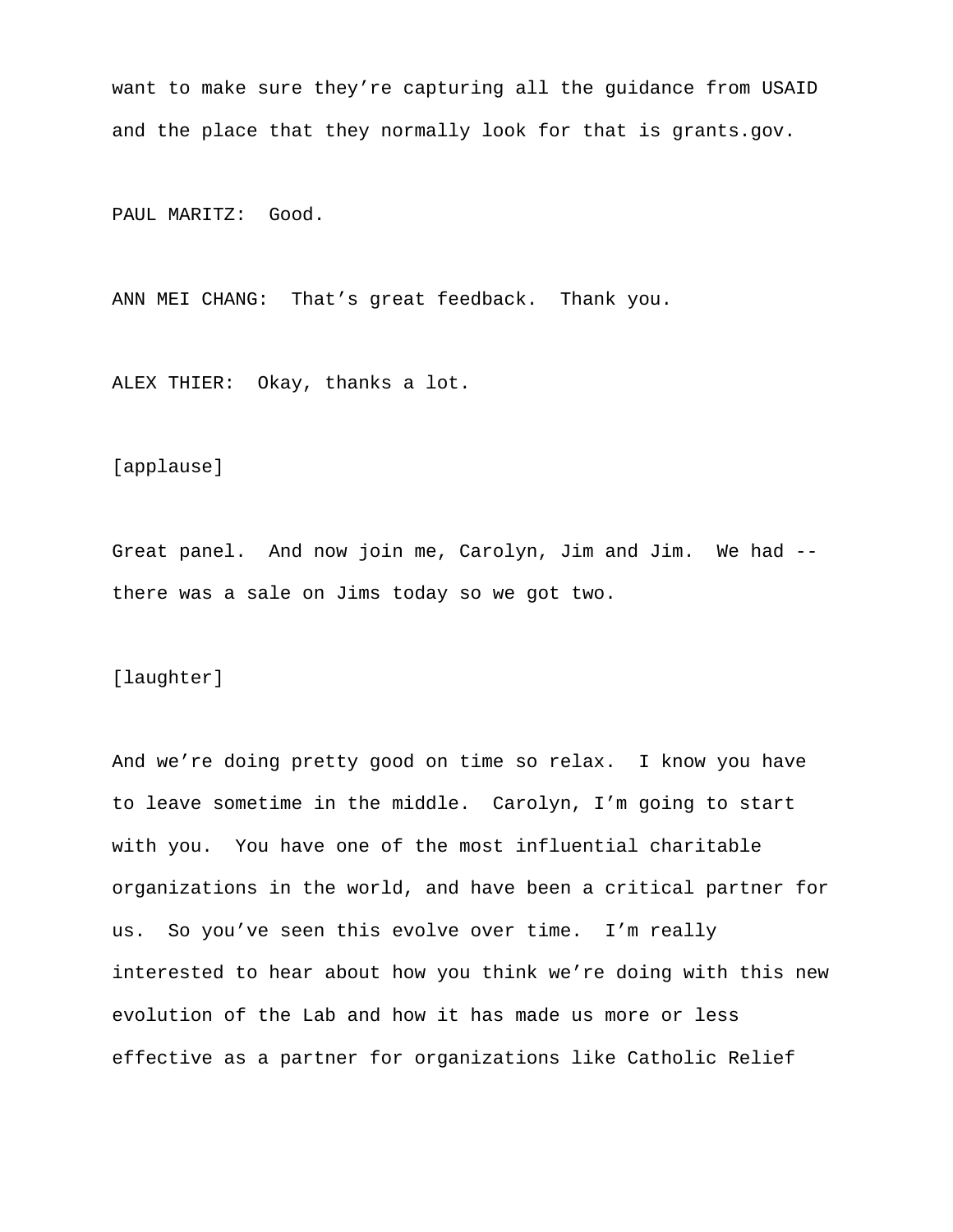Services.

CAROLYN WOO: Alex thank you. I actually see some of the changes as profound because they reflect an attitude change. So the Global Development Lab in itself is a wonderful invention, but, you know, it affects less than one percent of the funding in USAID, but what is profound is the new attitude. So the first attitude is that USAID may not have all of the answers. It may not have all of the wherewithal so it's very important to keep learning. I think the Lab is actually a learning tool. It sources new approaches, new technology, tries them out, but it also recognizes that it needs a lot of partners in that conversation and it opens up those partners. It also says that, you know, we accept the responsibility to some degree to source as widely as possible and to test this. So I think that there are different attitudes here which are being challenged. One is the whole idea that we need to keep improving. We don't have all of the answers and we want to invite other people to be part of that quest. So I think it's great.

I also think that the problems that we're dealing with, the number of people who need help, we will not have enough resources to deal with that. So it's a question whether we accept the responsibility that despite the fact we never think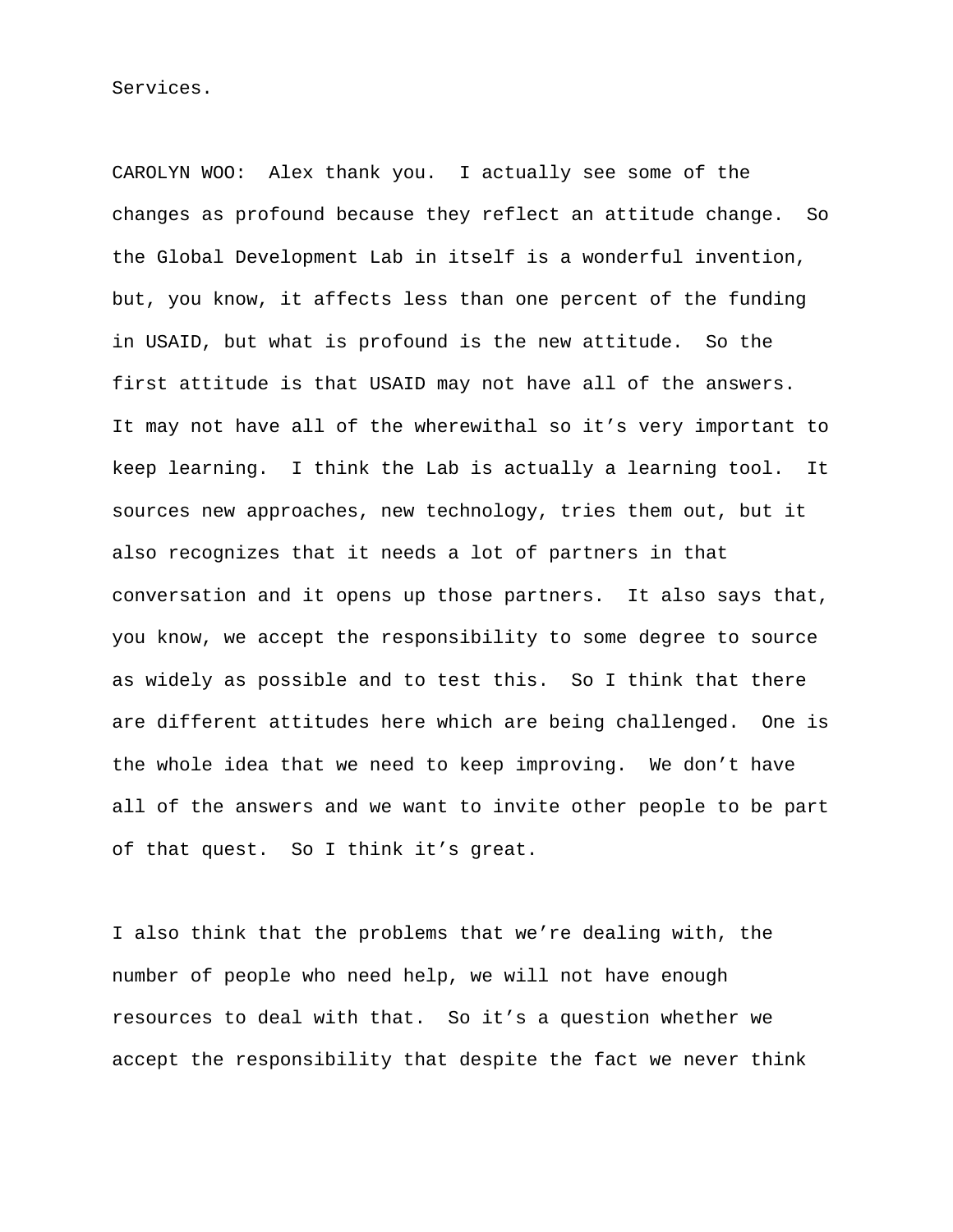we have enough money, we do have a lot of money. And how are we going to bring our very best game to serve people? And the best game is not working harder, it's working differently. It's the humility of accepting that.

ALEX THIER: That's really interesting. Just as a quick follow up, what are some ways that you strive for CRS to be doing this for itself, this sort of change that's necessary to bring in more and to innovate more quickly so that we can reach the people that our resources alone are not likely to be able to reach?

CAROLYN WOO: Yeah, I would tell you again its two big attitudes. The first one is do we recognize that serving people is a privilege? Are we approaching this as a privilege? And the more people we can serve is really sort of the privilege of having the opportunity to make a difference in so many lives. So that we don't just approach our work and say well what do you want me to do today? What change do you want? So the first thing is that do we recognize the privilege in our work? The second thing Alex is that I think for organizations it is very natural to get into inertia. There's no question about that. People do work hard, but along the way people just get used to certain things. They don't want to renegotiate relationships.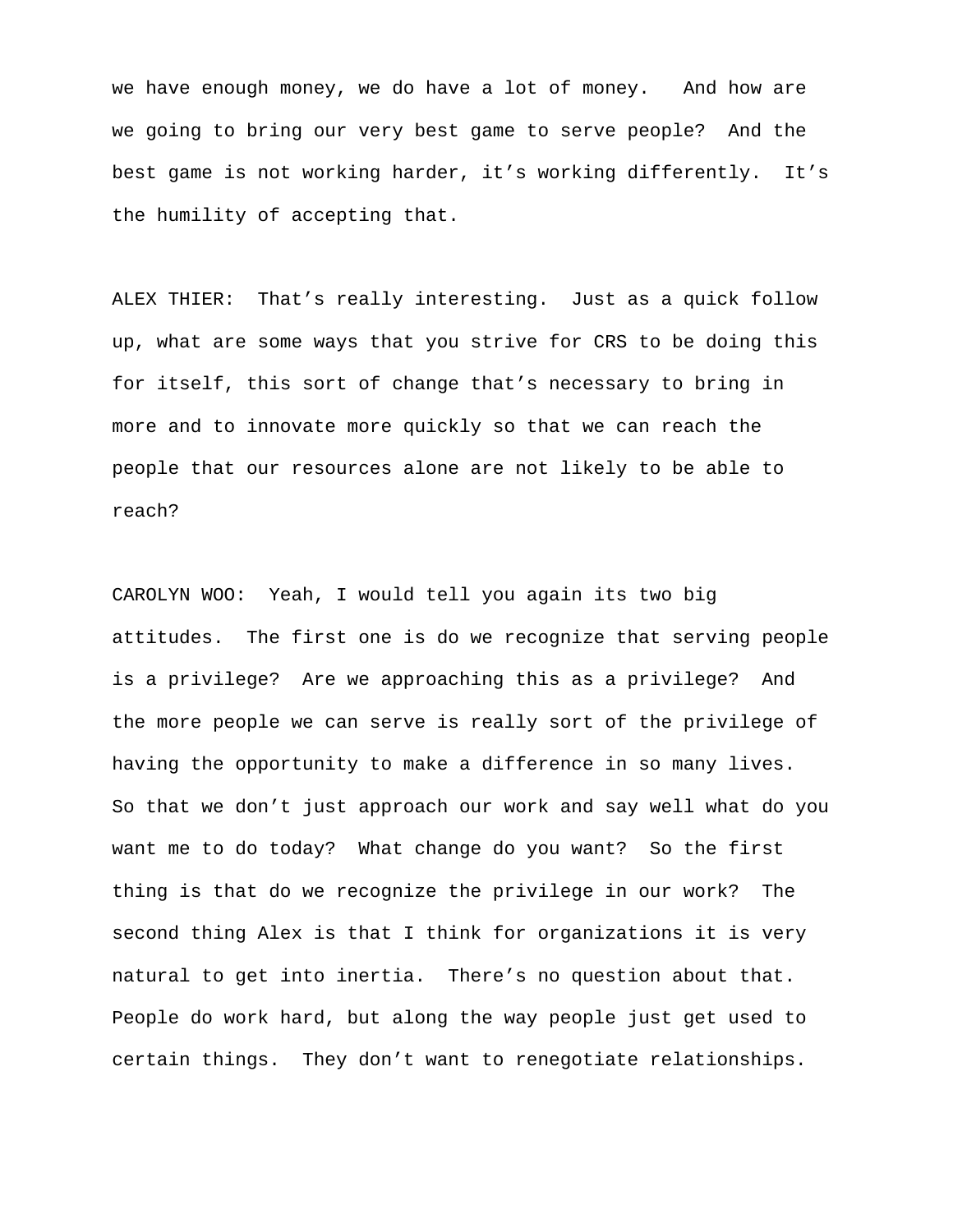They don't want to bring more people into the picture just because it takes a lot more time. We ask people to change. Sometimes that is not well defined. Why don't you come on my wagon? Well your wagon is not well built in my mind. You may know what you're talking about, but I don't know what you're talking about. But the bottom line is that with those types of attitudes we've become so preferential. We don't put the problem ahead of our own discomfort, and I think sometimes it's to recognize that when we don't want to change, we're actually putting ourselves ahead of the problem and the privilege.

ALEX THIER: [affirmative] Beautifully said.

CAROLYN WOO: Well --

ALEX THIER: Thank you. Jim Watson, just to be clear [laughs] who I'm speaking to. Jim, you have an amazing career as an investor in a place that is known for that -- it would be fascinating to hear your view on what has happened over the years in Silicon Valley -- but what's interesting is that although we don't often think of ourselves this way, the people at USAID are also investors. We take the American taxpayer dollars and in partnership with others even more, and make decisions every day about what we think is going to be most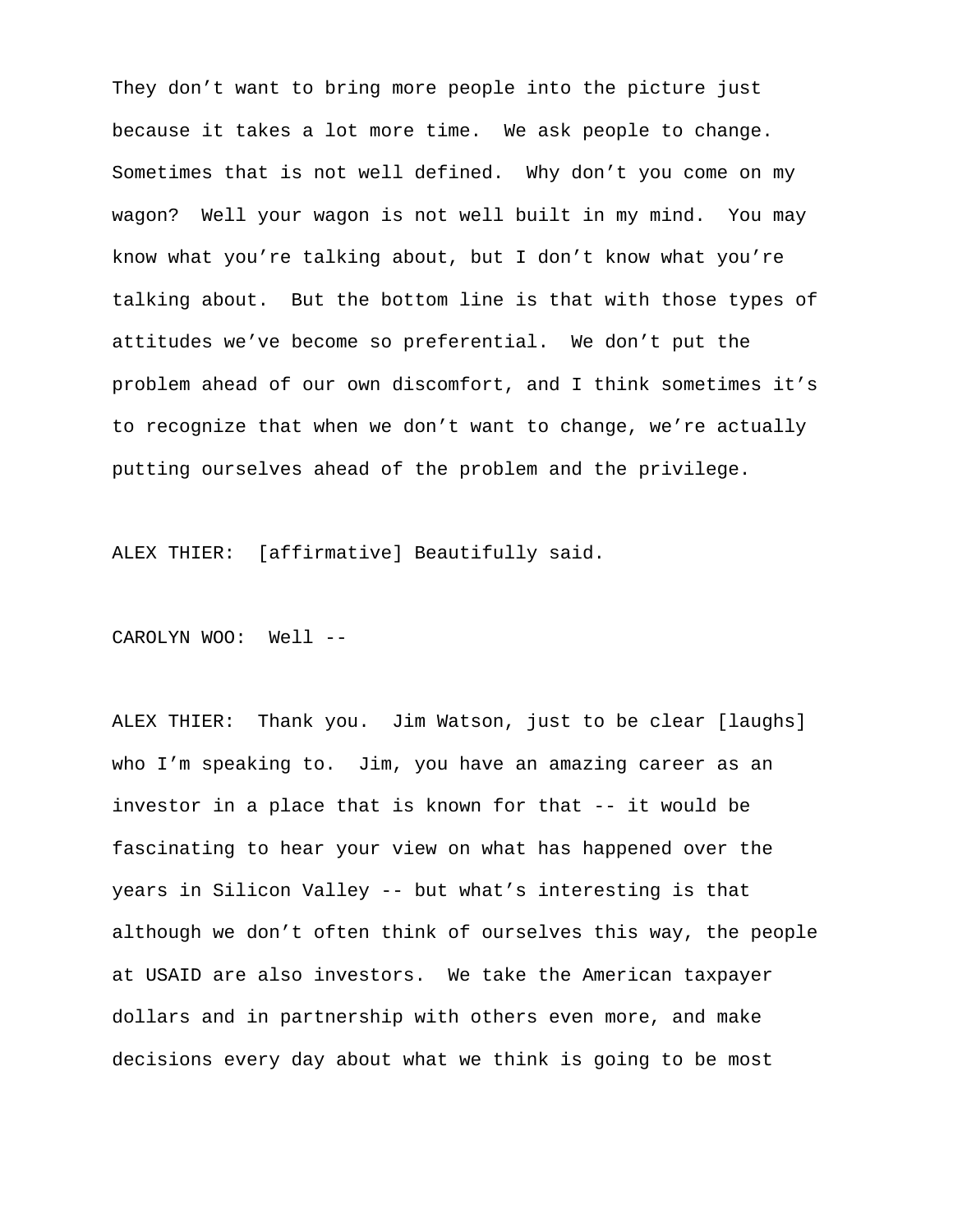effective. But I'm curious what advice you have for us as an investor and a very successful one over time, about what we need to do to get better at our investment decision making. And I understand in particular you were down in Colombia, one of our storied missions, seeing how we do some of our work there. What advice do you have for us?

JIM WATSON: Every time you think it's not about the people, it's about the people. Every time. So it's not about the technology. It's not about a point in time or place. It's about the people that you're asking to come together on a project in a company or in a mission to bring about innovation. So what's really struck me about being on the advisory board with the Development Lab is the ability to reach out, bring in people that are interested in changing the world, interested in innovation, and create a fertile environment for them to do it. So it's not unlike a startup company in Silicon Valley where you have to be able to say we have limited resources and then make sure that you create a culture where it's okay to pivot, that when we try something, we have quick feedback on data. We put in a little bit of money and we say we don't think this working, but this is what we've learned. We're going to go try this. I don't know of -- and there are over 160 companies that we've funded -- I can't think of one company that actually ended up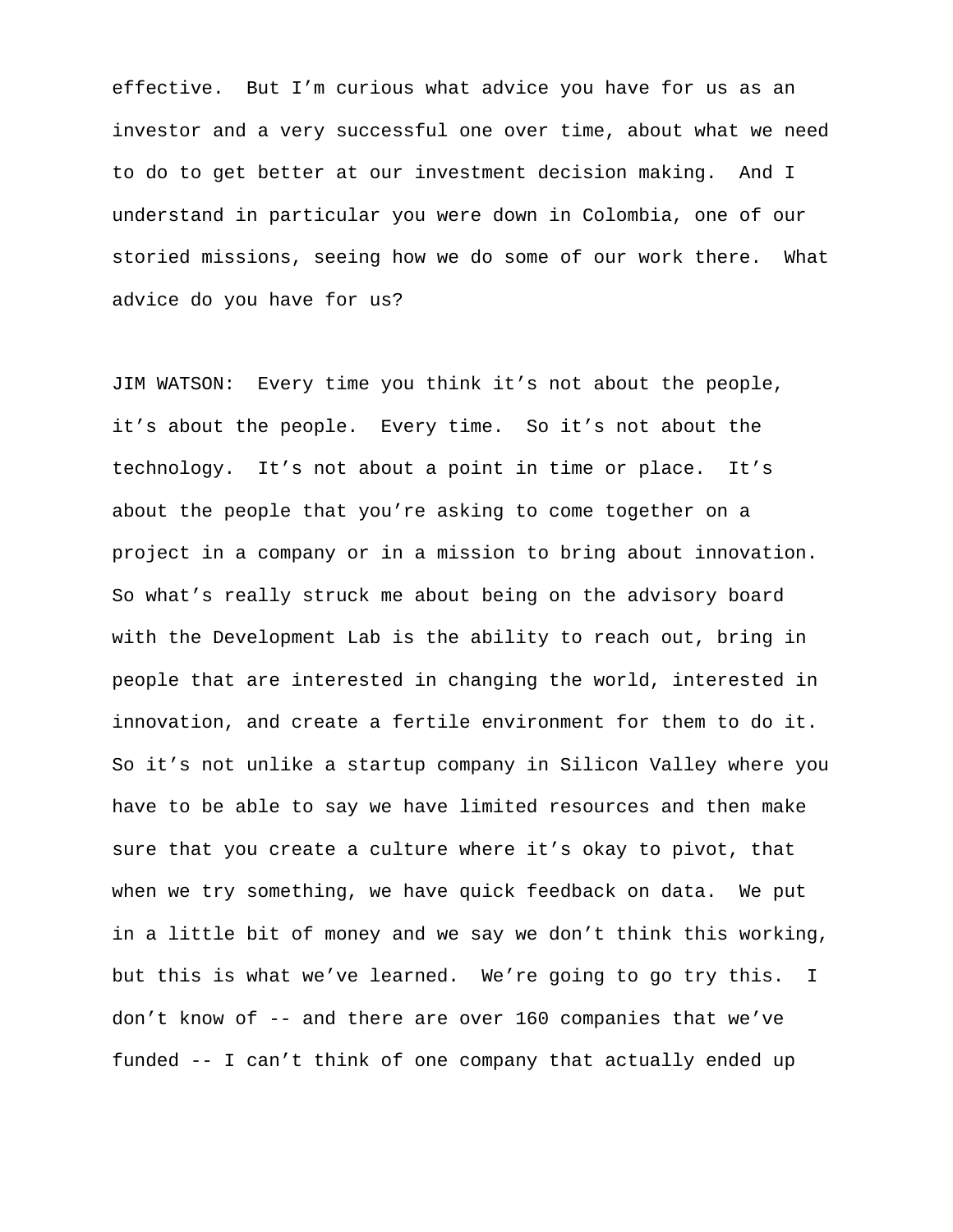doing what they said they were going to do.

Okay, so that creates an amazing resiliency of mind in a culture that says it's okay to think. It's okay to think differently. It's okay to test. What's not okay is to fake the data. Okay, so let's create the milestones. Let's measure against those milestones. Let's say you know what, this is not working. We're not getting what we expected. Let's pivot. Let's change. And that creates a culture where it's safe to think and where it is about attracting the right people.

ALEX THIER: Now you're in Washington D.C. and it's often said, particularly if you read the papers, that USAID is judged based on the worst dollar spent. That's what makes it into the congressional hearings, that's what it makes it into the newspapers, and so there are sometimes challenges for us in acknowledging challenges. How would you advise we communicate with our funders, with our public, about how it's okay to change your ideas along the way?

JIM WATSON: Well I think everything is based on expectations, and truth and transparency really are the tools of expectation. So as long as we are telling the truth and it is very transparent as to what's happening, you can create expectations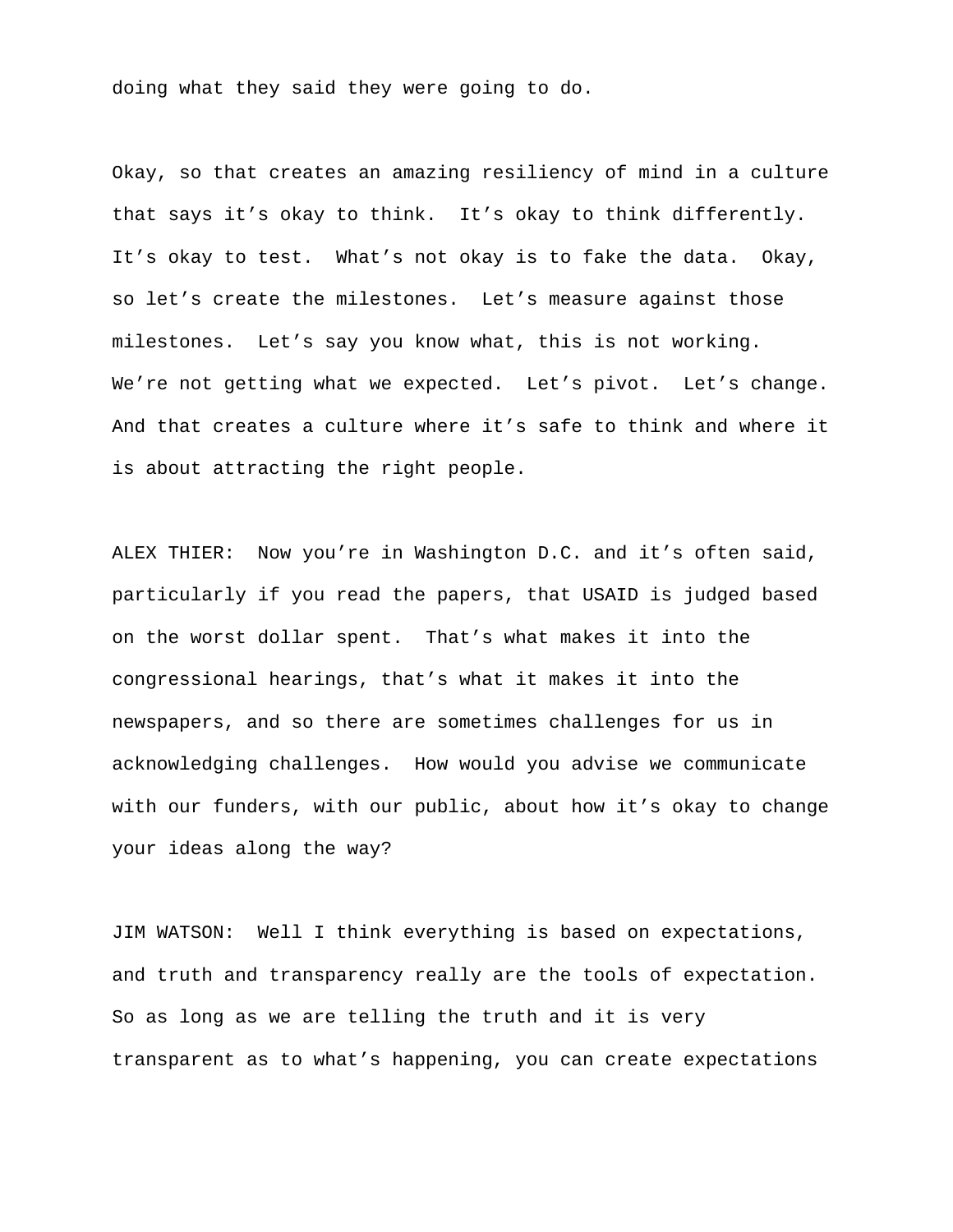that we are going to change. We are going to find things that don't work. And it was interesting, Paul and I and the team, we were up on the Hill today which is a totally new experience for me, but it seems that there is a real thirst for the truth where if you walk in and say you know what, we tried these 10 things. Here's the five that did not work and why they didn't work and what we learned about it, what data we collected it from it, and how we move forward with these other five things that we really seem to be harvesting results. As opposed to we have 10 things we're doing. They're all working perfectly. Okay, I've never had a company that I could say that. It's usually these are the eight things that aren't working. Here are the two that we might be able to salvage. So I think that truth and transparency is what's going to make this lab different, and as you say within the walls of Washington and government, being able to come to the table and be brave enough to come to the table and tell the truth about what hasn't worked and what we learned.

ALEX THIER: Thank you. Jim Bever, my colleague and friend. Jim, for those of you who don't know Jim, he's been out and about in the world doing USAID's work for longer than he'd probably care me to read off of my card, although you're welcome to ask him. But Jim is one of the most storied Foreign Service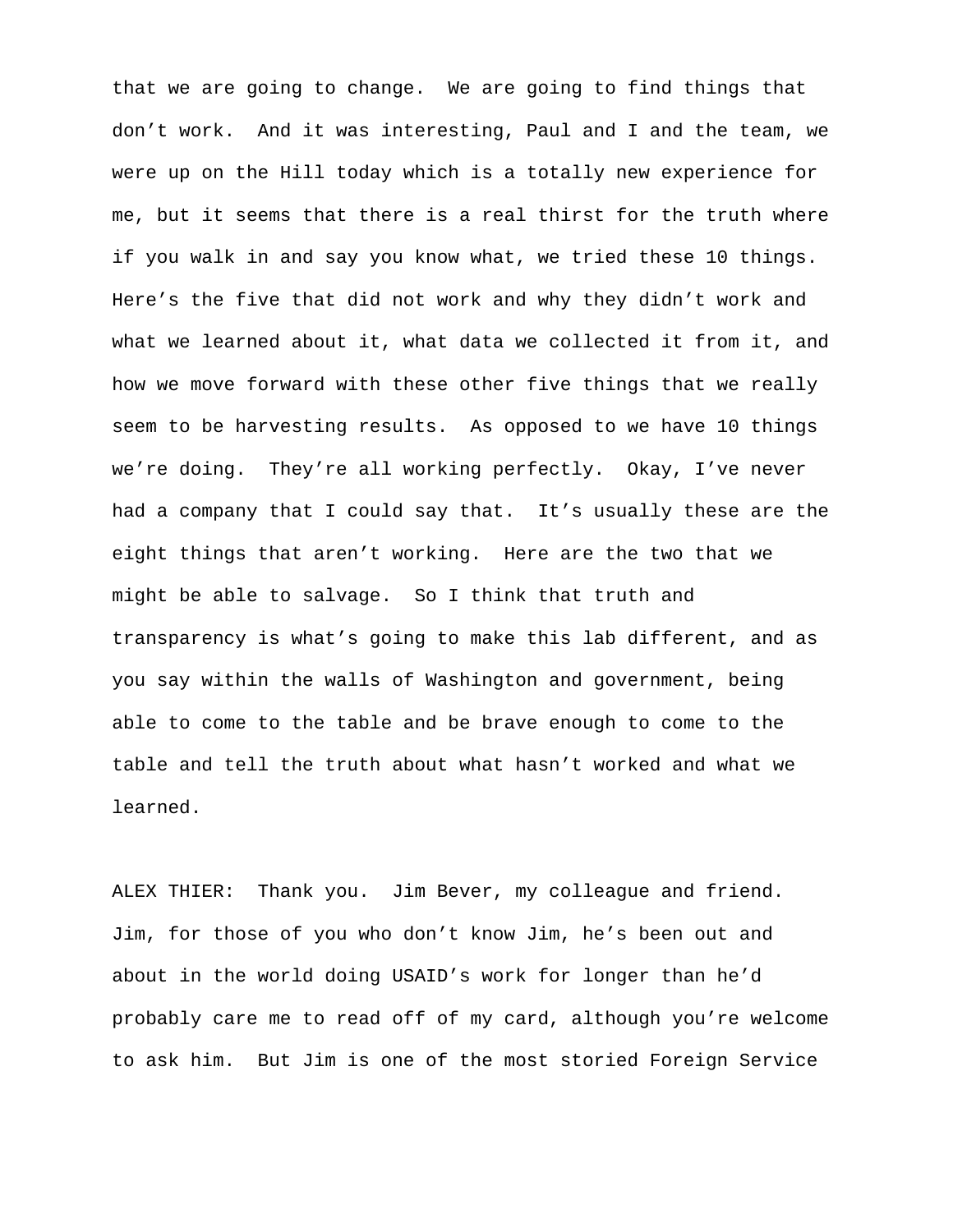Officers in our organization. He has been the Mission Director, wait for it, because it's a stunner, in Ghana, Egypt, West Bank Gaza, and Afghanistan. So you've seen it all and you've seen things come and go. So let's have a reality check moment, okay. All of the work that USAID does for the most part really happens out in the missions, and you've got fantastic, but overworked officers in the field who are trying to manage large budgets and challenging security environments, partners, the State Department, you name it. How does what we're talking about today help those people instead of make it harder to do their jobs?

JIM BEVER: Okay, thank you very much Alex, and I see some of those partners here so I have to be careful what I say. Well I think let's just take an example from Ghana which is where I just came from a few months ago. What really pleasantly surprised me about the work that we're doing together in Ghana was that the focus was not so much on technology as on the regulatory environment set up in the country, in this particular case, digital finance, digital mobile banking. The government of Ghana was struggling with how to expand and extend its electronic financing capabilities around the country, and the Lab came in, helped us work through the regulatory changes with the Central Bank, and the Bank of Ghana. This is the sort of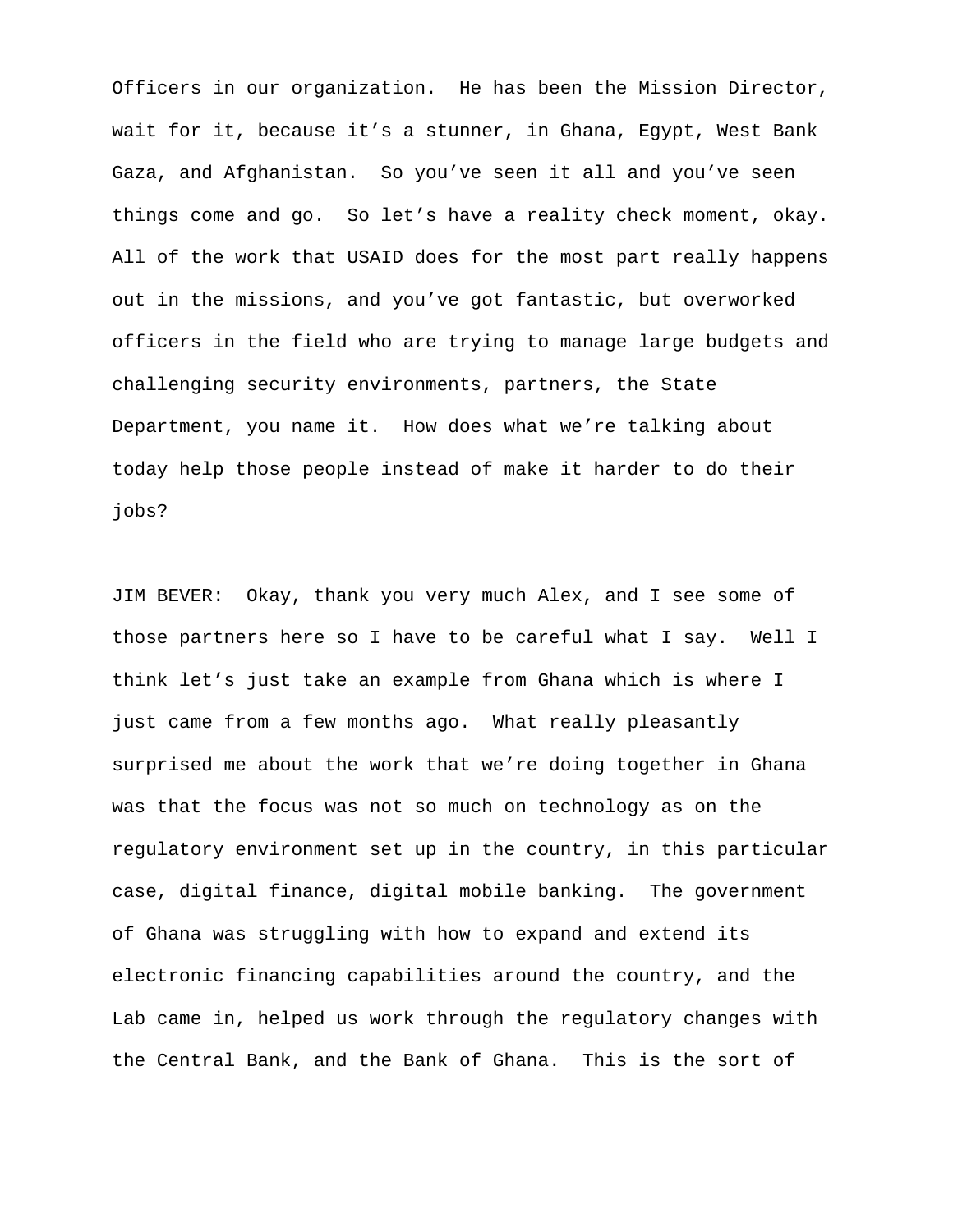thing where government actually can help private sector around the world by leveraging and sometimes bringing big muscle movements with all of our diplomatic capabilities to open markets up and make things happen. In the case of Ghana, it's been much more successful than we thought. Through the Lab, we were able to hire people, some Ghanaian experts as well, to be inside the finance ministry and the Central Bank in this regard. And one example of the development benefits that came from that, quite rapidly actually, has been what we call a leap program which was -- which is a social safety network program for single headed households in the poorest part of the country in the northern part of Ghana which is a predominantly Muslim, there are some Christian and animus cultures in the north, but this is the area with the gravest malnutrition in the country. And it's also an area where there has been a lot of civil unrest in the past. So we were able to actually extend mobile banking and do some digital finance, direct deposits and direct financial contributions to those women headed households, many of whom had quite a few children they had to feed, to get the medicine they needed, to get them to school, and give them a chance in life. If we hadn't gone back to the Lab, if we hadn't had the Lab help to make the regulatory changes, we wouldn't have been able to do what we were able eventually do in the north. Now the World Bank and others are interested in joining us in this program.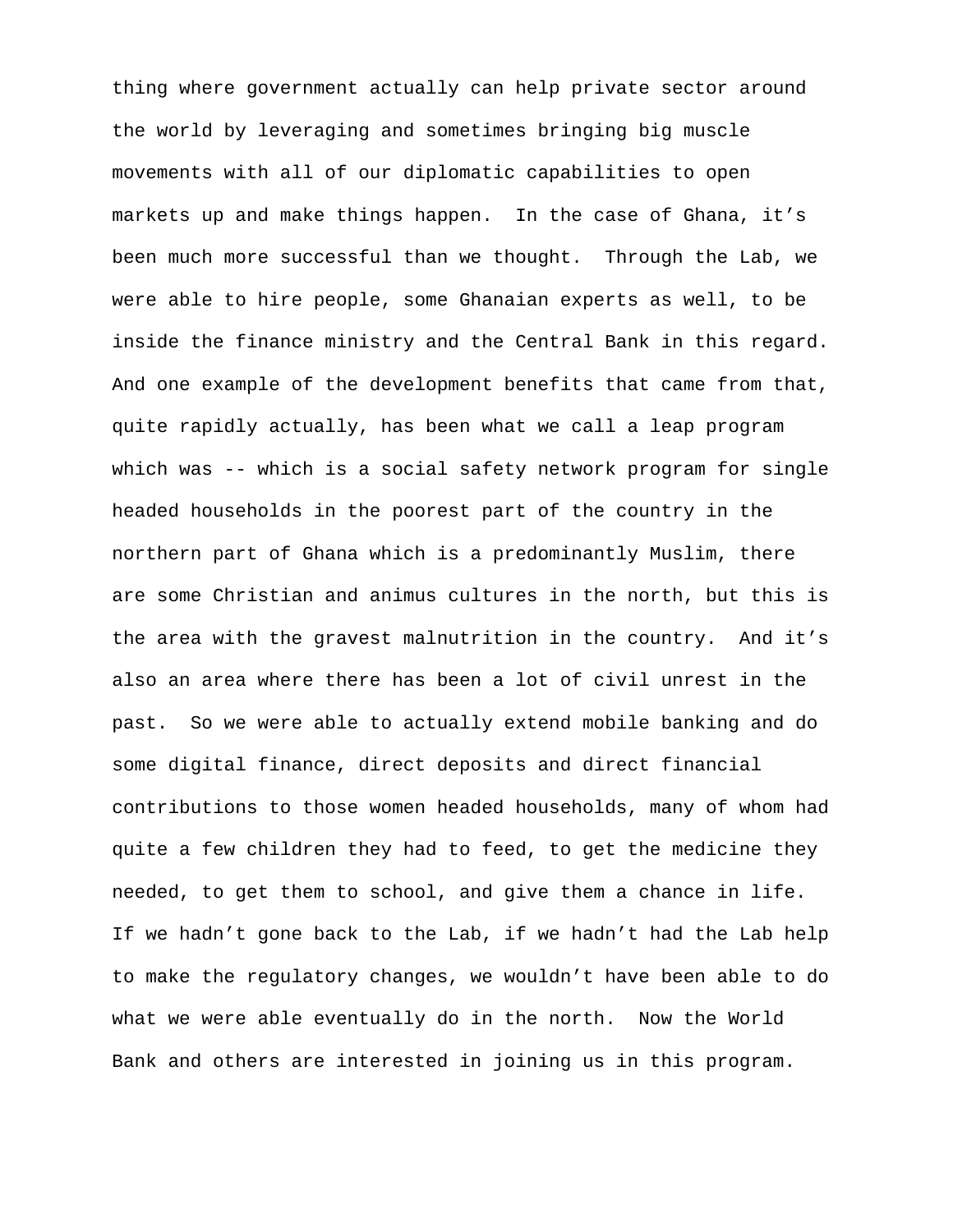So it has a multiplier effect. So I would just say, you know, the Lab was very helpful to us in that regard in a way that we were not particularly expecting. That's a success as I look at it.

A challenge, however, is when we forget the legal or policy changes that are needed and I'll give you a different example. When I was Mission Director in Egypt, even though it was in the middle of the Arab Spring and the revolution, we still had programs ongoing and one of them was the continuation of a long term joint science and technology development program with the Egyptians. This program already had quite a few years under its belt before I joined the Agency many, many, many years ago. I think I calculated we have invested maybe a billion dollars between our two governments, mostly American, some Egyptian, in that program. Very few, when you go line item by line item by line item, very few of those joint technology development efforts actually ever reached fruition in the marketplace.

As a matter of fact, my research showed me less than this many [holds up three fingers]. And when we dug in and explored why, it became much clearer to us. In the -- under Egyptian law, there was no legal protection for the researcher to allow a sharing arrangement for royalty, sharing of royalties. If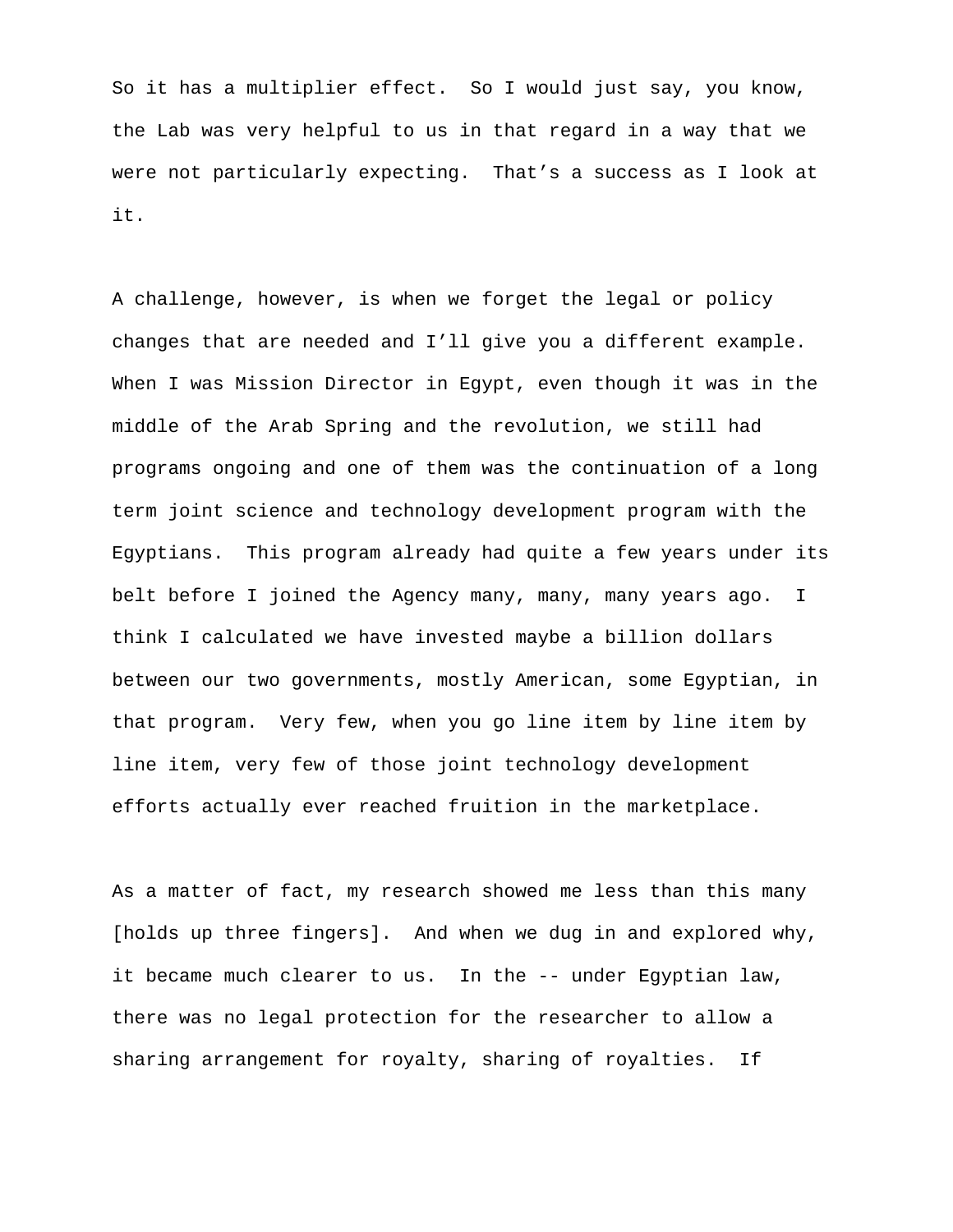you're a researcher, and they're almost all with the universities, and universities are almost all government, it's all for the state. So that's to me a challenge as we roll out science, technology, innovation, and other practices to make sure from a development agency perspective the value we add is not just the technology brain power, it's the institutional, policy, legal, regulatory, and competitive framework in which these can flourish.

ALEX THIER: [affirmative] That's great, thanks. All right, we are going to take some questions if we have them. The mics are still there. I see Jon moving towards one. Go ahead Jon. Please introduce yourself.

MALE SPEAKER: Great, thank you. I'm a recovering technologist, and one of the things I'm wondering is, looking at the progress of the Lab and the changes, the cultural changes, the attitude changes that Carolyn was speaking about, how is the work of the Lab and the things that they choose filtered through the major mission commitments of USAID? Particularly poverty, human dignity, gender, and the ability of grassroots civil society to interface effectively with government. Is there a sort of a filtering system for the kind of innovations that the Lab champions and how is it doing on that in terms of focusing in on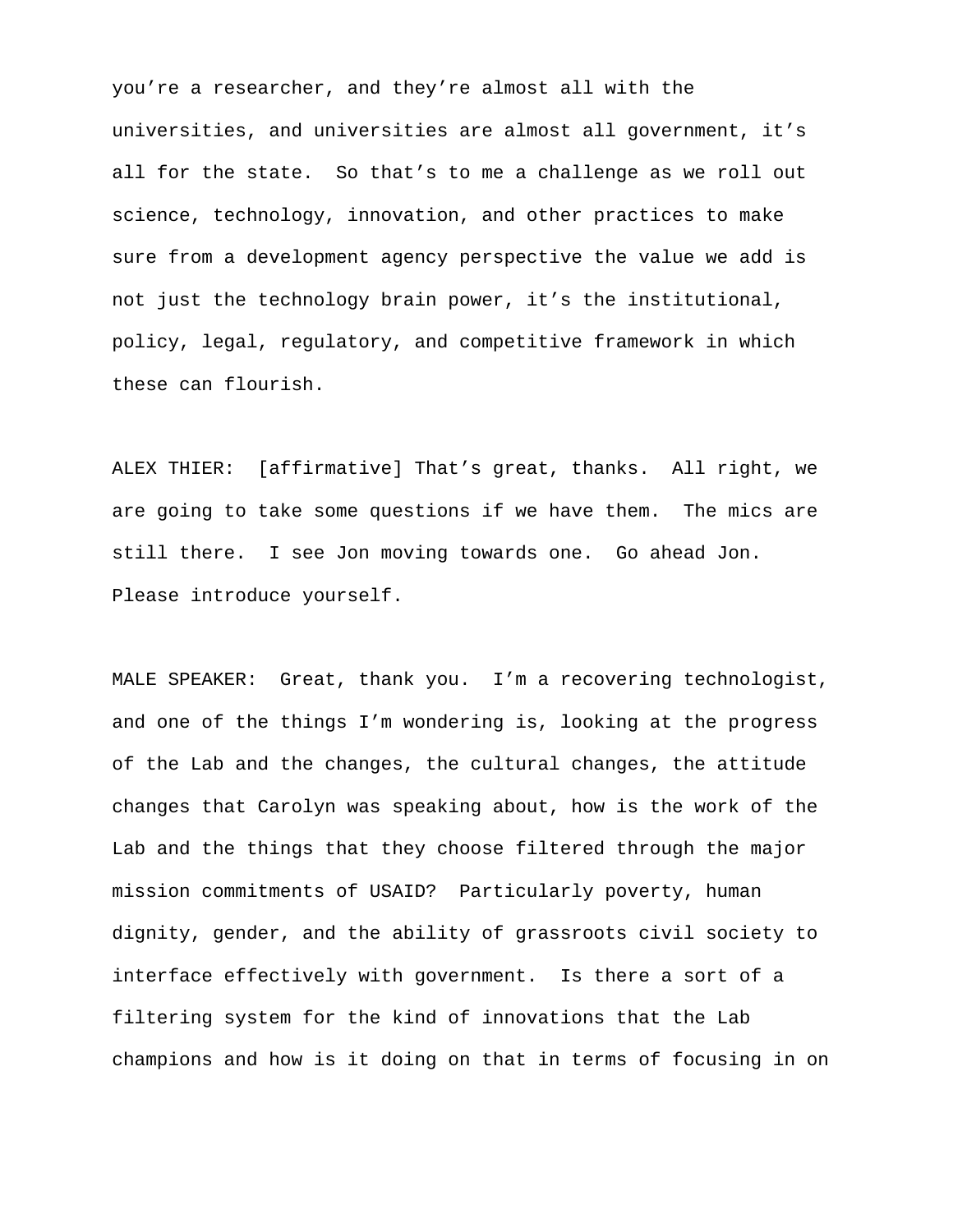the problems that will have the biggest impact on extreme poverty?

ALEX THIER: So that's a great question. USAID recently launched, hopefully everybody got a copy of it, a vision for ending extreme poverty. We've got some big things on our agenda with the SDGs, the Sustainable Development Goals, having been recently passed. We've got key presidential initiatives like Power Africa, Feed the Future, Saving Lives at Birth, big things that we've already committed to. How is the Lab making sure that the work that it's doing is not off on the side, but is directly generating impact through the big initiatives that this Agency and this government have committed to? Any of you, please.

CAROLYN WOO: I would just say that in two very major ways this is a major step in the last year. Number one is if you look at the priorities of the Lab now, the three big priorities. One is tying in to Feed the Future, particularly the whole financial inclusiveness issue which is a gender issue. And the next one is Power Africa, particularly using off grid solutions rather than waiting for the very expensive, slow grid solutions. Without power, you actually cannot really get rid of poverty. So you can see the alignment -- you know, in year one I think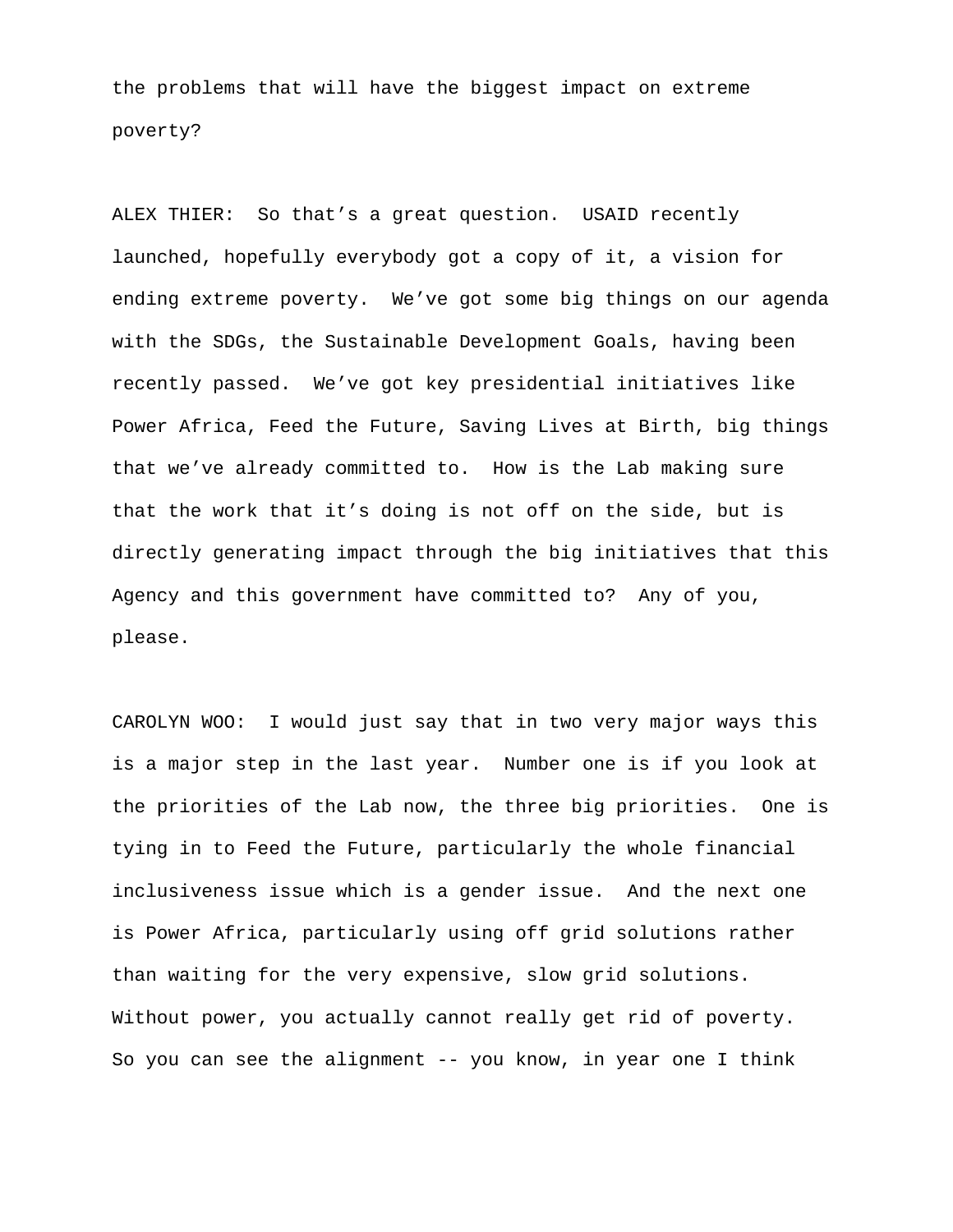there were like 26 different priorities, but look at it now, how it is aligned with these big initiatives. The second thing is also seeking that dialogue and that conversation with the missions. I think it's a very explicit move. I think now at least 10 different missions have come forward, more than that. We actually just saw a demonstration for example of a how a tool like a GIS tool is now embraced by different missions to identify where the needs are and where they have been investing their dollars. So I think those two things align with the key priorities as far as engaging with the mission directors.

ALEX THIER: Thank you. Jim Watson is not offended by the question, but he has an appointment. Last word before you step off the stage?

JIM WATSON: Well I would, I would just say that change is difficult. All right, it always is, whether it's a startup in Silicon Valley or whether it's a Lab at USAID, and what we've learned is that change goes through about three layers. It starts out where everybody's a naysayer, pretty much convinced it won't work. Then you have the next one which is where everybody opposes it, and you can look at Uber and Airbnb and what's going on there, and then you have a generation that comes along and says oh, it's always been like this, right. We always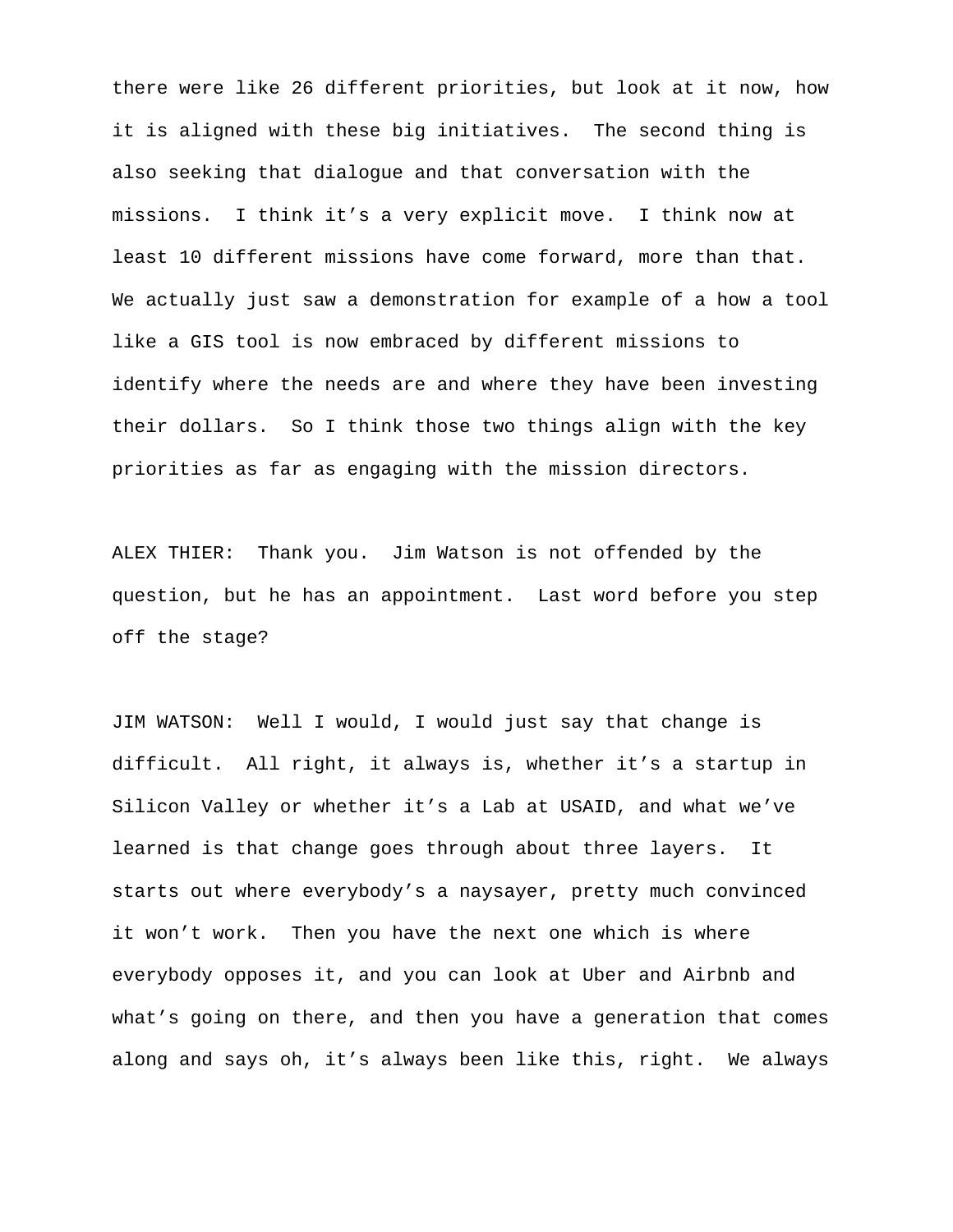share cars. We always share apartments. And so I'd say I think keep an open mind in terms of the changes, the innovation that's going on, and be able to insist on great measurements, be able to insist on how we can leverage the changes that are happening, but most importantly, make it easy to recruit amazing people that want to come in and want to change the world. Because at the end of the day, that's all that matters, okay.

ALEX THIER: Thank you Jim.

JIM WATSON: All right, thanks.

ALEX THIER: Thanks for your time.

[applause]

Why don't we see if there are additional questions? The gentleman sitting right here.

JIM BEVER: If I could just comment one moment. The questions about filters, what are the filters at a mission level? You know, for the mission leadership, anyone at the mission, an AID mission, we're a strategic organization. We actually do follow strategy. We develop a strategy. It's a U.S. Embassy strategy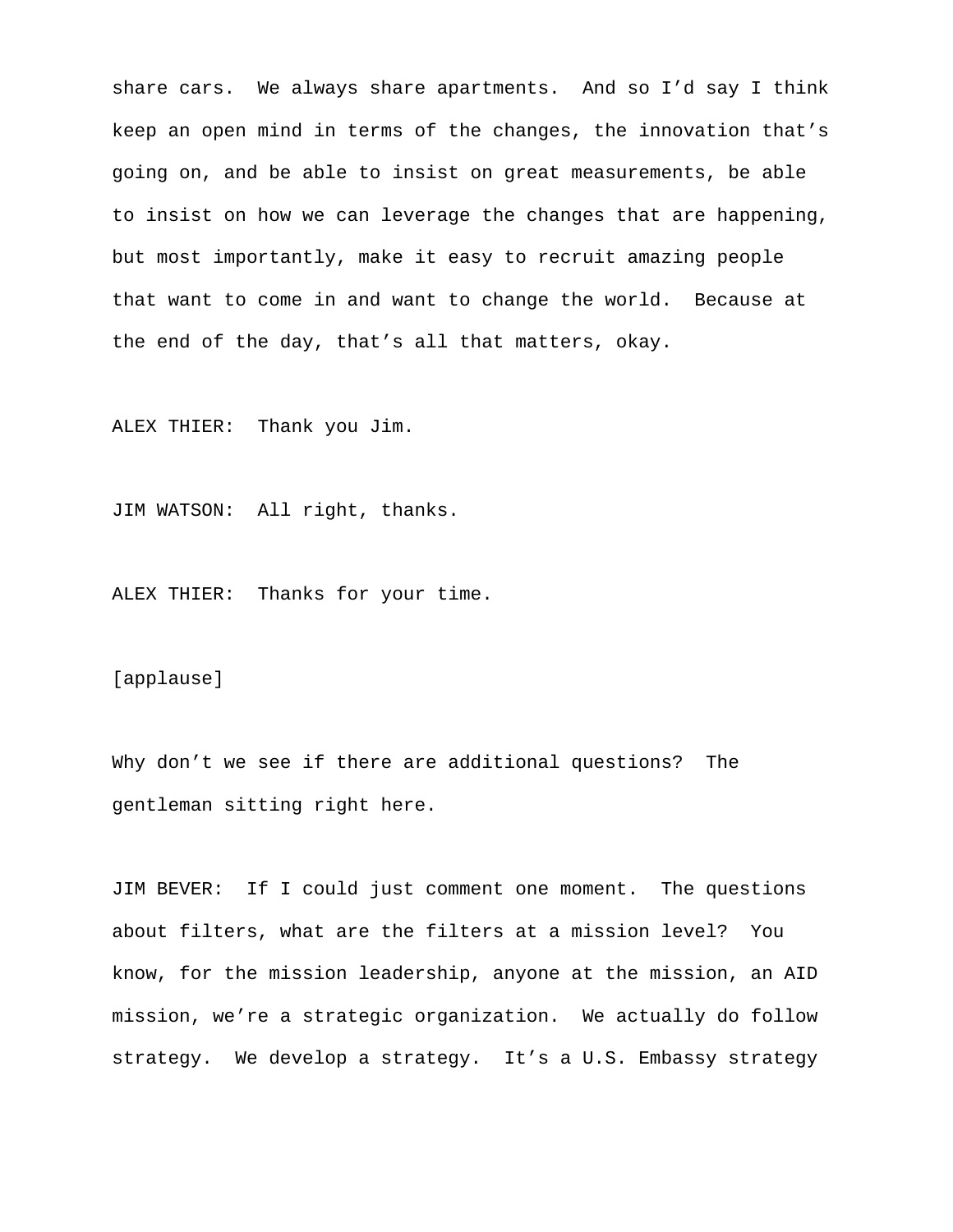so it's interagency. We deal with our partners so in terms of the Lab and innovations and entry points, it's got to be during that strategy development process at our USAID missions where we try to figure out how to invest our people's money best. Once a strategy is set, the entry point really is a different one which is trying to then persuade us that some innovative approaches can help us achieve that strategy that we've already come up. We're not likely to be evolving that strategy very quickly once we're in the middle of it. Even in administration changes, there's a one or two year lag before we start shifting in a different direction. So get in early is the only thing I can say or help us figure out how what you're bringing to the table will help us achieve our strategy. Sorry.

ALEX THIER: Great. Please come around and introduce yourself.

GLENN GEELHOED: This may be to you, to Alex as well as Carolyn and Jim. I'm Glenn Geelhoed, George Washington University professor and also the founder and CEO of a small volunteer NGO, Mission to Heal. Most of the organizations that I see have sort of a subtle vested interest in failure. After all, the problem goes away, so will they, and I'm worried about that and what we're really asking. It's a very small series of steps from advocacy to agency to ownership of a problem in the people, and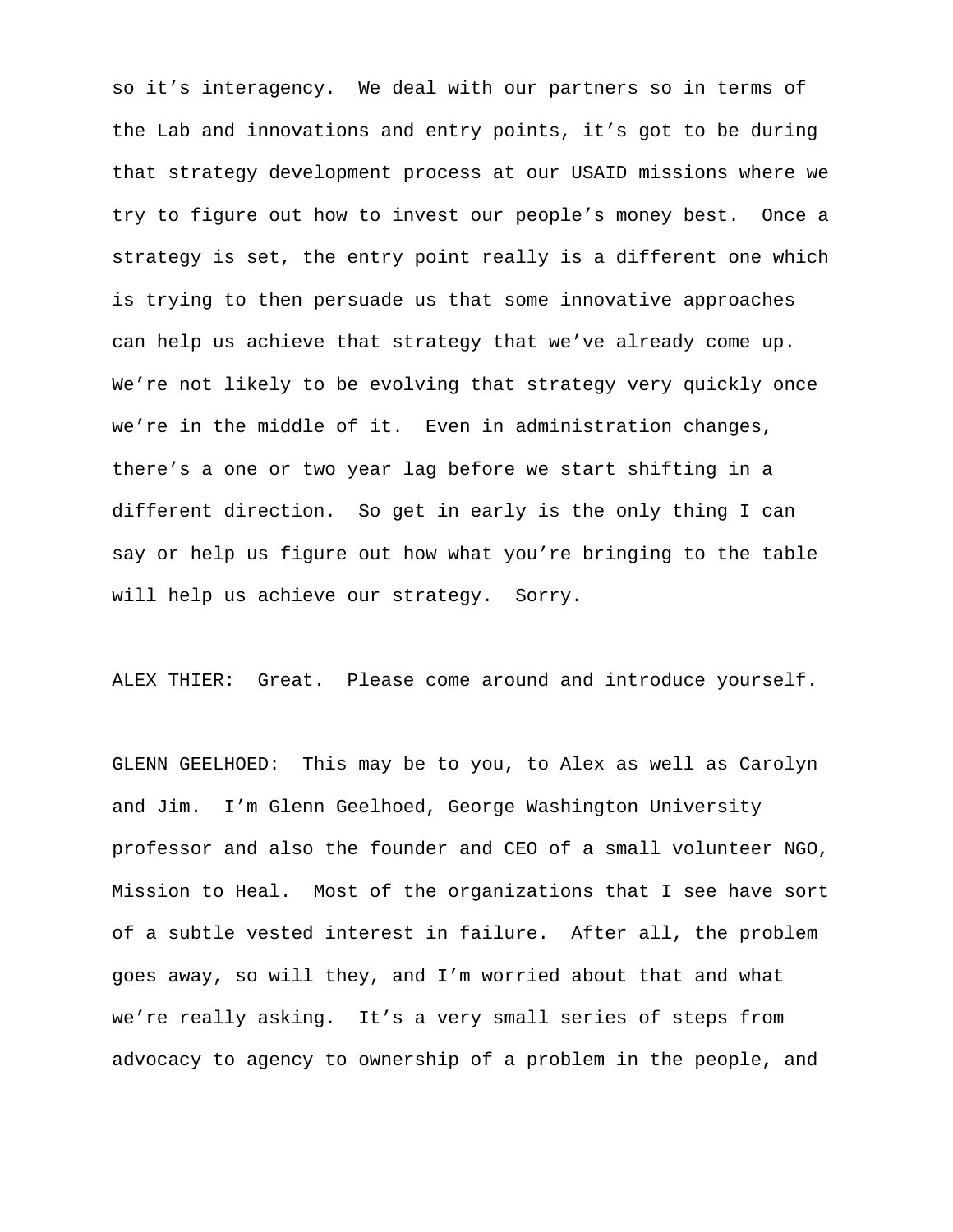if we look at the filters that you just cited Jim, our stunning successes ought to be the ones that sunset first. My job, as I self-define it, is to work my way out of a job, and as a consequence, we're left with those that are not very successful, and that perpetuates the Agency. So the question is how do you get sustainability without Agency perpetuity?

### [laughter]

JIM BEVER: Okay, well one thing I would do -- by the way, Alex is in charge, among other things, of the evaluations in our agency, but the most striking evaluation results I think come not during our projects, but a few years after we've finished funding them. If they're still underway, we succeeded, and I wish we could just change our mentality about that so that we think about that first when we design our programs with our people's precious money so that we get the sustainability you are talking about. I mean we were intended to be a temporary agency and in fact when you look around the world, we have left many countries. Occasionally we're thrown out of the country.

[laughter]

ALEX THIER: And some we go back to.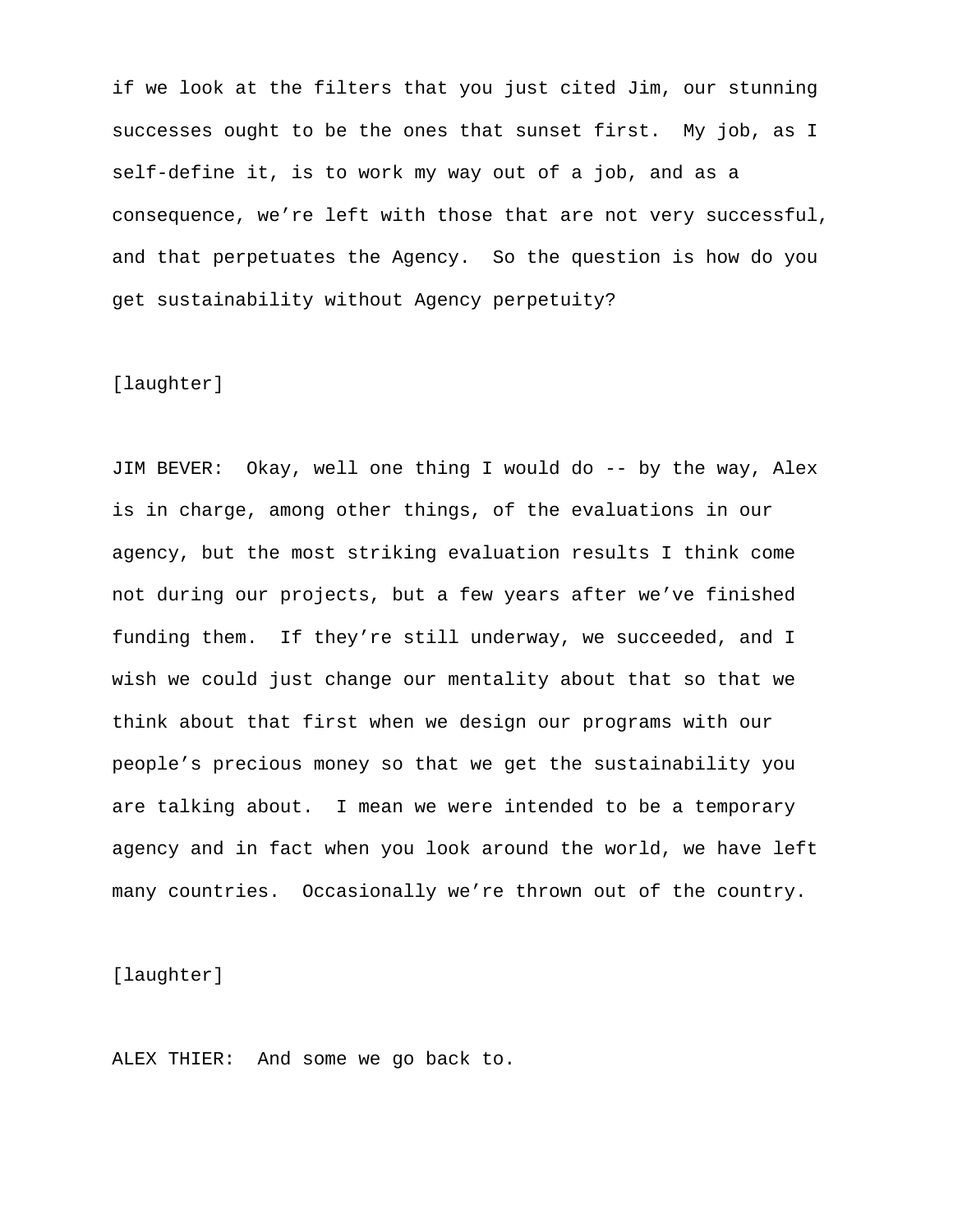JIM BEVER: And sometimes for very good, you know, reasons from the perspective there's  $-$ - they throw us out because we got really, really, really close maybe to the truth of what's going on in the country. But, you know, the ones we've left are doing pretty well. They're major training partners. So I think there are -- we're not really trying to perpetuate ourselves as an Agency to be honest with you. That isn't really what President Kennedy had in mind. It is the nature of institutions and bureaucracies though to try to do that, no doubt, but in terms of the people, we actually do rotate and we do leave and we go on and do other things, and I see quite a few in this audience today. So I think if we start with what do we want to see a few years after we're finished, we'll do a better job with the sustainability that you raised which is a very legitimate question.

CAROLYN WOO: I just want to say I think sustainability really depends on two things and then it's undercut by a third thing. The two things which are necessary, they're quite natural. One is local capacity. In a lot of the countries that we work in, our partners tell us you know what, we really just want to displace you one day. Help us displace you. Because it's that natural ambition and now people have information and education,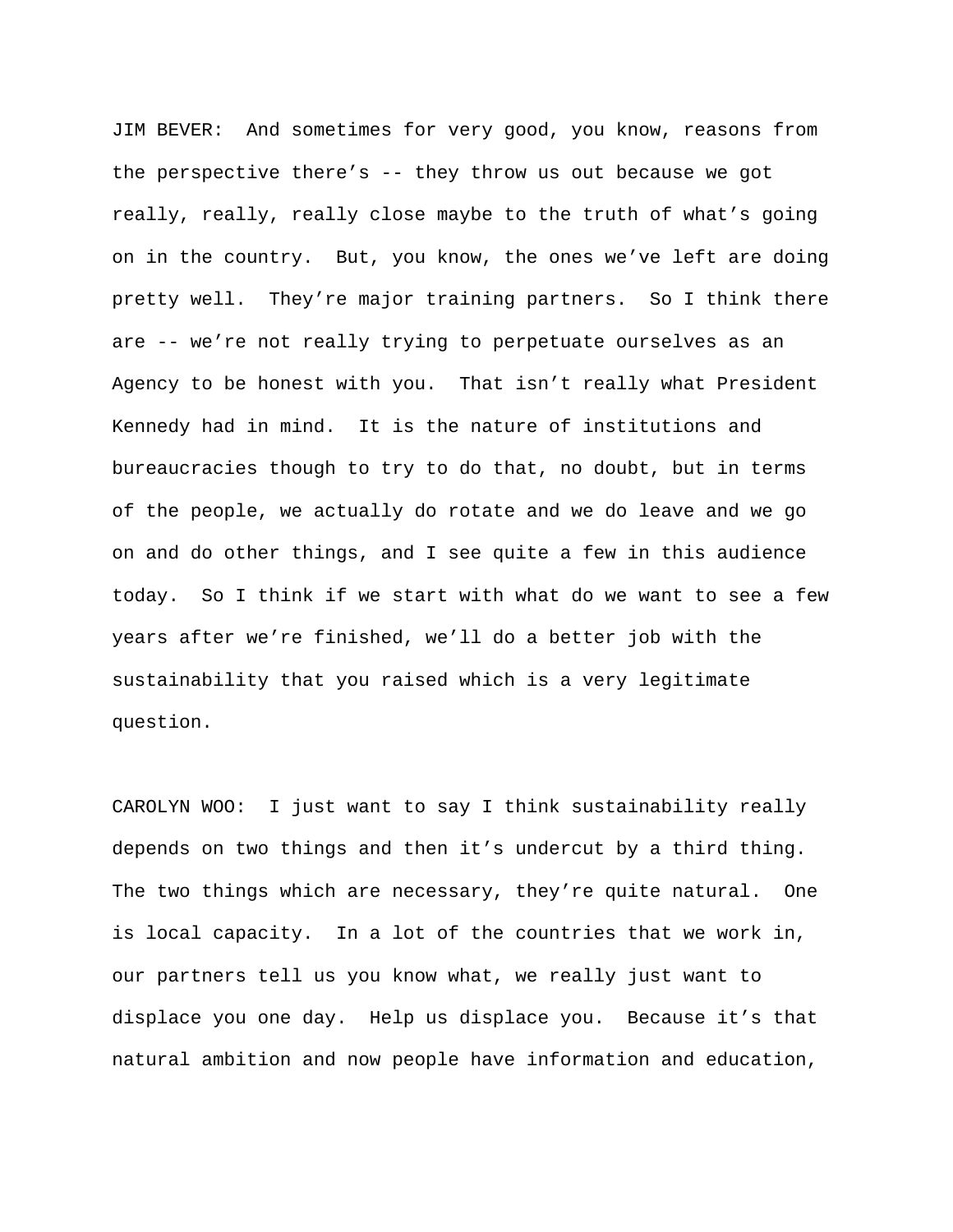they basically said, you know, help us be like you, and we work with a lot of those partners. I think there is that natural desire for local capacity to come into its own, if we're willing to fund that and make that happen. The second thing is that sustainability also depends on market forces, particularly when they're business models. And I just want you to know that in emerging markets there are a lot of businesses who are looking at that as an opportunity. And there's a question with such an Agency as USAID – do you actually facilitate the entry of businesses, to remove some of those barriers so that businesses can actually enter -- and that's what they're actually doing in the Lab. So I think those are two very natural forces and we can actually hold them back if they're working very well. I think what has become a major problem is the lack of peace. A lot of the good work that we've done is being undone. If you look at a lot of the early places that USAID has worked in Southeast Asia for example, those benefits stay and those markets are growing. Look at Vietnam. Look at Cambodia for example, but without peace, which is the problem that we are facing today. It's like, you know, it's like development in reverse in terrible ways. So I just want to say there are two very natural forces and that if we only facilitate those forces to let them happen, they will take over and we'll be out of a job. And that is the desire of the local people to really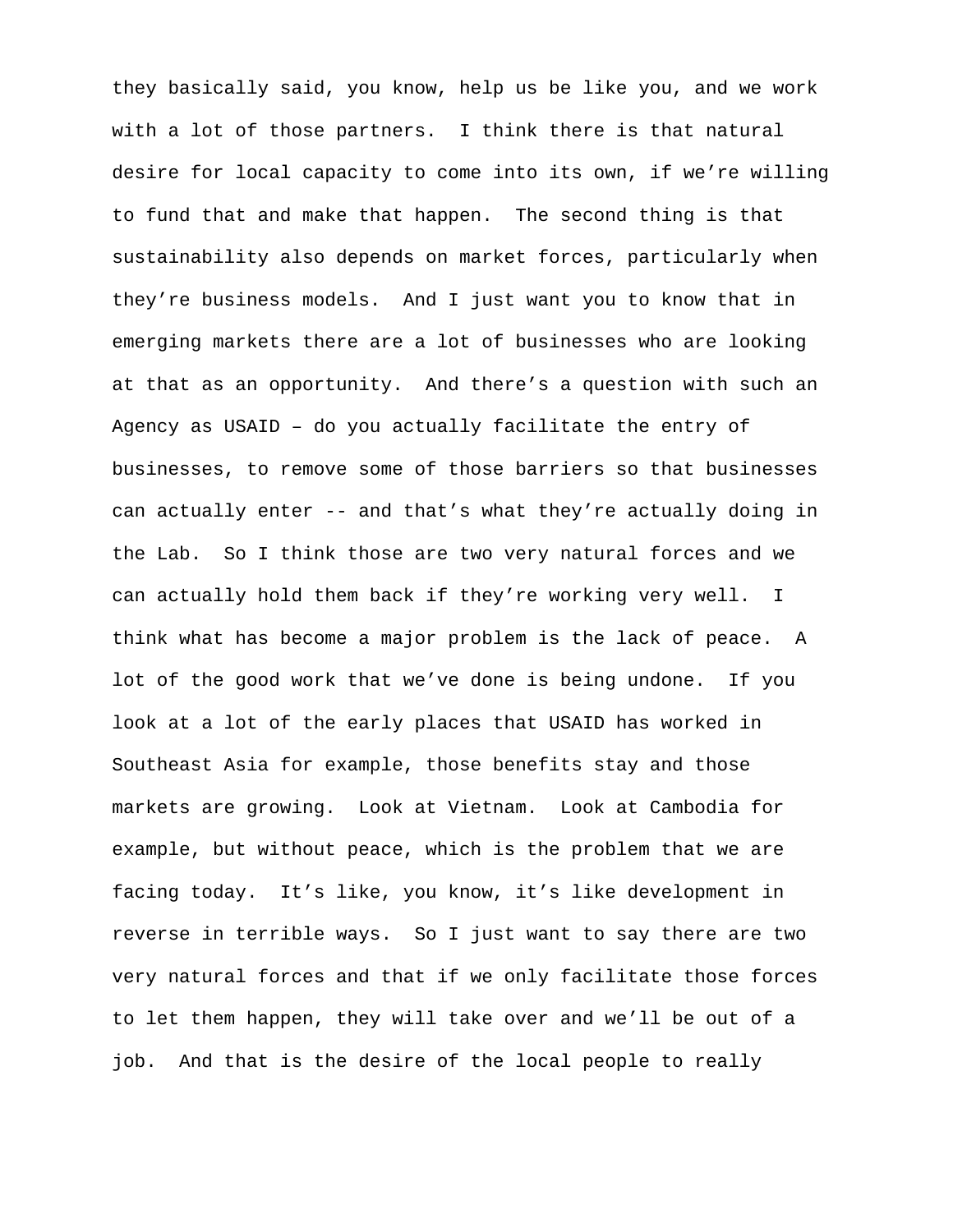govern their own fate and be their own masters in their own development, and also the role of business coming in.

ALEX THIER: Great. We have time for one more question if you wouldn't mind.

CAROLYN WOO: Can I go?

ALEX THIER: Yeah.

CAROLYN WOO: I was supposed to go 10 minutes ago and I don't even have pre-check for my flight.

[laughter]

So I'm a little bit nervous, but I do want to say one more thing before I go.

[laughter]

I think that some of the agenda of the Lab is very timely, very necessary, and I think it is a challenge which is manageable. The use of science, technology, innovation, and partnership is hard work, but it can be done. The second thing is sourcing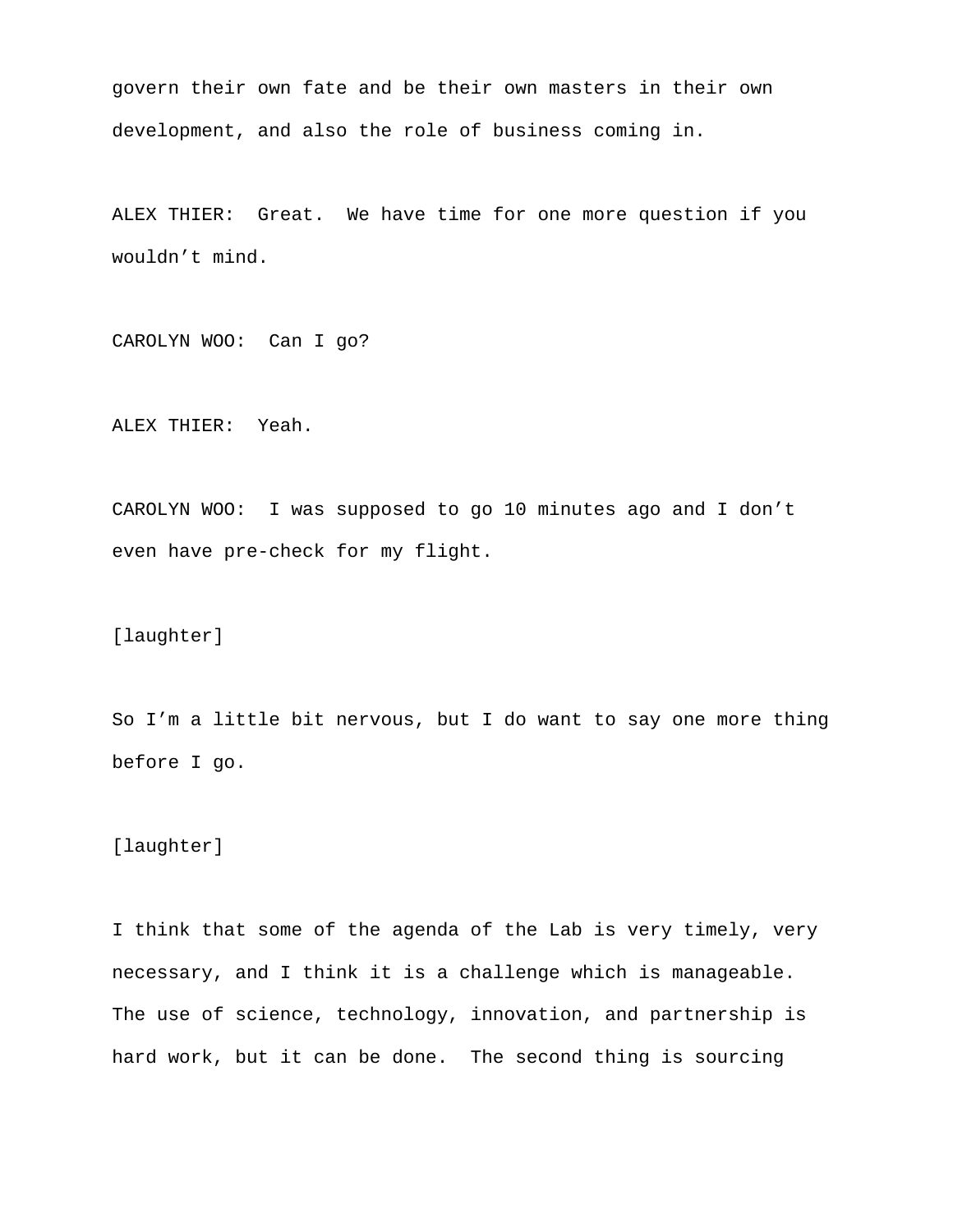resources whether it is ideas and dollars from wide open spaces, I think that's very doable. The third part of it is using the type of tools that allow you to experiment, to innovate, to fall in small steps, I think that's very doable. There's one thing I think is always very hard and I put myself in that category. If you look at entrepreneurs from Silicon Valley, I don't know if they're still around. You think – is this a different breed of people? How do these people get into this – agile, pivoting and calling failures, failures? Is there something different about them? And I just want to say the answer is no. What is different about them is that they are betting their own money. It is amazing the degree of urgency and honesty and assessment and whatever it is when it is your own capital at risk. I think USAID and Catholic Relief Services, so I put myself into that category, we are not spending our own money.

We are spending taxpayer's or donor's and taxpayer's money, and I think that when we're doing that, it requires an extra discipline to remember sort of that the natural sort of losing your own money is just a gut level feeling, you know, that propels you to do all things courageous. I think here is when we recognize that we are the stewards of someone else's money and should let that take a stronger hold in us. So I'm -- I hope I'm not sorry for saying this --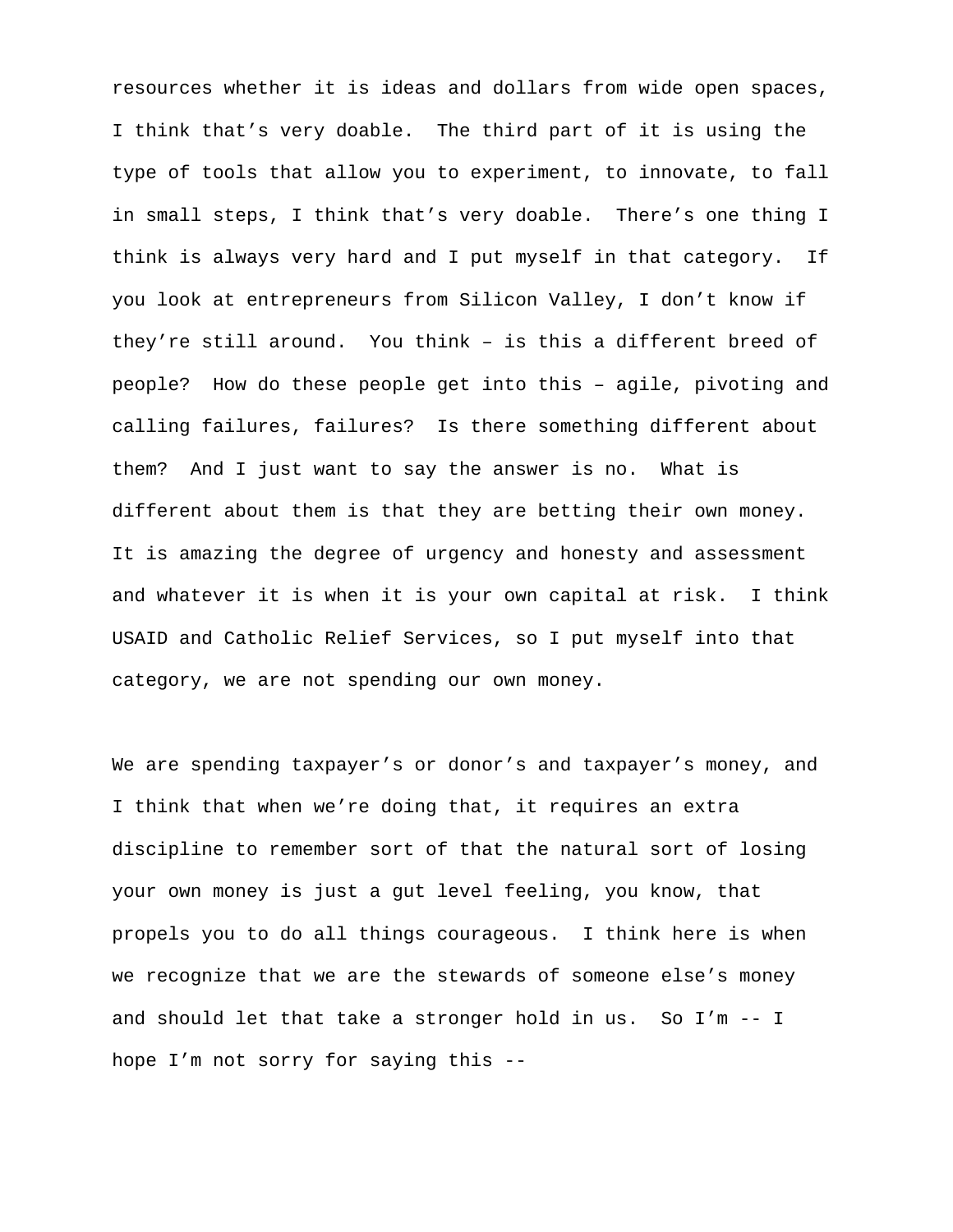ALEX THIER: No.

CAROLYN WOO: -- but I think that that is the difference between the degree of urgency, the degree of honesty, the degree of assessment in their lives. So if you allow me now to not be nervous --

ALEX THIER: That's a powerful point to leave us with. If anybody knows a TSA agent, please give them a call.

[laughter]

Thank you Carolyn.

CAROLYN WOO: Thank you.

[applause]

ALEX THIER: So Jim, we're going to have to bring it home with a last question.

FEMALE SPEAKER: My name is Jan and I'll open this question to the others who also could answer -- I'd love to hear your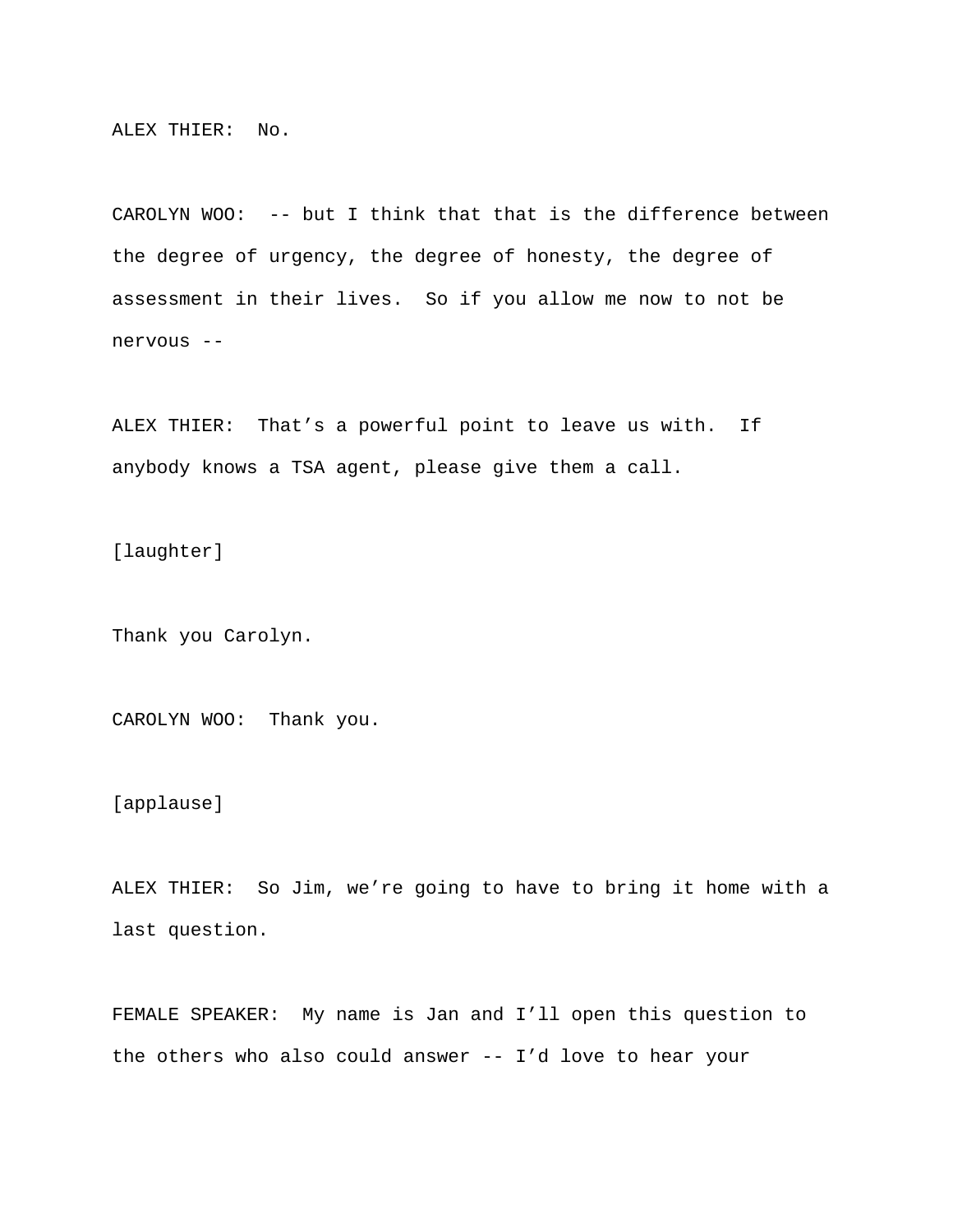insight. So I'm the founder of Four Girls Global Leadership, and it's not just our organization, it's a social change movement to fundamentally think and see and treat girls around the world differently from disposable trash quite honestly, to a powerful agent of change. And I'm reminded of E.O. Wilson I believe who said that we are living in a time where human beings are stuck in the stone ages and our institutions are medieval and technology is God like. And I know the questions that we're asking are, you know, we're stuck in the mindset of, you know, centuries and centuries ago. So how do we use innovation to, you know, help us think and thus act in a different way? Because I really feel like that we are not catching up to technology and innovation.

ALEX THIER: Thank you. I mean I don't know if you're still mic'd. They took your microphone? There's a mic on the podium. If you want to say something about empowerment especially for women and girls, you're welcome to join us. Jim, do you have any thoughts about that?

JIM BEVER: Yeah, I'll add, but ladies first.

ANN MEI CHANG: Go ahead please, sir.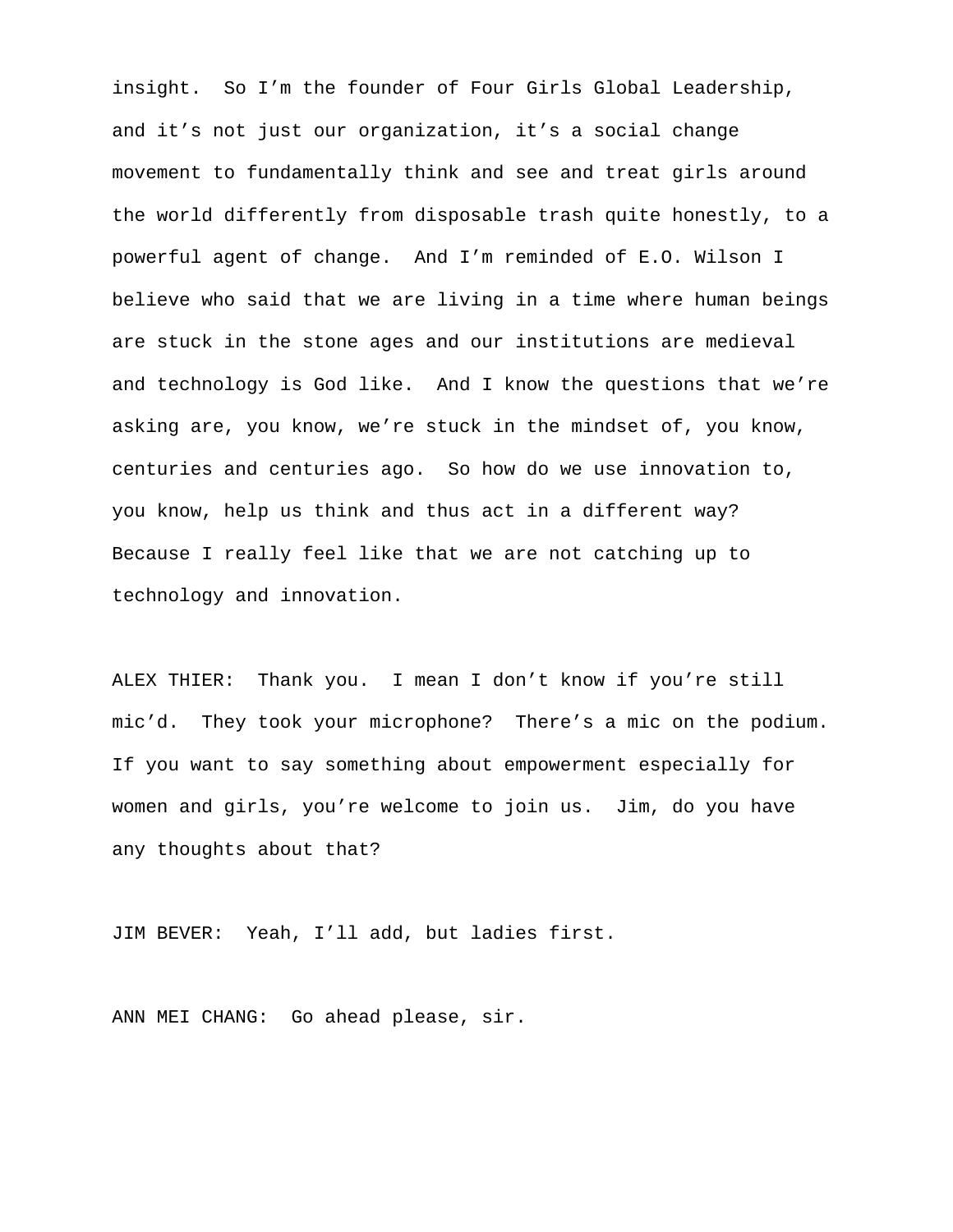JIM BEVER: You know, one advantage of technology is it's not always gender neutral, but it can be gender neutral. And there's nothing like having the right level of education or practice or just giving a girl, a young woman a chance to show what she can do with some new kind of way to solve a problem. It dispels myths. It disproves all of the hypotheses that this female can't do this sort of thing. And I should know because I'm the son of a physicist who designed, you know, satellites for NASA. She was a female among almost all men. She was a physicist among almost all engineers, and she was in her sixties among almost all younger people. And her ability to mobilize the facts, use the technology, she was a high vacuum, electronic discharge sort of physicist. And the engineers would come beat a door to her, beat a path to her door and she basically was able to apply the technology, disprove all of their premeditated conceptions, and that was in our culture. That was here in our country just 20 years ago. So it can be done. You can change the world and technology if it's made available in the right way, can help equalize things among all of us. Ann Mei?

ALEX THIER: Ann Mei, final thoughts for the panel.

ANN MEI CHANG: Yeah, so I thought I'd just talk a little bit about women in technology, agreeing with Jim that technology can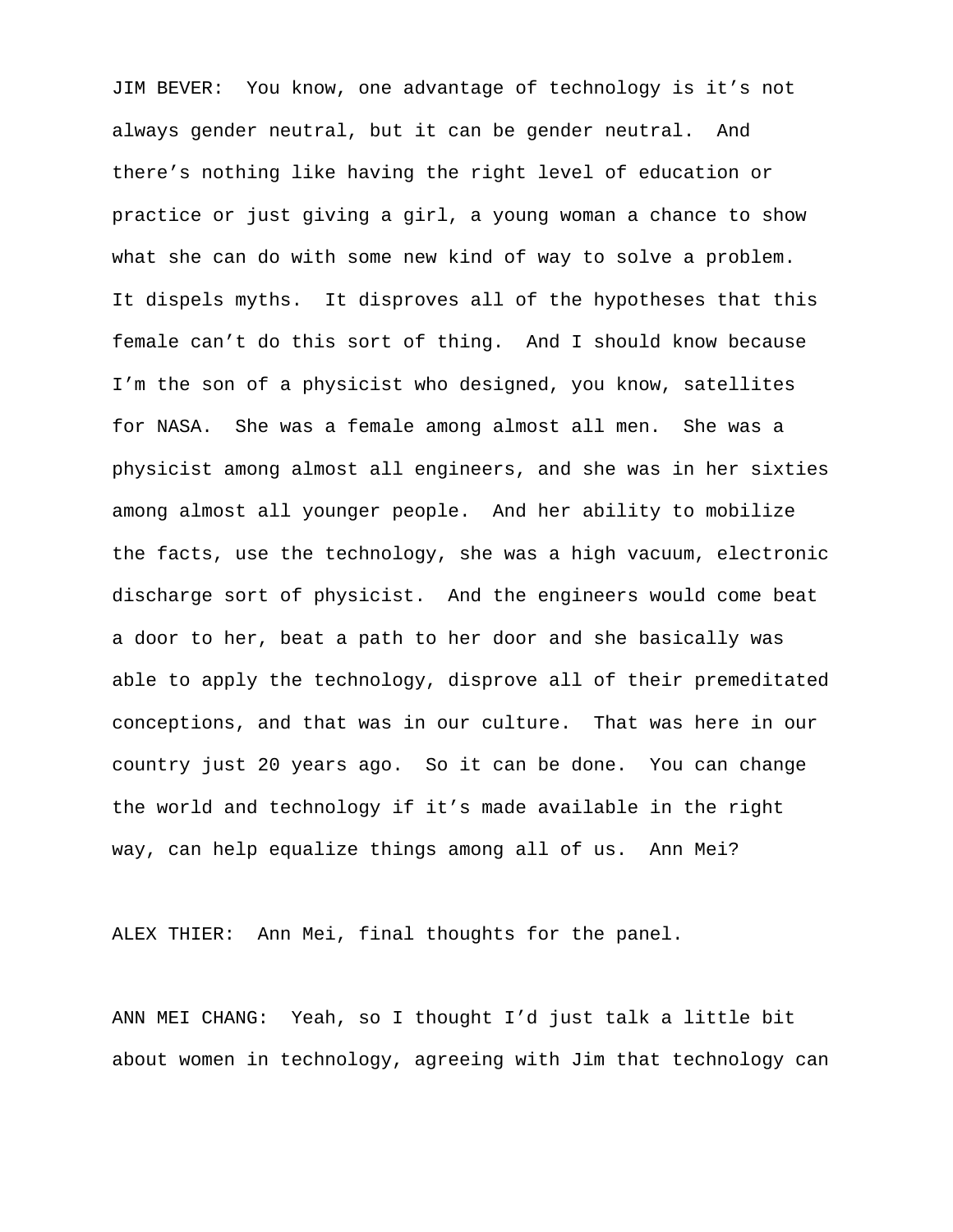either be a great equalizer and offer women greater opportunities, or it can actually be a great divide and create a sort of second digital divide. And we've seen both happen so there is still in the world, in some areas more than others, women have less access to mobile phones and even less access to the internet than men do. And so as you think about the power of the internet and the power of mobile phones, when women don't have access to these tools, they can get left further and further behind. But when they do have access to these tools, it can really give -- empower them and give them agency so that women can save money on their mobile phones and have more financial independence by having a mobile bank account in ways that was not possible necessarily with traditional technologies. When you look at sort of the economy, we're seeing more and more jobs move into the ICT sector. The downside for women is that men still dominate in that sector and so there's a real risk that women again get left further and further behind. But the upside is as the proliferation of mobile phones and the internet continues, many of these ICT sector jobs are ideal for women who could maybe do work from home, have more flexible hours, have more flexibility in the way they do their work. And so be able to manage their home lives as well their professional lives in a more integrated way. And so with all of technology, there is risk and there is also huge potential and our job we think of as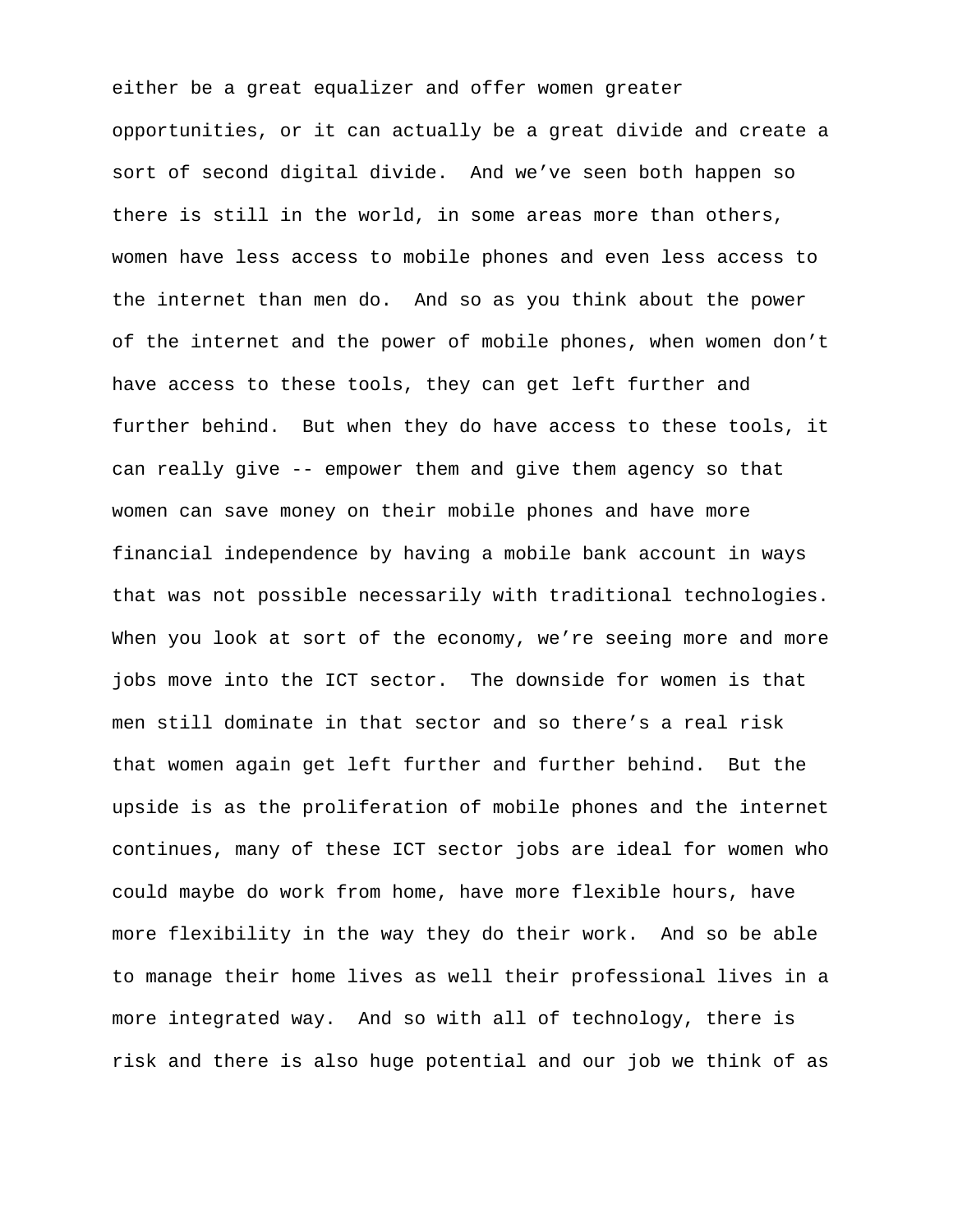at the Lab is to harness that potential and guard against the risk.

ALEX THIER: Thank you. So please join me in thanking what I think has been a really fantastic panel.

[applause]

Provocative, and most of all, we really appreciate everybody's candor because that's the only way to have an effective conversation. So I want to turn it over to Jack to bring us home. Thank you Jack.

JACK LESLIE: Great, great. Thanks Alex. One more time, let's thank our panel and all the members of the advisory board of the Development Lab who are doing great work. I also want to by the way just put in a word here and thank Alex Thier, who as the Assistant Administrator for Policy, Planning and Learning has really brought to the job such smarts and such energy. Alex is going to be, unfortunately, leaving us next month, but I wanted to take this opportunity to thank you for your service. We wish you well. We'll miss you very much. Thank you.

[applause]